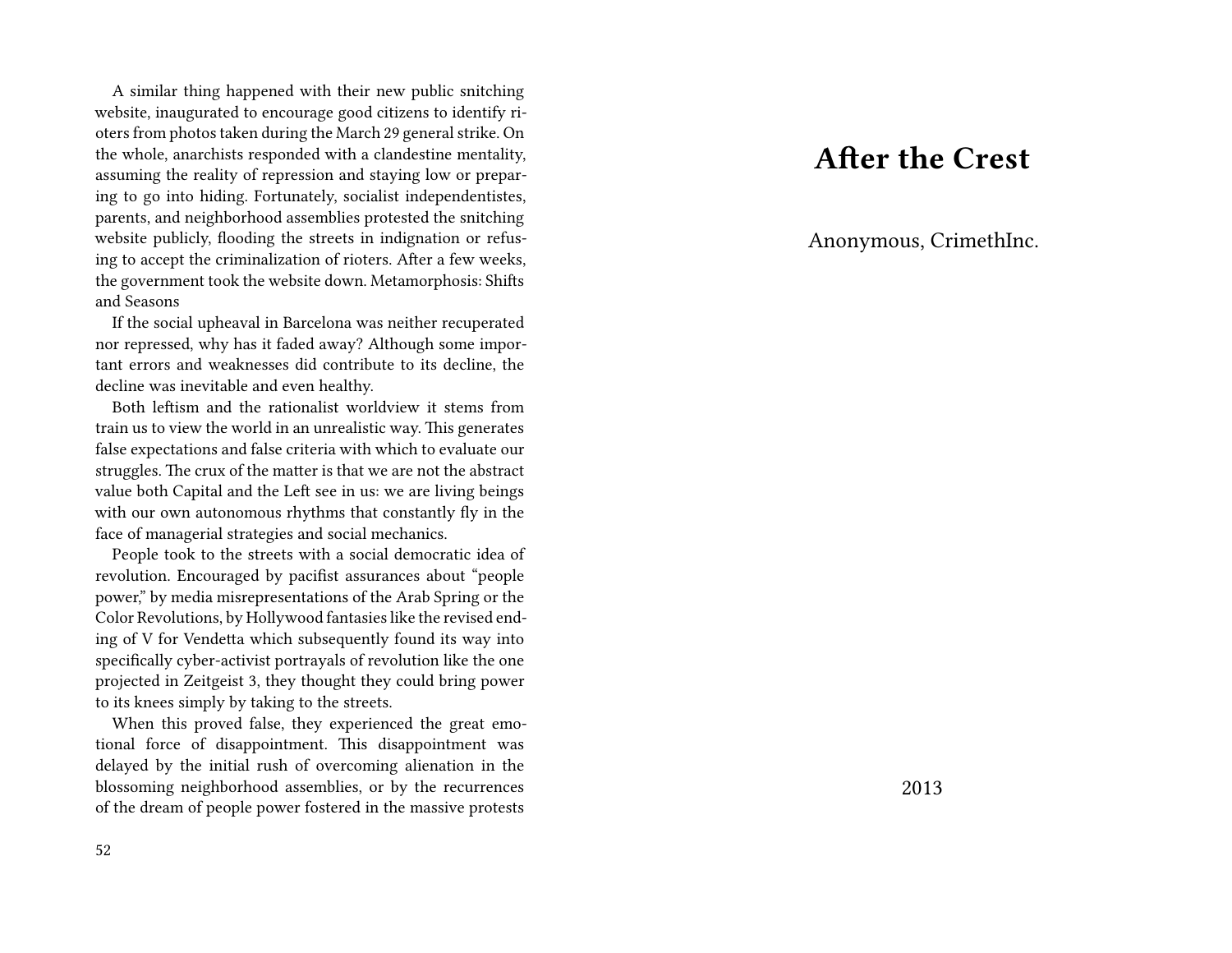in a fragmentive way with other sectors of the movement. A fragmentive interaction is crucial in that it allows anarchists to criticize and create relationships simultaneously, thus generating a multiplicity of forms of both criticism and relation, undermining homogeneity and discipline in non-anarchist sectors of the social movements and potentially extending fragmentation well beyond the anarchist space.

Repression has not failed for lack of effort by the police. Police harassed neighborhood assemblies occupying plazas or marching in the streets, they brutally evicted the Plaça Catalunya encampment, they arrested twenty-two people for attempting to blockade Parliament, they arrested large numbers of people after every riot including over a hundred after the March 29 general strike, they have imprisoned people, they have inflicted permanent injuries upon several people, and they have introduced new laws and surveillance measures that constitute a serious crackdown on popular struggle.

But at every step, spreading resistance has discouraged the authorities from continuing these campaigns of repression. When they arrested a list of mostly anarchists for spitting on or assaulting politicians during the June 2011 blockade of Parliament, spontaneous solidarity protests numbering in the thousands took to the streets, covered the walls with graffiti, and rained abuse upon the police. Neighborhood assemblies took up collections for their legal costs. Even though the pacifist leadership of the 15M movement, together with the media, succeeded in demonizing the violence of blocking streets and spitting on politicians, when specific people were arrested for that violence—people whom their neighbors and other protesters had gotten to know in the neighborhood assemblies or elsewhere—the entire movement claimed them as their own. When the repression failed to isolate the bad protesters and only brought more people out into the streets, the government quickly scaled down the attention they were giving to the case and quietly left it on the back burner.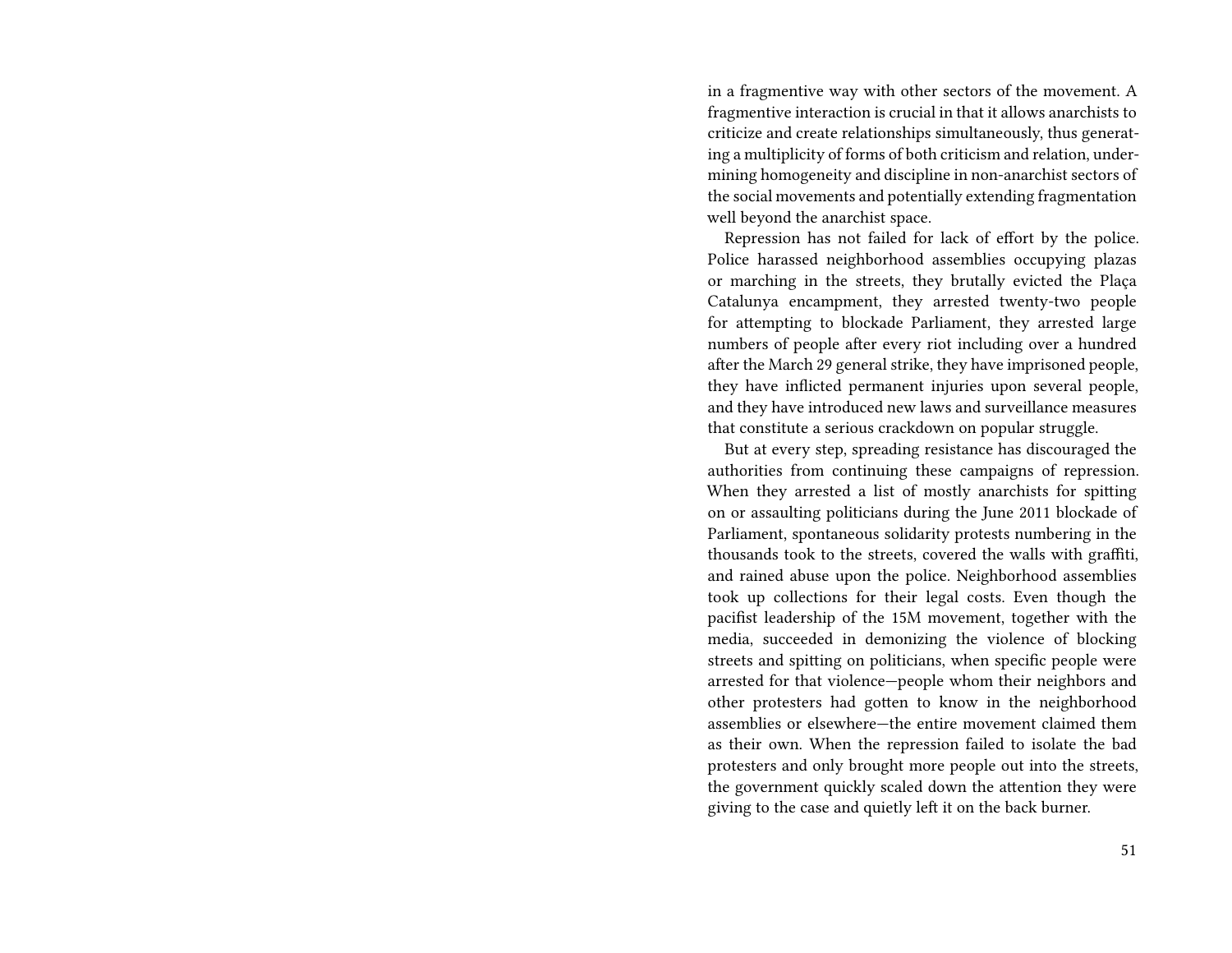to have infected that terrain with the practice of assemblies and self-organization that was being co-opted by democracy activists. Thanks to the jockeying between competing would-be recuperators, the hollow discourse of the democrats has been contaminated with questions of economy, while the vertical terrain of the unions has been undermined by a renewed tradition of self-organization.

Recuperation is still a danger, and some would say the anarcho-reformist CGT (the third largest labor union in the country, a split from the anarchist CNT) is the most capable of synthesizing these two strategies of recuperation. In the meantime, both the terrain of labor and the terrain of democracy are constantly destabilized by radicals who bring an anti-authoritarian and anti-capitalist vision. However, as labor and democracy are recuperative lenses placed on top of the fundamentally radical fields of sustenance and organization, it is probable that even if nobody employs a successful strategy of recuperation, as long as radicals do not succeed in shattering the recuperative lenses already in place, ongoing social conflicts will not be able to develop a truly revolutionary character. Nonetheless, a conflict that cannot be recuperated will continue to destabilize the State.

One of three things could happen that would make anarchists incapable of preventing ongoing attempts at recuperation. If the media, aided by anarchist arrogance, succeed in isolating anarchists from broader movements, then the unions, activist organizations, and left-wing political parties will be able to bind social struggle within a discourse of democracy, rights, and reform. If anarchists give up their conflictive attitudes out of fear of some greater evil (such as fascism, which will be discussed presently), they will not be able to expose and criticize recuperators in the movement. Finally, if they unify and become a movement with which the unions or activist formations could negotiate, they will end up legitimizing the power of would-be leaders, and they will lose the ability to interact

#### 50

### **Contents**

| What to Do While the Dust is Settling                 | 5  |
|-------------------------------------------------------|----|
|                                                       | 8  |
| Keep the window of possibility open while you can;    |    |
| if you have to split, split on your own terms         | 9  |
|                                                       | 10 |
| Don't regress to outmoded strategies.                 | 11 |
| Save energy for the fallout.                          | 14 |
| Repression hits hardest at the end.                   | 15 |
|                                                       | 16 |
|                                                       | 16 |
| The Rise and Fall of the Oakland Commune              | 18 |
| The Rapid Ascent $\ldots \ldots \ldots \ldots \ldots$ | 18 |
| Days of Action, Horizons of Struggle                  | 22 |
| <b>Barcelona Anarchists at Low Tide</b>               | 38 |
|                                                       | 39 |
|                                                       | 42 |
| When one catches a dragon by the tail, one must       |    |
| never expect a smooth ride                            | 54 |
| Unsubstantiated Dreams                                | 61 |
| The Problem of Nationalism                            | 65 |
| When the Tide Rolls Out                               | 69 |
| What We Can Do after the Crest                        | 71 |
| <b>Montreal – Peaks and Precipices</b>                | 74 |
| Timeline                                              | 75 |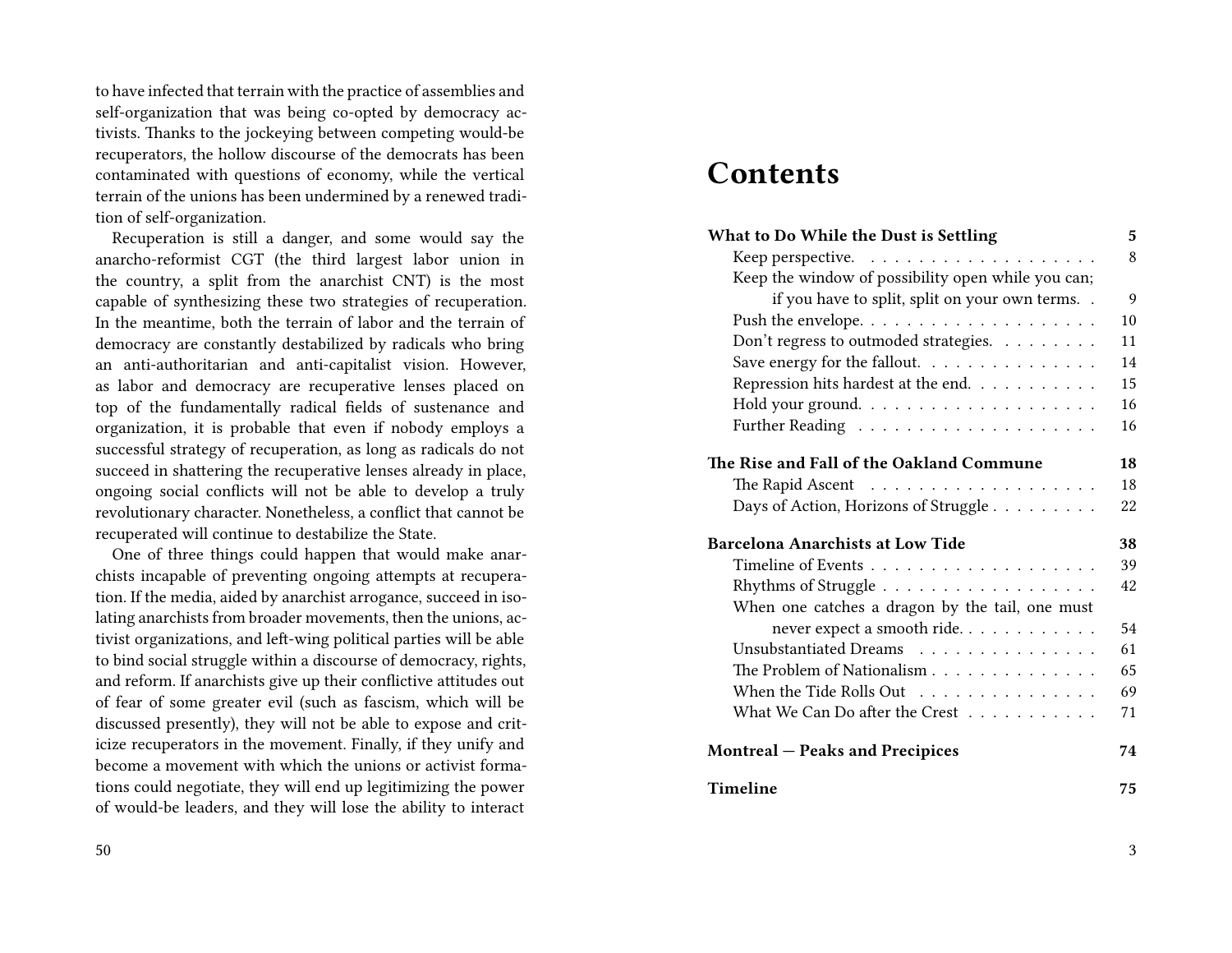| <b>Foreseeing Events</b>           |  |  |  |  |  | 78 |
|------------------------------------|--|--|--|--|--|----|
| Seizing the Peak of Opportunity 83 |  |  |  |  |  |    |
| Quit While You're Ahead            |  |  |  |  |  | 86 |
|                                    |  |  |  |  |  | 90 |
| Depression and Demobilization      |  |  |  |  |  | 95 |
|                                    |  |  |  |  |  |    |

their betrayals more directly. It is possible that this is one reason why the social struggles in Barcelona have not been recuperated.

Another reason is that there has been no unified strategy of recuperation. The labor unions once occupied the critical position, enabling them to recuperate the most threatening of struggles.<sup>5</sup> But new activist formations like Real Democracy Now have shown the most potential to capture popular outrage and redirect it towards superficial democratic complaints that focus on politicians and civic forms of participation. It has been in the organizational interests of unions to pull the focus of complaint back to the terrain of economics and labor—though this seems

<sup>5</sup> One might argue that a change in the physical content of labor has made unions less relevant. But in the case of Barcelona, while factory labor has clearly declined and the service industry blossomed, this does not seem to provide a satisfying explanation. In the '20s and '30s, two of the largest (and most radical) sectors in the CNT, as well as two of the largest trades on an absolute scale, were the wood workers' and bricklayers' unions.The workers in those unions were (un)employed overwhelmingly by the construction industry, which was far more precarious and short-term than factory work. Construction work tended to be given out on a per job basis. It did not generate either the sense of neighborhood or the relatively stable collective relationships that the factories did. And for the dispossessed peasants who made up the ranks of those unions, the new forms of mass construction hardly constituted skilled labor. In other words, work in the construction industry a hundred years ago was not so different from work in the service industry today, an industry that employs the vast majority of Barcelona's underemployed anarchists. Yet those anarchists do not have a union. I would argue, in very unmaterialist terms, that the key shift has been cultural. The proletarian identity has been eroded and replaced by a democratic identity, aided by the strategic extension of commodities into the lives of the poor, and by the even more strategic universalization of bourgeois culture through television. In fact, it was probably the survival of strong feudal characteristics in Spanish society, and not the reality of factory labor, that enabled the exploited to identify so clearly as proletarian when they came to the city a hundred years ago. Although the unseen purpose of their wage labor was to unify them with their bosses, they transposed the peasant/lord division from the countryside to the apparently similar but essentially different inequality they found in the city.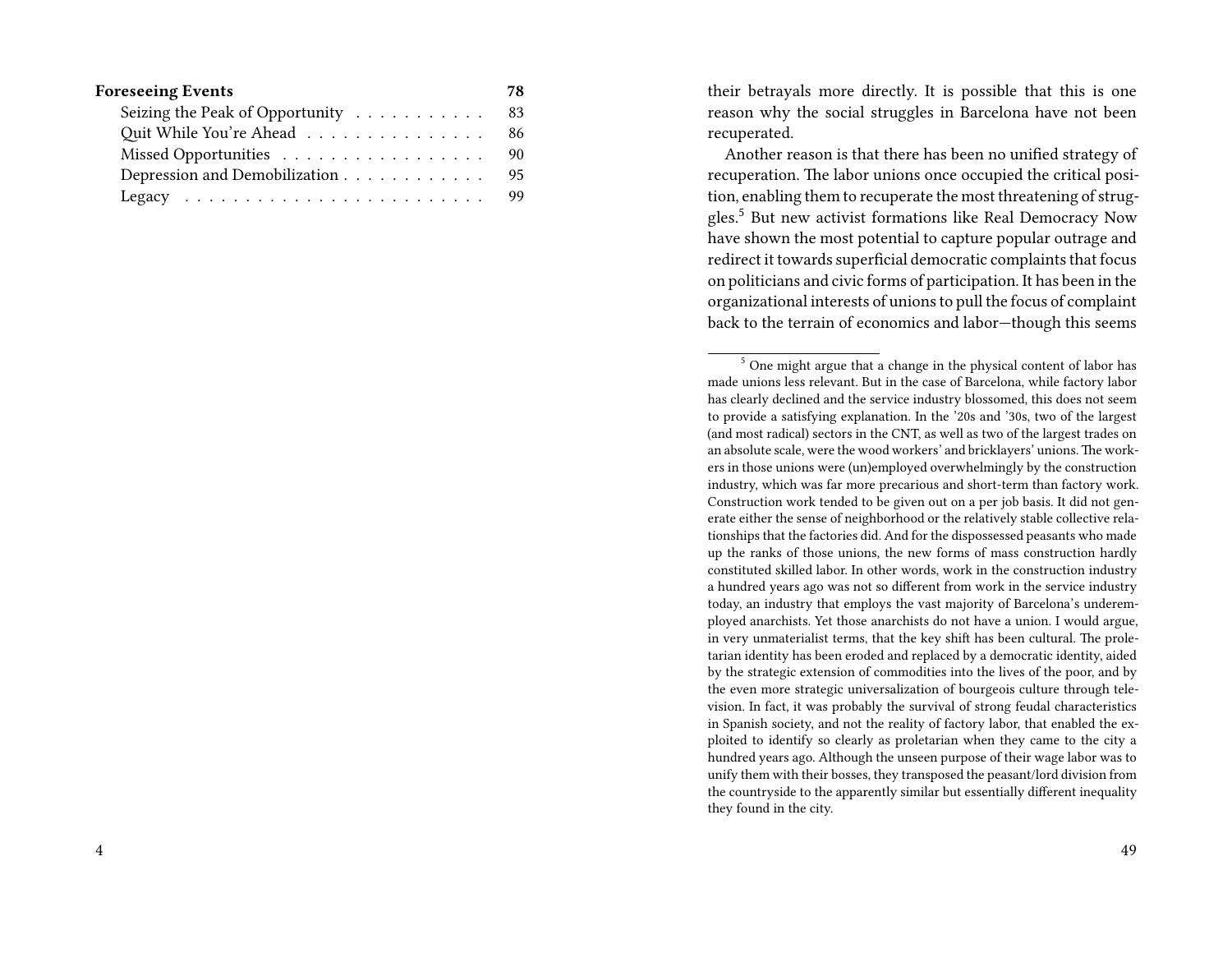chists and the intensely activist anarchists<sup>4</sup> flooded in. The activists tended to build up the structures of the assemblies and occupations without trying to distill their revolutionary potential or criticize their social democratic anxieties; on the whole, they avoided practices that would generate conflict with their newfound allies. Of the insurrectionaries, some denounced the hypocrisy of a spontaneous movement that in one moment called for revolution and in another discussed getting rid of bad politicians or rescuing the welfare state. Not realizing that incoherence is a constant feature of life under capitalism, for anarchists as well as vaguely upset citizens, they turned their back on the new movements. The others stayed, seeking a balance between conflict and connection. Their conflictive approach drove them to seek fault lines and drive them open, while also trying to be part of a constantly expanding web of relationships.

Simultaneously, the new practice of engagement dovetailed with anarchist support for the general strikes. The strike was already an accepted tradition of struggle, and anarchists in particular have a long history of organizing them, so it was less a leap of faith for anarchists to work with unionists, influencing the outcome and character of the strikes. Their distrust of unions (which many CNT members share) helped rather than hindered their ability to radicalize the strikes, as long as they were willing to engage in some way.

As anarchist engagement in non-anarchist spaces brought clear results, many anarchists adopted a practice of participating in spaces of encounter and fostering relationships with people in institutionalized dissident organizations, while never joining those organizations. This positioning enabled anarchists to keep leftist institutions in check, holding them up to the radical values they purport to espouse and criticizing

## **What to Do While the Dust is Settling**

At the high point, it seems like it will go on forever. You feel invincible, unstoppable. Then the crash comes: court cases, disintegration, depression.

Once you go through this several times, the rhythm becomes familiar. It becomes possible to recognize these upheavals as the heartbeat of something greater than any single movement.

Over the past six years, cities around the world have seen peaks of struggle: Athens, London, Barcelona, Cairo, Oakland, Montréal, Istanbul. A decade ago, anarchists would converge from around the world to participate in a single summit protest. Now many have participated in months-long upheavals in their own cities, and more surely loom ahead.

But what do we do after the crest? If a single upheaval won't bring down capitalism, we have to ask what matters about these high points—what we hope to get out of them, how they figure in our long-term vision, and how to make the most of the waning period that follows them. This is especially pressing today, when we can be sure that there are more upheavals on the way.

To this end, we have organized a dialogue with anarchists in some of the cities that have seen these climaxes of conflict, including Oakland, Barcelona, and Montréal. This is the first in a series of reflections drawn from those discussions.

<sup>&</sup>lt;sup>4</sup> Those who, in my mind, have carried on the methods of the antiglobalization movement without learning most of its critical lessons.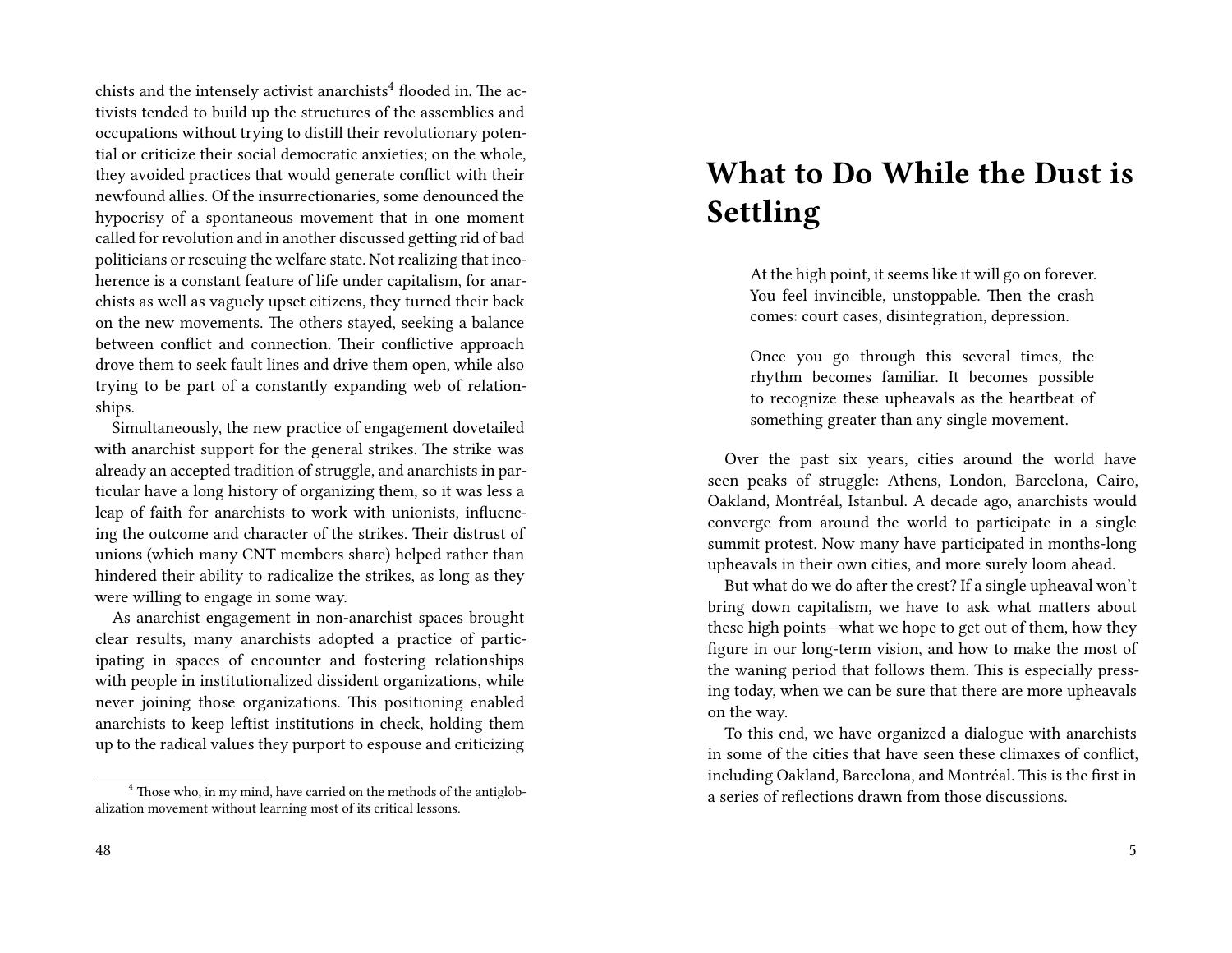Practically all of the participants in these discussions independently reported that it was really hard for them to formulate their thoughts: "I don't know why, but whenever I sit down to work on it, I get depressed." This suggests a broader problem. Many anarchists depend on a triumphalist narrative, in which we have to go from victory to victory to have anything to talk about. But movements, too, have natural life cycles. They inevitably peak and die down. If our strategies are premised on endless growth, we are setting ourselves up for inevitable failure. That goes double for the narratives that determine our morale.

*Movement* – A mysterious social phenomenon that aspires to growth yet, when observed, always appears to be in decline.

When social change is gathering momentum, it is protean and thus invisible; only when it stabilizes as a fixed quantity is it possible to affix a label to it, and from that moment on it can only decompose. This explains why movements burst like comets into the public consciousness at the high point of their innovation, followed by a long tail of diminishing returns. A sharper eye can see the social ferment behind these explosions, perennial and boundless, alternately drawing in new participants and emitting new waves of activity, as if in successive breaths.

In Occupy Oakland, a three-week occupation gave way to a six-month decline. This bears repeating: *movements spend most of their time in decline.* That makes it all the more important to consider how to make the most of the waning phase.

As all movements inevitably reach limits, it is pointless to bewail their passing—as if they would go on growing indefinitely

motives or expectations were, or else they dismissed it as reformist.

This dismissal reveals an important miscalculation. By correctly characterizing the new neighborhood assemblies or the occupation of Plaça Catalunya as "social democratic," radical anarchists obscured what proved to be the more important characteristic: that these spaces were spontaneous and not institutional (at least, not yet). Characterizing people or spaces as reformist is erroneous, even if factually accurate, because reformism is an institutional force that captures people and spaces, rather than an essence that emanates from them. Anarchists who were justifiably concerned with avoiding reformist strategies walled themselves off from new relationships, not realizing that spaces of encounter always have revolutionary potential. The people who fill those spaces initially enact reformist strategies because that is what they know. The structures that institutionalize those spaces are imposed afterwards by internal or external recuperators.

The mistrust of reformism was overcome the same way in Plaça Catalunya and in the neighborhood assemblies. First, a couple of the more adventurous, eccentric, or leftist anarchists began to participate. Some of these felt comfortable in the new spaces, others were wary, but all of them were able to share space with reformists, either out of tolerance or thick skin. Then they spread the word within their circles, and soon it became popular for most anarchists to attend these heterogeneous spaces, though how they participated varied greatly.

This pattern defied a number of my expectations, though it makes sense in retrospect. Those with the sharpest social intuition, who arrived early in the spaces that later proved to be of great importance, were hippies, leftists, and, only very rarely, combative anarchists. Later, the insurrectionary anar-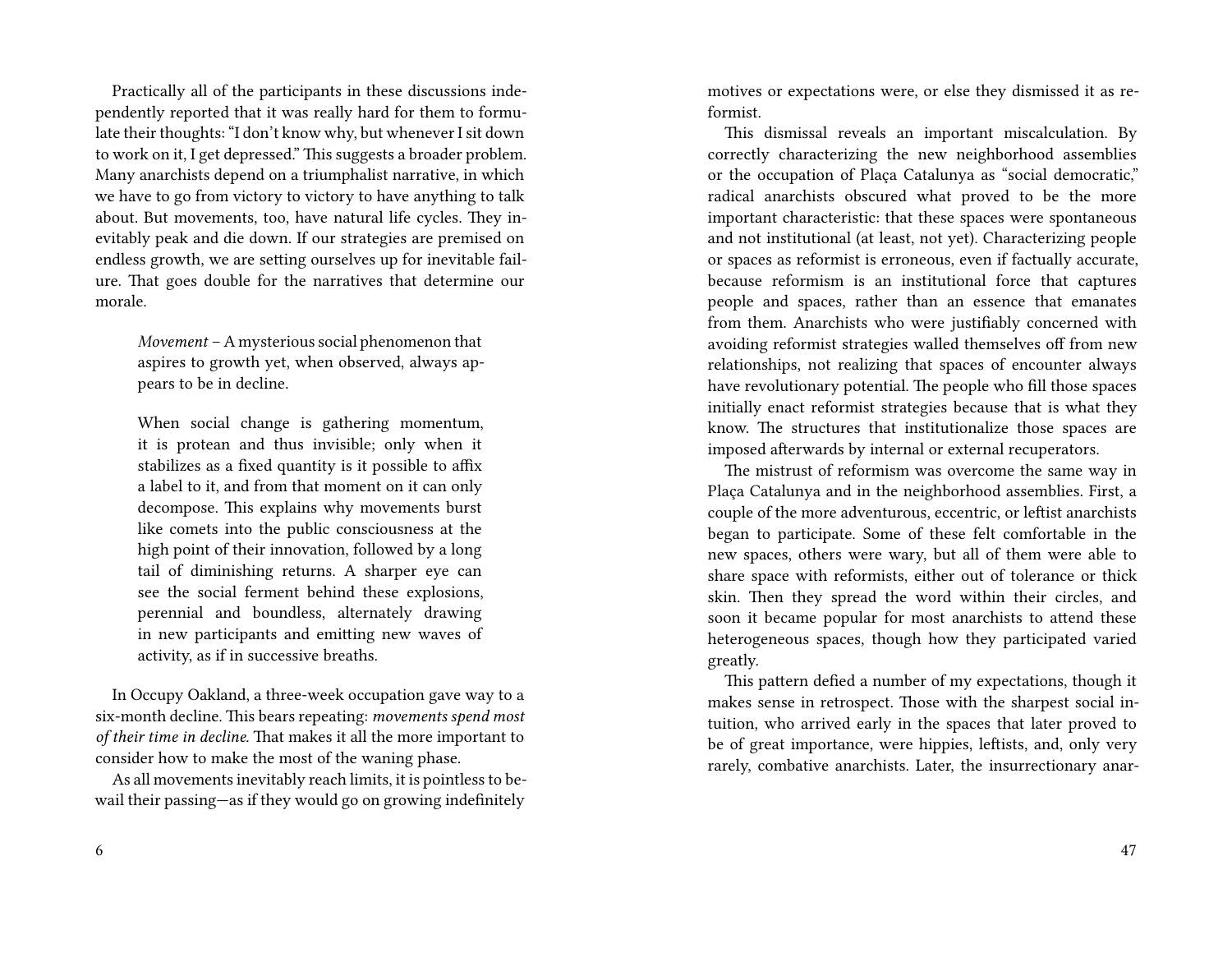The last change occurred primarily between 2008 and 2012.<sup>3</sup> It was visible in the exodus of anarchists from the squatting bubble, in the bus drivers' strike of 2008, in increasing attempts at citywide or regional coordination through 2009 and 2010, and afterwards in participation in neighborhood assemblies, plaza occupations, citywide coordinating groups, campaigns against foreclosures, campaigns against immigrant detention centers and raids, and labor assemblies for the organization of strikes. Clearly, the increase of popular resistance and the erosion of social peace helped to strengthen the anarchist space and created many more opportunities for methods of non-unified coordination to be put into practice, but the fragmentation of the anarchist space—which also made it impossible for any one part to dominate the others, and compelled anarchists to seek shared spaces—was already a fact.

Throughout these moments of growth, a major strategic tension has played out between those who sought to unify the anarchist movement and those who fought to preserve its fragmentation. Neither Recuperation Nor Repression

In part because of the change in how most anarchists are positioning themselves, neither recuperation nor repression has been able to suppress the upheaval.

Initially, most anarchists positioned themselves in such a way as to not have any hope of nourishing or influencing the revolt. They either accepted it uncritically, happy that other people were finally taking to the streets no matter what their

if only the participants were *strategic enough.* If we presume the goal of any tactic is always to maintain the momentum of a particular movement, we will never be able to do more than react quixotically against the inexorable passing of time. Rather than struggling to stave off dissolution, we should act with an eye to the future.

This could mean consolidating the connections that have developed during the movement, or being sure to go out with a bang to inspire future movements, or revealing the internal contradictions that the movement never solved. Perhaps, once a movement has reached its limits, the most important thing to do in the waning phase is to point to what a future movement would have to do to transcend those limits.

We had occupied the building for almost 24 hours, and we were starting to imagine that we could somehow hold onto it. I was about to go out for supplies to fortify the place when something caught my eye. There in the dust of the abandoned garage was a hood ornament from a car that hadn't been manufactured in 40 years. I reached down to pick it up, then hesitated: I could always look at it later. On impulse, I took it anyway. A half hour later, a SWAT squad surrounded the building for blocks in every direction. We never recovered any of the things we built or brought there. Over a hundred of us met, danced, and slept in that building, outside the bounds of anything we'd previously been able to imagine in our little town, and that little hood ornament is all I have to show it happened.

When I visited my friends in the Bay Area the following week, they were in the same state of elation I had been when I left the building: "We walk

<sup>&</sup>lt;sup>3</sup> Of course, its roots can be traced back further, as when insurrectionary anarchists were expelled from or broke with spaces controlled by anarcho-syndicalists (1996), were subsequently defeated by repression in the space they had created for themselves (2003), and took refuge in the space created by squatters or returned to resume a direct engagement with the anarcho-syndicalists in the space of the CNT. This interpenetration helped lay the groundwork for the subsequent shattering of the previously segmented anarchist space.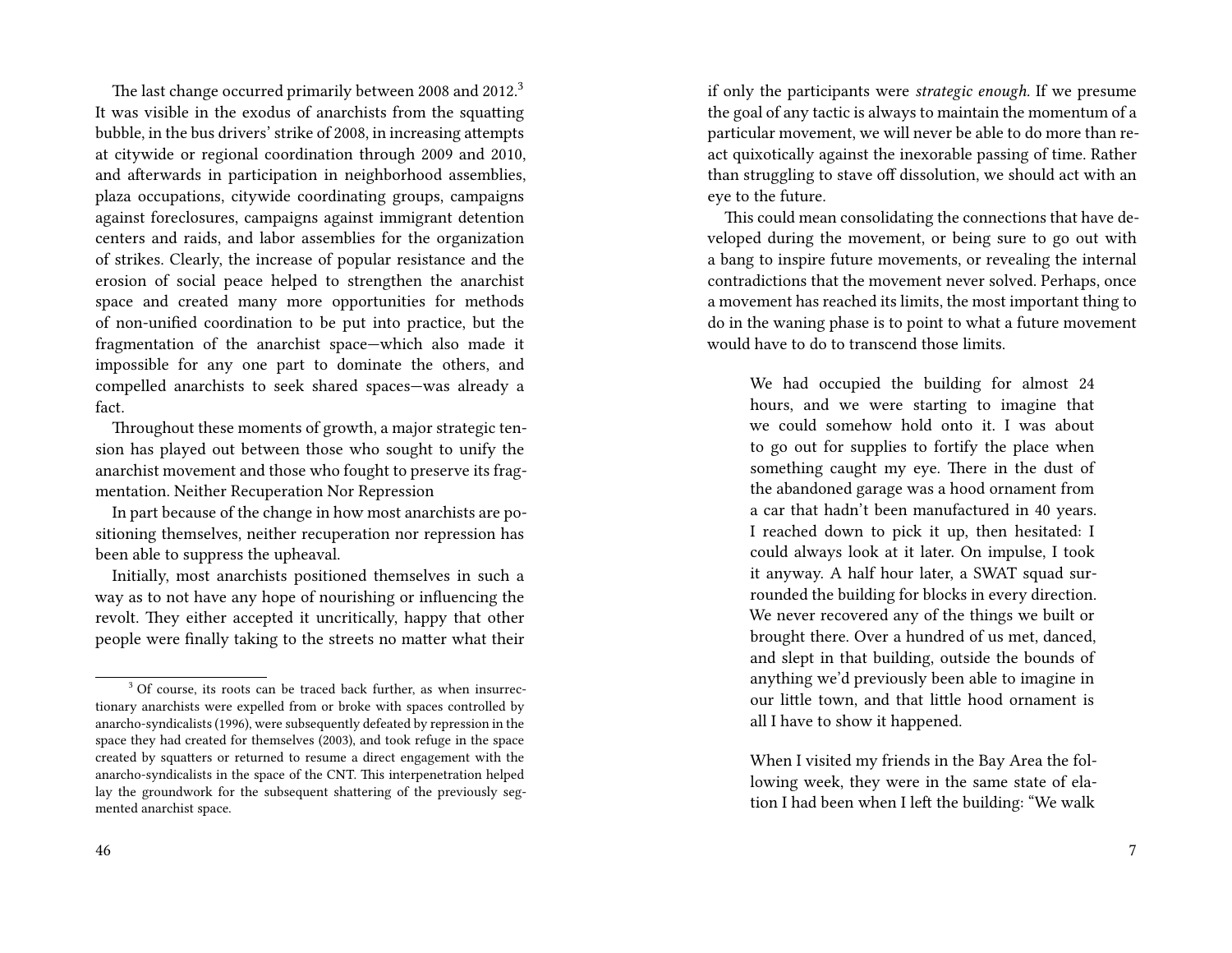around and people see us and call out OCC-U-PY! Things are just going to grow and keep on growing!"

#### **Keep perspective.**

During a crescendo of social struggle, it can be difficult to maintain perspective; some things seem central yet prove transitory, while other things fall by the wayside that afterwards turn out to have been pivotal. Often, we miss opportunities to foster long-term connections, taking each other for granted in the urgency of responding to immediate events. Afterwards, when the moment has passed, we don't know how to find each other—or we have no reason to, having burned our bridges in high-stress situations. What is really important, the tactical success of a particular action, or the strength of the relationships that come out of it?

Likewise, it is rarely easy to tell where you are in the trajectory of events. At the beginning, when the window of possibility is wide open, it is unclear how far things can go; often, anarchists wait to get involved until others have already determined the character of the movement. Later, at the high point, it can seem that the participants are at the threshold of tremendous new potential—when in fact that window of possibility has already begun to close. This confusion makes it difficult to know when it is the right time to shift gears to a new strategy.

We were outside at a café in downtown Oakland a couple months later. I was asking what my friends thought the prospects were for the future. "Things will pick up again when spring arrives," they assured me.

At first I believed them. Wasn't everyone saying the same thing all around the country? Then it hit divided between multiple centers that generally do not overlap or communicate; and a fragmented space, which is comprised of numerous distinct groups or currents that, despite differing and often conflicting, intersect and overlap to an untraceable degree, so communication and connection are networked intensively. In their long history in Barcelona, anarchists have always been most effective when their space was fragmented.

An increase in their strength, or the potential loss of that strength, has generally led them to unify their space of struggle. Unified spaces have generally precipitated major defeats, as the weaknesses of a single line of struggle can affect the entire movement.<sup>2</sup> The contrasting interpretations of those defeats have repeatedly led to the appearance of a segmented anarchist space. In the last thirty years, the anarchist space in Barcelona has gone from unified, to segmented, to fragmented.

 $2^2$  A classic example of this would be the disastrous strategy of collaboration with the republican government chosen by the CNT in July 1936, and their ability to suppress other strategic tendencies, such as the illegalist tendency of some Italian and Catalan anarchist expropriators in Barcelona, and the insurrectionary tendency of the Friends of Durruti group—not to mention the critical voice of Durruti himself, before he was killed by the Stalinists. The anarchist space throughout the Spanish state was far more heterogeneous and fragmented before the Civil War than is generally recognized. Dozens of different currents and tendencies were active, sometimes in conflict, sometimes in harmony. When the FAI succeeded in its important mission of blocking the syndicalist takeover of the CNT, around 1934, they also initiated the unfortunate unification of the anarchist space within and under the CNT. It is possible that this unification already bore rotten fruit in 1934, when the anarchists failed to show effective solidarity with the insurrection in Asturias, although it would take more reading to confirm whether the CNT's organizational hegemony hindered solidarity.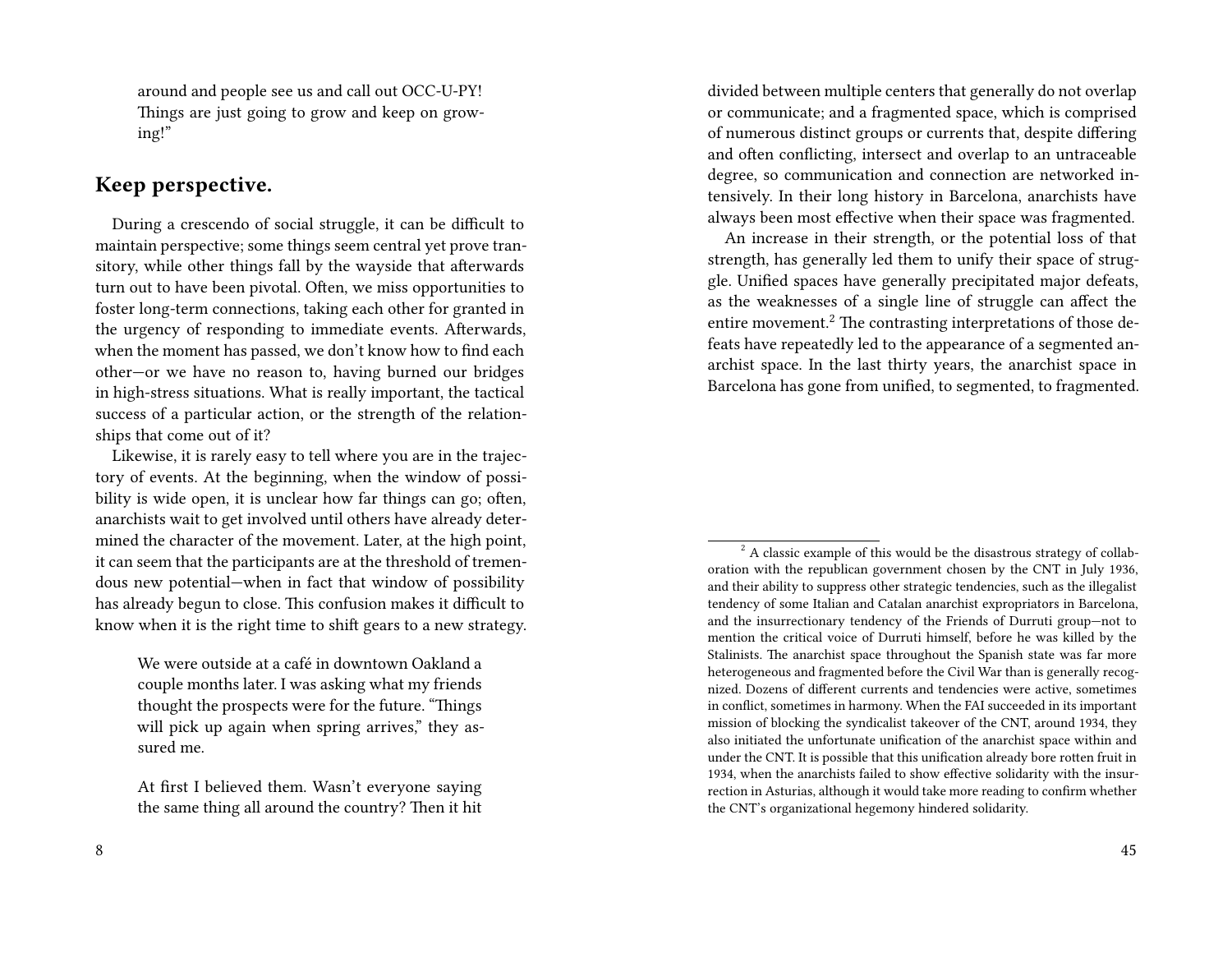where comrades seek and generate conflict as part of an ongoing effort will not fall back into silence as quickly. In Catalunya as in the United States, a successful projectuality has allowed certain towns and cities to maintain more intense struggles where all around them the social peace has already returned. Revolt moves through the social body, but its specific functions may be performed by any of that body's cells. We are not external to the body, as a surgeon, a sociologist, or a vanguard, but neither are we its prisoners.

We imagine that it will be the concussiveness of repeated outbursts of revolt, and not the geometrical growth of a social movement, that will destroy the current structures of governance, the way the intense vibrations of an earthquake or avalanche liquefy the hardest materials.

If this is correct, one of the vital tasks of rebels is to unlearn the mechanical motions of the Left and the fatalistic expectations that a mechanical worldview inculcates, and to relearn rhythmic cycles of struggle. The Anarchist Space

A couple years before the new social movements broke out, many anarchists had already begun to change how they interacted and how they positioned themselves in relation to the rest of society. This enabled them to be much more effective in the social coalescence that occurred from the general strike of September 2010 through the 15M movement to May Day 2012; to play a role in extending and radicalizing that coalescence; and to hold on to a good deal of potential as it began to fade away.

In the previous century, the anarchist space in Barcelona the terrain of struggle which anarchists inhabit and help to create—has changed in shape and density numerous times. I would identify three different forms this space can take: a unified space, which is held together by an organizational center of gravity, with communication occurring primarily within a singular organizational set of boundaries that can presume to represent an anarchist movement; a segmented space, which is

me: we were sitting there in the sunshine, wearing t-shirts, in the city that had seen the most intense action of the whole Occupy movement. If there wasn't another occupation there already, it wasn't coming back.

### **Keep the window of possibility open while you can; if you have to split, split on your own terms.**

Movements usually begin with an explosion of uncertainty and potential. So long as the limits are unclear, a wide range of participants have cause to get involved, while the authorities must hold back, unsure of the consequences of repression. How do we keep this window of possibility open as long as possible without sidestepping real disagreements? (Think of Occupy Wall Street when it first got off the ground and all manner of radical and reactionary tendencies mingled within it.) Is it better to postpone clashes over ideological issues—such as nonviolence versus diversity of tactics—or to precipitate them? (Think of the controversial black bloc in Occupy Oakland on November 2, 2011.)

One way to approach this challenge is to try to clarify the issues at stake without drawing fixed lines of political identity in the process. As soon as a tactical or ideological disagreement is understood a conflict between distinct social bodies, the horizon begins to close. The moment of potential depends on the fluidity of the movement, the circulation of ideas outside their usual domains, the emergence of new social configurations, and the openness of individual participants to personal transformation. The entrenchment of fixed camps undermines all of these.

This problem is further complicated by the fact that the top priority of the authorities is always to divide movements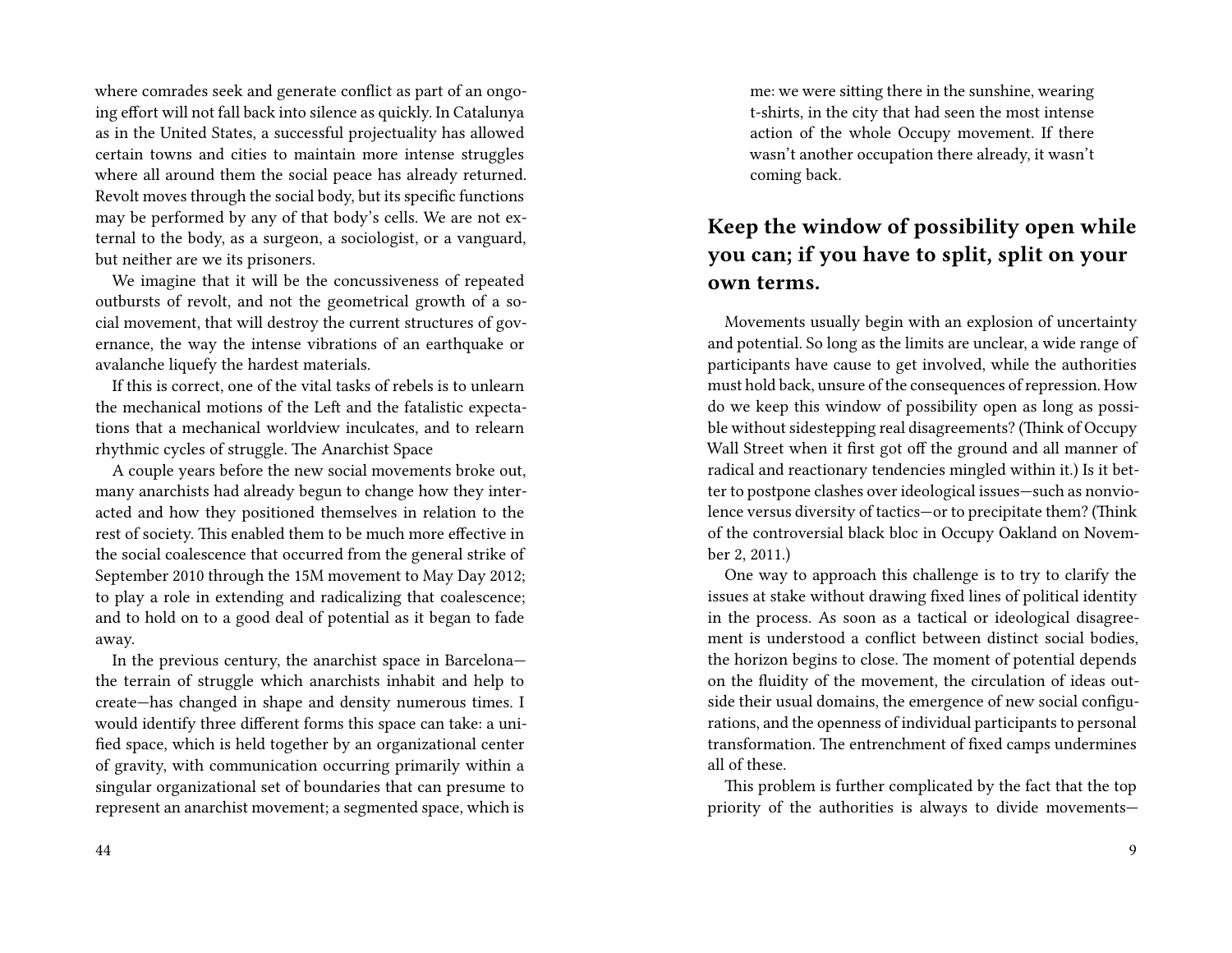often along the same lines that the participants themselves wish to divide. It may be best to try not to precipitate any permanent breaks until the horizon of possibility has closed, then make sure that the lines are drawn on your own terms, not the terms of the authorities or their unwitting liberal stooges.

#### **Push the envelope.**

What is still possible once the horizon has been circumscribed? In a dying movement, one can still push the envelope, setting new precedents for the future so subsequent struggles will be able to imagine going further. This is a good reason not to avoid ideological clashes indefinitely; in order to legitimize the tactics that will be needed in the future, one often has to begin by acting outside the prevailing consensus.

For example, at the conclusion of November 2, 2011, Occupy Oakland participants controversially attempted to take over a building. This provoked a great deal of backlash, but it set a precedent for a series of building occupations that enabled Occupy to begin to challenge the sanctity of private property during its long waning phase—giving Occupy a much more radical legacy than it would otherwise have had. One year's breakthroughs are the next year's limitations.<sup>1</sup>

During the burgeoning stage of a movement, participants often become fixated on certain tactics. There is a tendency to try to repeat one's most recent successes; in the long run, this can

cause it unmasks the false promises of populists and reveals what is truly lacking for us to regain our lives.

Just as our actions had meaning in times of social peace—just as revolutions were not inevitable in times of austerity—our actions, our projects, and the positions we choose in relation to events can sometimes tip the scales to determine whether a social disintegration erases everything that was won in a period of revolt, or whether the lull that always follows the storm will soon be interrupted by another wave of revolt.

A simple comparison of events in the United States and events in Catalunya suggests that a highly disintegrated society is likely to sustain a single brief flare of resistance before normality resumes, whereas a more coalesced society can sustain multiple intense waves of revolt in relatively close succession before exhausting its hope and rage. Some of us hold that the activity of social struggles—understood broadly is the best way to reverse the social disintegration caused by capitalism. The farmers and artisans who blindly resist modernization; the insurrectionaries who connect with popular rage; the activists who overcome themselves by spreading an ethic of mutual aid rather than the specialization of charity; the old people who insist on telling the stories of their defeat; and the artists who evade their own recuperation—all of them help society $^1$  to coalesce in the face of the disintegrating force of capitalism.

Just as the more densely knit society can sustain the reverberations of revolt for longer, the places within that society

<sup>&</sup>lt;sup>1</sup> While it does encourage us to think of the ways that power is diffuse, not simply a top-down imposition that we suffer passively, the identification of "society" as the enemy reveals a disturbing ignorance as to what exactly the State forcibly disintegrated and reconstitutes with the bonds of nationalism and the Spectacle. It is this same unknown that palpably coalesces in the space of the riot and of struggle more generally. Margaret Thatcher's assertion that society does not exist, only the Market, was less an observation than the mission statement of capitalism.

 $1$  While it does encourage us to think of the ways that power is diffuse, not simply a top-down imposition that we suffer passively, the identification of "society" as the enemy reveals a disturbing ignorance as to what exactly the State forcibly disintegrated and reconstitutes with the bonds of nationalism and the Spectacle. It is this same unknown that palpably coalesces in the space of the riot and of struggle more generally. Margaret Thatcher's assertion that society does not exist, only the Market, was less an observation than the mission statement of capitalism.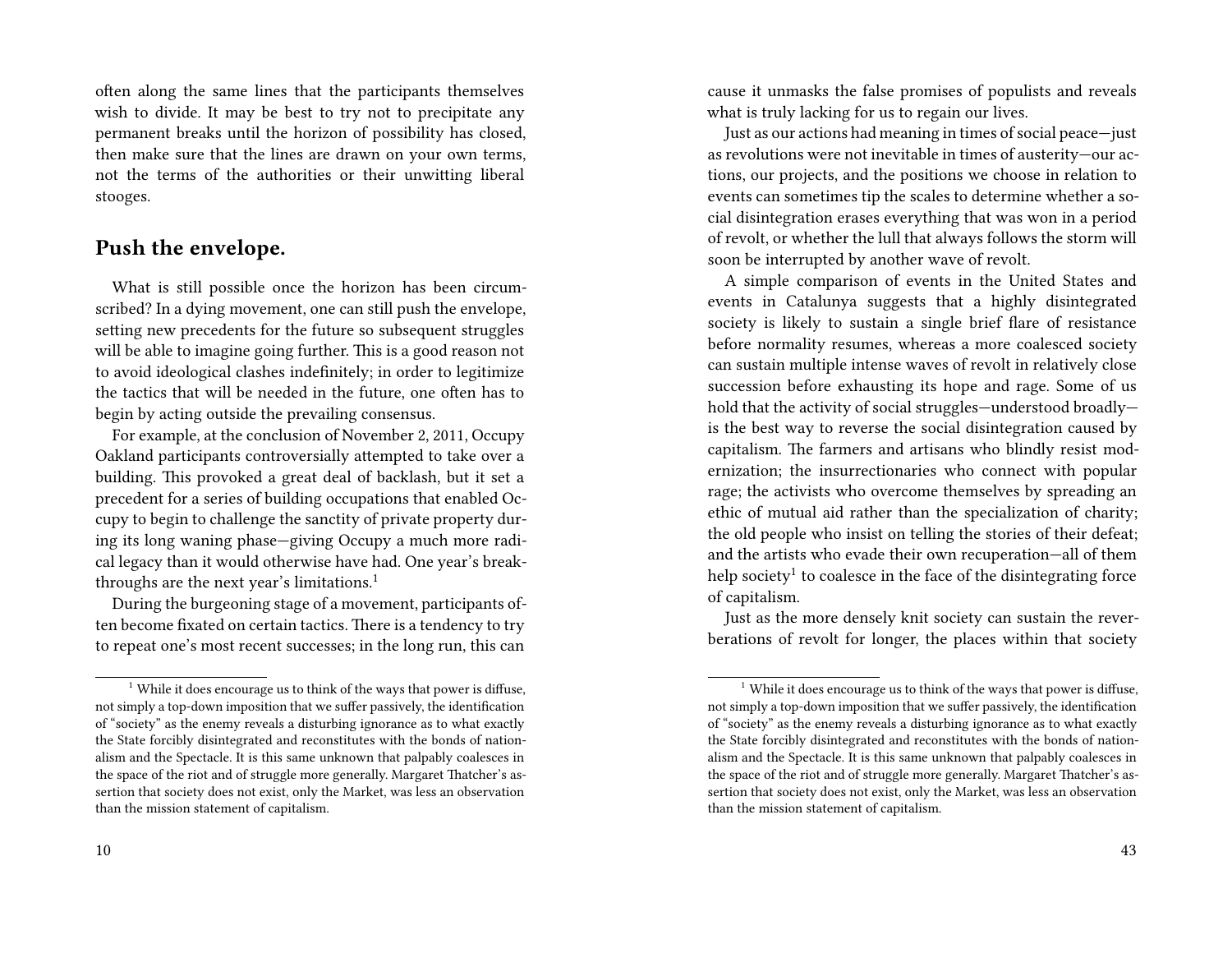#### **Rhythms of Struggle**

The social upheavals in Barcelona were not caused by material conditions. The structures and traditions that became most important in the space of the revolt were already in place before the economic crash. And the greatest spikes in popular participation in the revolt were direct responses either to movement initiatives that resonated with people's perception of their problems, or to a perceived attack on their living conditions. Specifically, spikes occurred when the government announced an austerity measure—not when austerity measures took effect or the economic crisis as a whole began to be felt—or else when an initiative such as a strike or an occupation attracted many people and went off successfully. In other words, people's perception of their living conditions and the possibilities for resistance has proved more real than any objective measurement of those conditions on a material level, whether evaluated in wages, unemployment, or otherwise.

The key to gaining strength in times of social disintegration can be found in this approach. We are not mere subjects of social forces. On the contrary, we actively and confrontationally position ourselves to contradict the narrative that justifies or hides those forces. When the narrative depicted social peace and prosperity, we occupied a network of cracks in and margins of that prosperity, demonstrating that we were not content with the wages society was willing to pay us and that we knew we were not the only ones in refusal. When the narrative depicted change and reform, we positioned ourselves at the juncture of the mass of bodies beginning to appear in the streets and an imaginary horizon that contradicted the democratic ideology that mobilized and homogenized those bodies. When the narrative depicts disappointment and powerlessness, we approach the collapse of social movements with joy, beonly produce conservatism and diminishing returns. Diminishing returns are still returns, of course, and a tactic that is no longer effective in its original context may offer a great deal of potential in another setting—witness the occupation of Taksim Square in June 2013, when no one in the US could imagine occupying anything ever again. But tactics and rhetoric eventually become used up. Once no one expects anything new from them, the same slogans and strategies that generated so much momentum become obstacles.

As soon as Occupy is in the news, anyone who had an occupation in mind had better hurry to carry it out before the window of opportunity has closed and nobody wants to occupy anything at all. In a comic example of this tendency to fixate on certain tactics, after Occupy Oakland was evicted, Occupy Wall Street mailed a large number of tents across the country as a gesture of support. These tents merely took up storage space over the following months as the struggle in Oakland reached its conclusion on other terrain.

#### **Don't regress to outmoded strategies.**

Sometimes, after a new strategy that is attuned to the present context has created new momentum, there is a tendency to revert to previous approaches that have long ceased working. When people with little prior experience converge in a movement, they sometimes demand guidance from those who have a longer history of involvement; more often, it is the veterans themselves who demand to provide this guidance. Unfortunately, longtime activists frequently bring in old tactics and strategies, using the new opportunity to resume the defeated projects of the past.

For example, fourteen years ago, worldwide summithopping offered a way to exert transnational leverage against capitalist globalization, offering a model to replace the local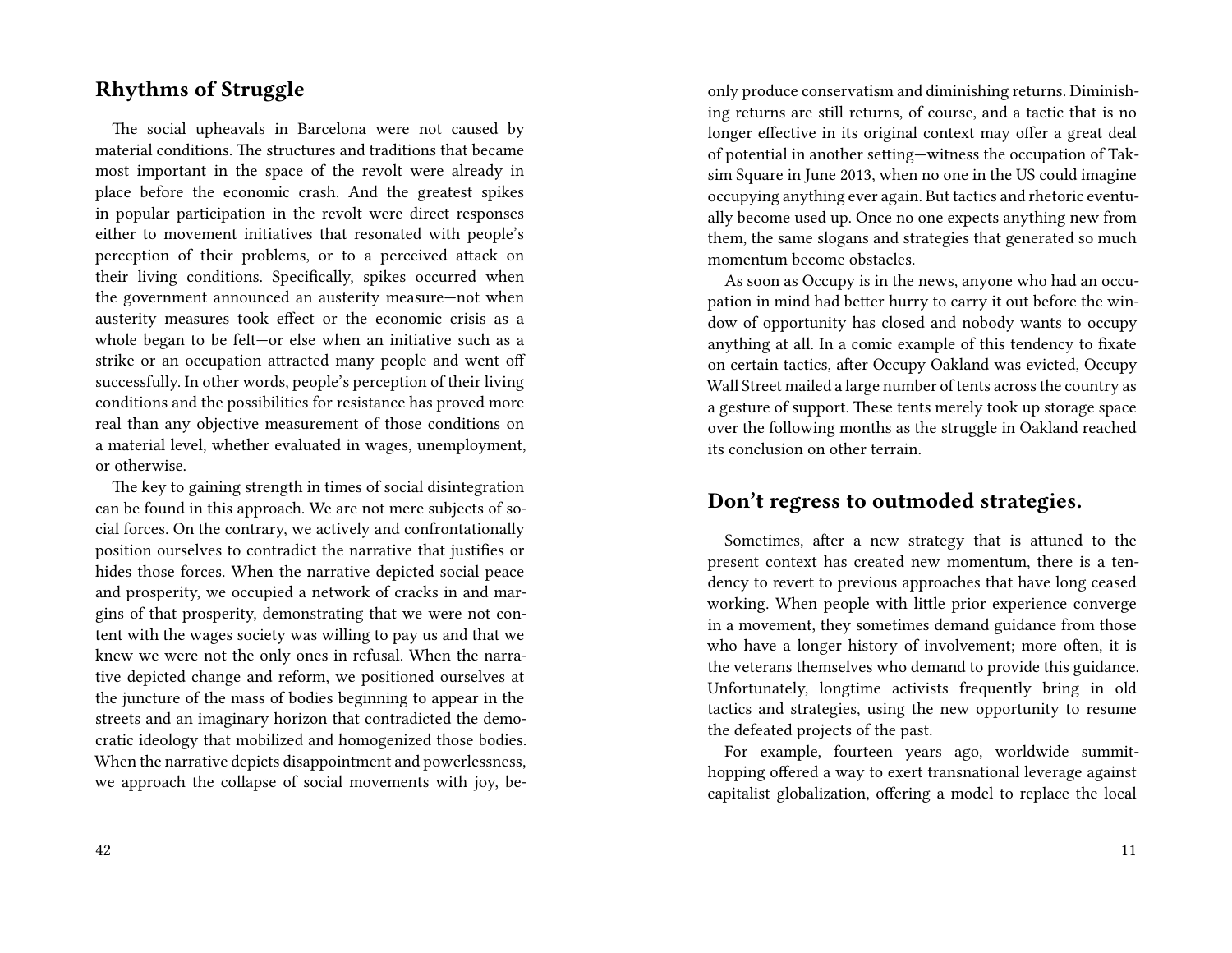and national labor organizing that had been outflanked by the international mobility of corporations. Yet when labor activists got involved, they criticized summit-hoppers for running around the world rather than organizing locally the old-fashioned way. Likewise, Occupy got off the ground because it offered a new model for an increasingly precarious population to stand up for itself without stable economic positions from which to mobilize. But again, old-fashioned labor activists saw this new movement only as a potential pool of bodies to support union struggles, and channeled its momentum into easily coopted dead ends.

In the wake of every movement, we should study what its successes and failures show about our current context, while recognizing that by the time we can make use of those lessons the situation will have changed once more. Beware of rising expectations.

When a movement is at its high point, it becomes possible to act on a scale previously unimaginable. This can be debilitating afterwards, when the range of possibility contracts again and the participants are no longer inspired by the tactics they engaged in before the crest. One way to preserve momentum past the end of a movement is to go on setting attainable intermediate goals and affirming even the humblest efforts toward them.

The trajectory of green anarchist struggles in Oregon at the turn of the last century offers a dramatic example of this kind of inflation. At the beginning, the goals were small and concrete: protect a specific tree or a specific stretch of forest. After the World Trade Organization protests in Seattle, the goals of green anarchists in the region hypertrophied until they reached a tactical impasse. When your immediate objective is to "take down industrial civilization," just about anything you can do is going to feel pointless.

Indeed, during a declining phase, it may be important to resist the tendency to escalate. When the SHAC campaign ran

across the city, and a series of massive protests and blockades are organized.

Fall 2011: The movement against the privatization of healthcare in Catalunya peaks with numerous blockades and occupations of hospitals and clinics.

January 2012: Public transportation workers, largely organized by the CGT, betray their promises and sell out a weeklong strike before it begins, making a deal that meets none of their initial demands and wasting weeks of organizing, much of it carried out by allies and transportation-users. Fortunately, that same week, a student strike takes over the streets. Students disobey their leaders, riot, and attack the media.

March 29, 2012: A general strike paralyzes the country. In Barcelona and other cities, protesters engage in the biggest riots yet.

May 1, 2012: The police militarize the streets, expecting possible rioting in the anti-capitalist May Day protest. Most anarchists, however, prioritize countering media and government discourses around the earlier general strike. Thousands of flyers are distributed.

October 31, 2012: The minority unions hold another general strike. This time, the CGT organizes peace police to prevent riots. Most anarchists do not solidarize with the strike, and it passes practically without notice.

November 14, 2012: The major unions together with the smaller unions carry out the next general strike. The neighborhood assemblies, largely weakened, and the informal anarchists, doubtful or uninspired, do not play a major role in preparing. In Barcelona, the protests during the strike are massive, but the police control the streets and brutalize people from one end of the city to the other. The general mood after the strike is of disappointment or powerlessness.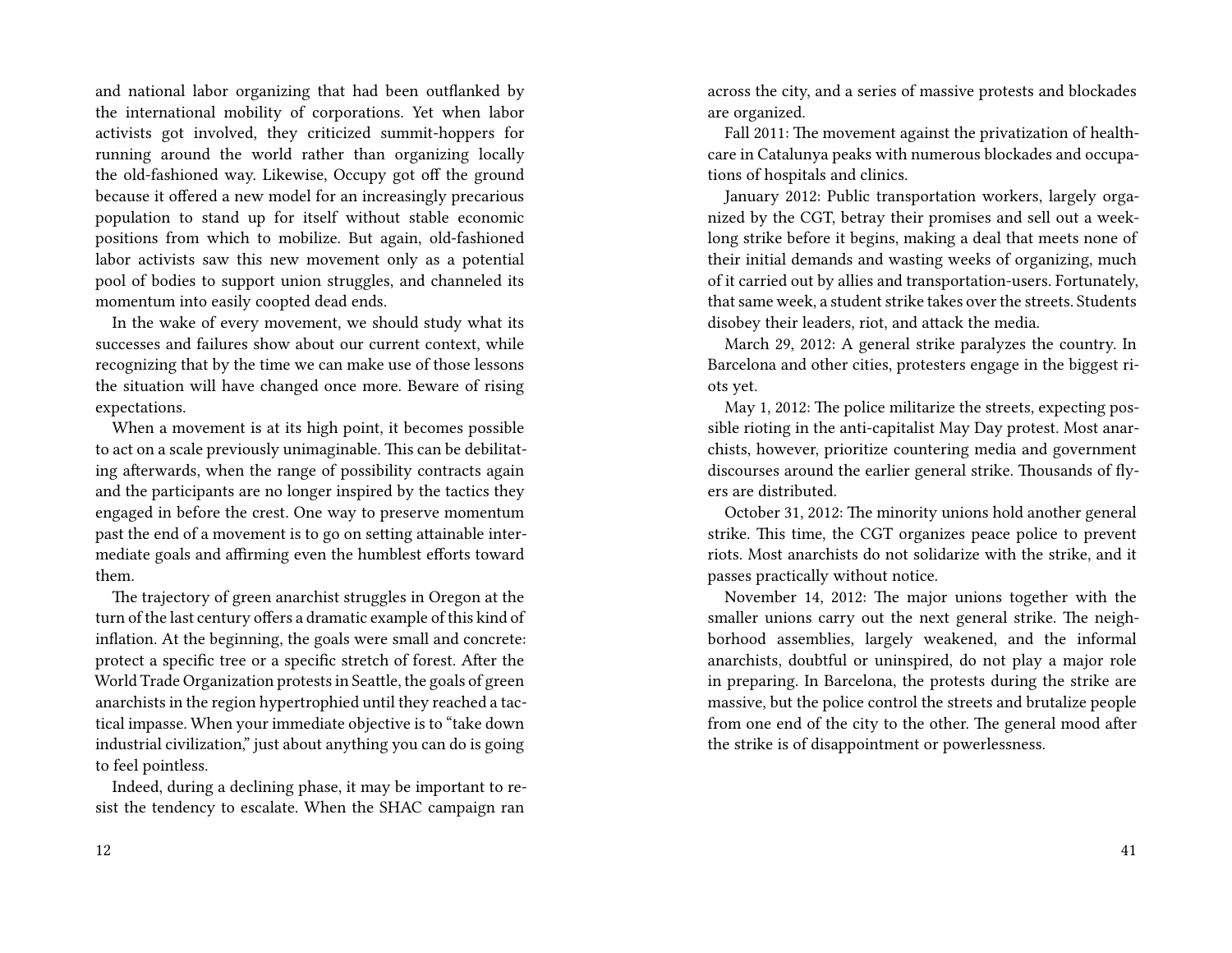Spring 2009: A huge student movement against Plan Bologna austerity measures is killed off by pacifist leadership. Once occupied universities are evicted, the radical part of the student movement turns to squatting empty buildings and self-organizing a "free university."

2009: Barcelona witnesses a growth of coordinated solidarity actions and attacks in solidarity with anarchist prisoners and anarchists in Chile and Greece, as well as daylight attacks against targets that can be easily associated with housing and job precarity. The support campaign wins the freedom of Joaquin Garces.

Spring 2010: The government in Madrid announces the first of many rounds of austerity measures. In preparation, major and minor labor unions, along with anarchist and other groups, begin preparing resistance across the Spanish state. In Barcelona, the first neighborhood assemblies are also formed to organize the upcoming general strike.

September 29, 2010: General strike, with major participation and heavy rioting in Barcelona.

January 27, 2011: Minority unions, primarily the anarchosyndicalist CNT and CGT, launch their own general strike, without the major unions. Participation is significant though far from total, and complemented by several significant sabotage actions.

May 1, 2011: In a collaborative effort between anarchosyndicalist organizations, socialist Catalan independence organizations, and insurrectionary or informal anarchists, a combative May Day protest successfully wreaks havoc in a rich neighborhood for over an hour.

May 16, 2011: A day after major protests across the Spanish state, a group of 100 activists begin an occupation of Plaça Catalunya in the center of Barcelona. Within a few days, the occupation grows to 100,000 and beyond. The 15M movement is born. Subsequently, new neighborhood assemblies appear

aground, Root Force set out to apply the same strategy against a much bigger target—scaling up from a single animal testing corporation to the major infrastructural projects underlying transnational capitalism. A SHAC-style campaign targeting a smaller corporation might have succeeded, empowering a new generation to go on applying the strategy, but Root Force never even got off the ground. Quit while you're ahead.

The declining phase of a movement can be a dangerous time. Often, popular support has died down and the forces of repression have regained their footing, but the participants still have high hopes and feel a sense of urgency. Sometimes it's best to shift focus before something really debilitating occurs.

Yet quitting while you're ahead is complicated. If the connections that have been made are premised on collective action, it can be difficult to retain these without staying in the streets together.

Months after Occupy Oakland was definitively over, police brutally attacked an anarchist march against Columbus Day, making several arrests and pressing felony charges. It is an open question whether this showed that anarchists had overextended themselves, but after a payback action the following night in Oakland, street activity in the Bay Area died down for almost a year. On the other hand, after the UK student movement died down, an explosion of riots in August 2011 suggested that many of the underclass participants felt abandoned by the withdrawal of their former activist allies from street action. It is possible that, had the movement continued in some form, the riots might have turned out differently—as a point of departure for another wave of collective struggle, rather than the desperate act of a marginalized population rising ruinously against society itself. Be prepared for burnout and depression.

After the crest, when the euphoria is over, many participants will experience depression. Since the events that regularly brought them together have ceased, they are isolated and more vulnerable. Others may veer into addiction: substance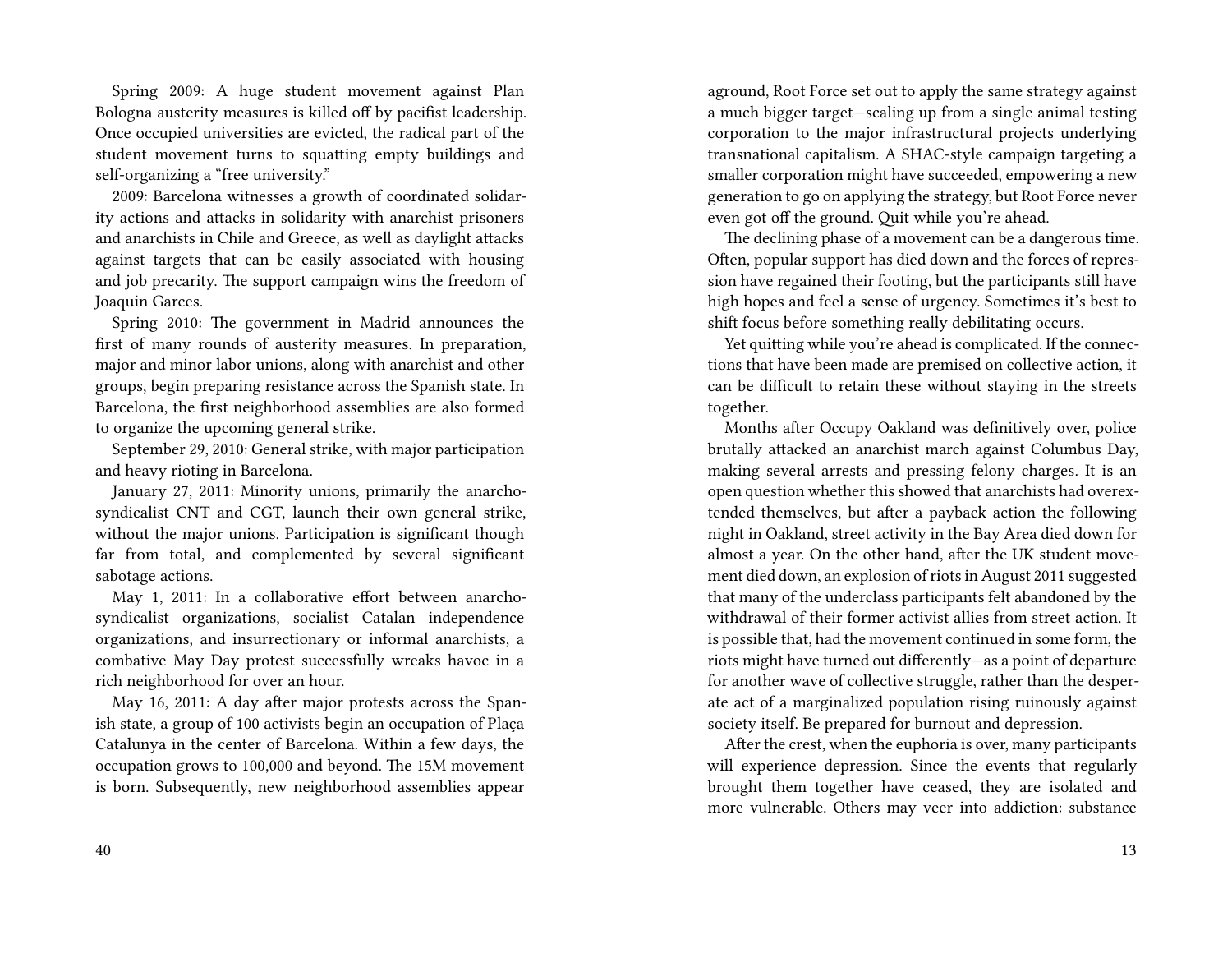use can be a way to maintain intimacy with each other and with danger itself when there is no more fire in the streets. The simple pleasures with which people celebrated their victories can expand to fill the space left by the receding tide of events, becoming self-destructive. This is another reason to establish new venues to maintain camaraderie and connection when the window of possibility is closing.

#### **Save energy for the fallout.**

All of these problems are often intensified by the explosion of discord that usually follows a movement's demise. Once it is clear that a movement is definitively over, all the conflicts that the participants have been putting off come to the fore, for there is no longer any incentive to keep them under the rug. Suppressed resentments and ideological differences surface, along with serious allegations about abuse of power and violations of consent. Learning from these conflicts is an essential part of the process that prepares the way for future movements: for example, contemporary anarchism is descended in part from the feminist backlash that followed the New Left movements of the 1960s. But participants rarely think to save energy for this phase, and it can feel like thankless work, since the "action" is ostensibly over.

It was a few nights before the eviction of the Occupy Philly encampment, and we were holding a General Assembly to decide what to do. Tensions were running high between the residents of the camp, who were primarily homeless, and those who participated chiefly in meetings and working groups. That night, a homeless man interrupted the GA to accuse several of those in leadership positions of being in league with the police, being racist, and planning to sell out the homeless. The

those moments of rebellion be lost now that the prevailing social mood is one of resignation?

Whether it takes months or years, such gains are never lost, only surrendered. Social rebels can hold on to the strength they have won if they allow it to transform rather than expecting it to accumulate. It would be self-defeating to predict, from this vantage point in 2013, whether the anarchist struggle in Barcelona will lose ground or go back on the offensive, because that future rests largely on our own decisions.

#### **Timeline of Events**

2007: A conflict arises within the squatters' movement when one sector seeks legalization within a reformist discourse of housing rights. As a result, anarchists redouble their efforts to elaborate a critique of capitalist housing. They also question the practice of squatting for the sake of squatting.

End of 2007: CGT-led bus drivers' strike, with critical use of sabotage and anarchist solidarity, wins many of its demands.

Spring 2008: A campaign begins for the freedom of longtime anarchist prisoner Amadeu Casellas. A year later, a similar campaign begins for Joaquin Garces.

September-October 2008: US stock market crashes.

October 2008: In an action two years in preparation, populist but nonetheless practical anticapitalists in Catalunya use half a million euros robbed from banks through fraudulent loans to print and distribute hundreds of thousands of copies of a newspaper (published in three different volumes over the next two years) that criticizes capitalism and suggests alternatives. About three years later the group begins a complex of consumer and producer eco-cooperatives.

December 2008: Greece is gripped by an insurrection, with solidarity actions and important consequences in anarchist practice in Barcelona.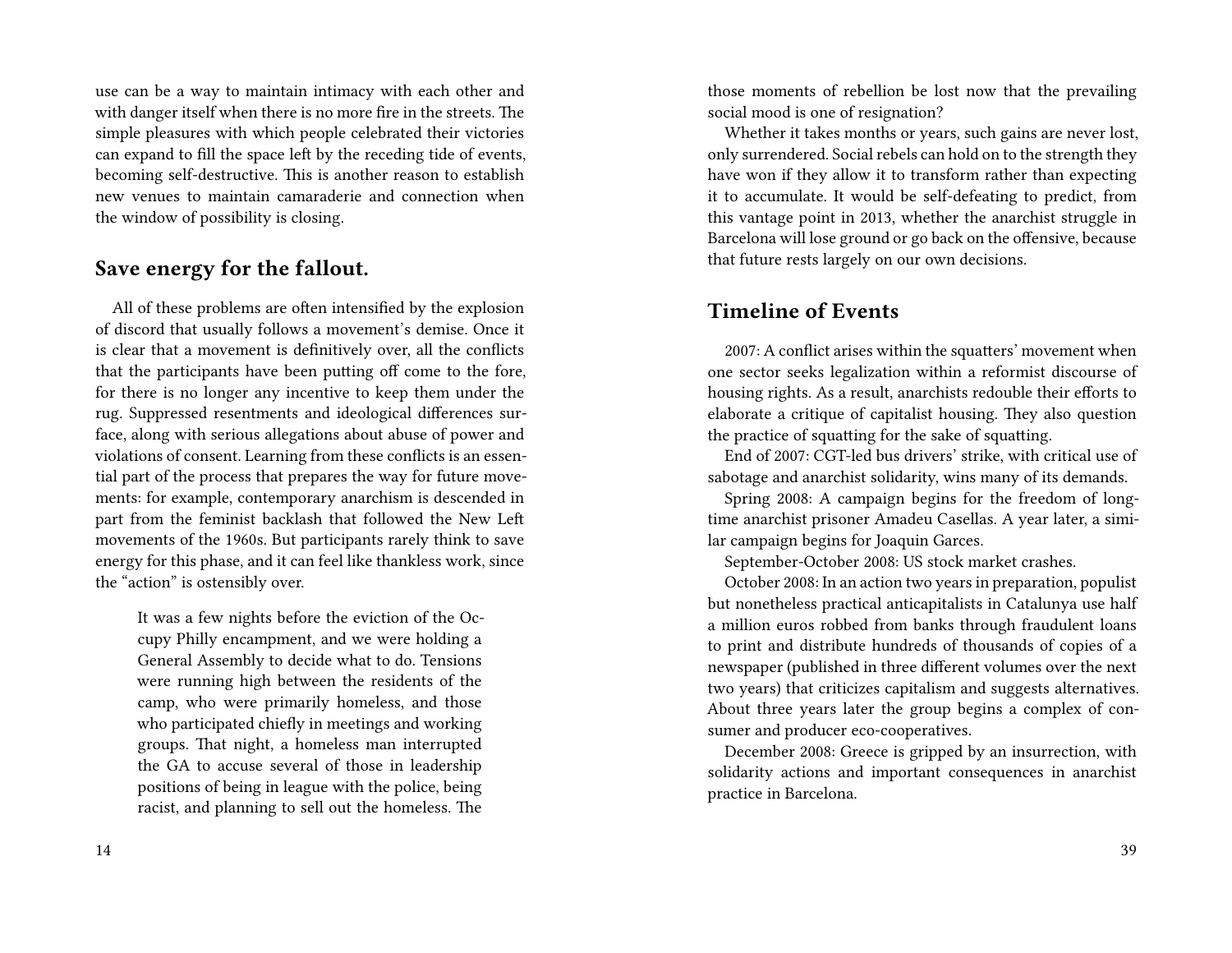# **Barcelona Anarchists at Low Tide**

This is the third part in our "After the Crest" series, studying how we can make the most of the waning phase of upheavals. This installment analyzes the rhythms of struggle in Barcelona over the past several years, discussing the complex relationship between anarchists and larger social movements as popular struggles escalated and then subsided. It concludes with practical input on how anarchists can take advantage of a period of ebbing momentum.

For best results, read this in combination with our earlier features on Barcelona: "Fire Extinguishers and Fire Starters," describing the plaza occupation movement of spring 2011, and "The Rose of Fire Has Returned,", focusing on the general strike of March 2012. Together, the three pieces trace the trajectory of an upheaval from its inspiring but ideologically murky inception through the high point of confrontation and into the aftermath.

Anarchists in Barcelona played an important and visible role in the social upheavals of September 2010 to May 2012, which in their turn were an influential contribution to the global upheavals taking place in those same years. By the summer of 2012, in the Spanish state and elsewhere, these upheavals largely appeared to have subsided. Anarchists in Barcelona have faced a number of important questions and difficulties as a growing social disintegration contrasts with the earlier times of social coalescence. Will the gains won in

facilitator tried to ignore the disruption, but the angry man drowned him out and eventually riled up a few more people who began shouting too. In this moment of chaos and heightened emotion, we had a unique opportunity. We could have shifted our focus from the threat that the government wanted us to react to, instead using that GA to finally address the tensions in our own group in hopes of building a force that could survive into the next phase of struggle. Instead, the facilitator tried to restore order by directing us to "break into small groups and discuss what 'respect' means." My heart sank. Our shared energy was explosive; we needed to channel it, not suppress it.

That was the last time I saw many of the comrades I'd befriended over the preceding months. The eviction wasn't the greatest threat we faced after all.

#### **Repression hits hardest at the end.**

Government repression usually does not hit in full force until after a movement has died down. It is most convenient for the state to attack people when their support networks have collapsed and their attention is elsewhere. Operation Backfire struck years after the high point of Earth Liberation Front momentum, when many of the participants had moved on and the communities that had supported them had disintegrated. Similarly, the authorities waited until May 2012 to strike back at Occupy with a series of entrapment cases.

The chief goal of repression is to open the fault lines within the targeted social body, isolating it and forcing it into a reactive position. Ideally, we should respond to repression in ways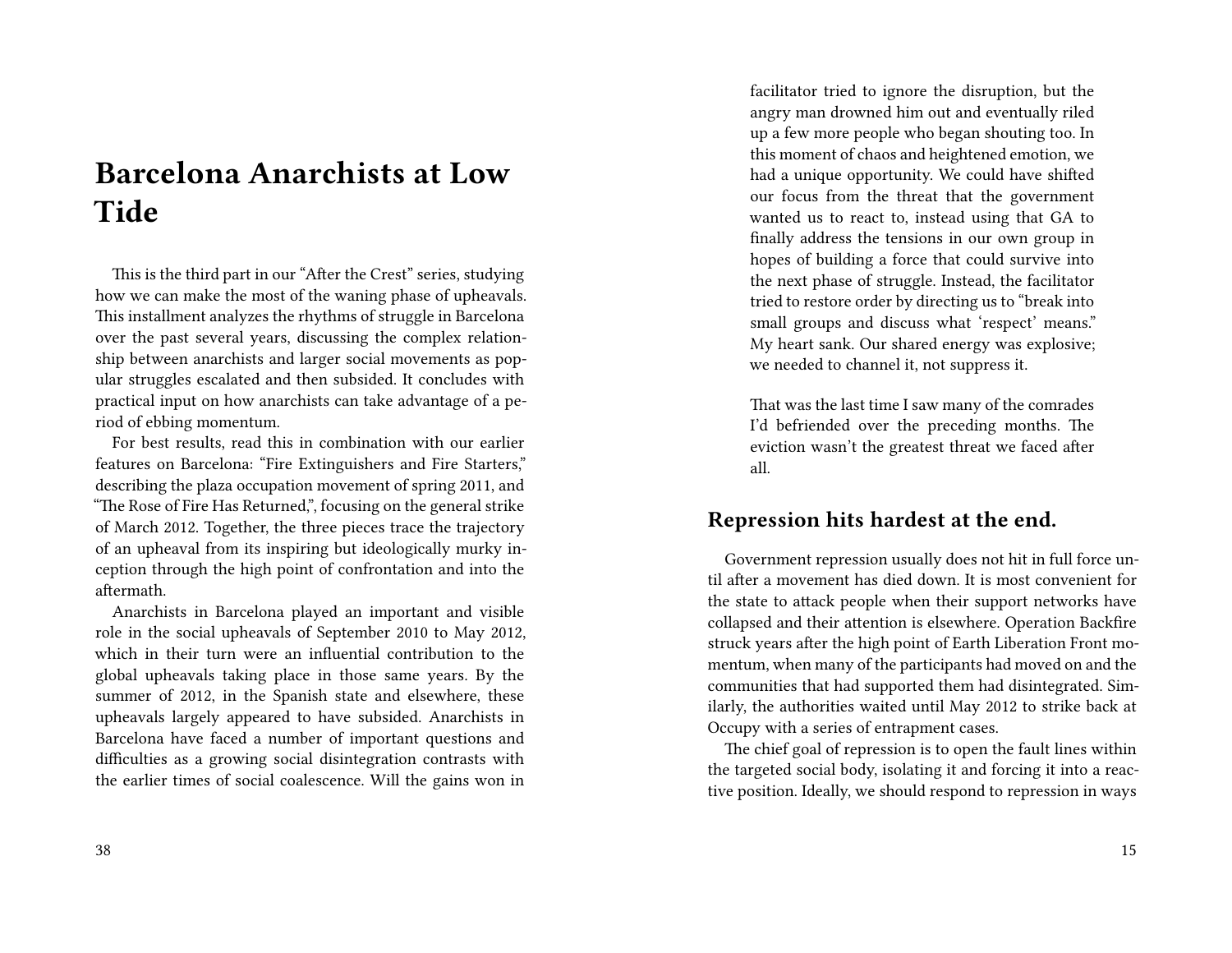that establish new connections and position us for new offensives.

#### **Hold your ground.**

How do we transition into other forms of connection when the exceptional circumstances that drew us together are over? The networks that coalesce effortlessly during the high point of momentum rarely survive. While new events were unfolding, there was an obvious reward for setting differences aside and interrupting routines to converge. Afterwards, the large groups that formed slowly break down into smaller ones, while smaller groups often vanish altogether. The reshuffling of allegiances that takes place during this period is vital, but it's equally vital not to lose each other in the shuffle.

During the crest of a movement, participants often take for granted that it will leave them at a higher plateau when it is over. But this is hardly guaranteed. This may be the most important question facing us as we approach the next wave of struggles: how do we gain and hold ground? Political parties can measure their effectiveness according to how many new recruits they retain, but anarchists must conceive of success differently.

In the end, it isn't just organizations with contact lists that will remain after the crest, but above all new questions, new practices, new points of reference for how people can stand up for themselves. Passing these memories along to the next generation is one of the most important things we can do.

### **Further Reading**

Three Years since the Greek Insurrection, our interview with comrades in Athens about the months following the uprising of December 2008

Another wave of struggle and unrest will undoubtedly explode in our streets and plazas sooner or later. Our task in the meantime is to cultivate fierce and creative forms of cooperating, caring for each other, and fighting together that can help us smash through the fundamental limits of contemporary revolt when the time is right. If we can make substantial strides beyond these obstacles, police attacks and jail sentences will be no match for the uncontrollable momentum of our collective force.

Some Oakland Antagonists, August 2013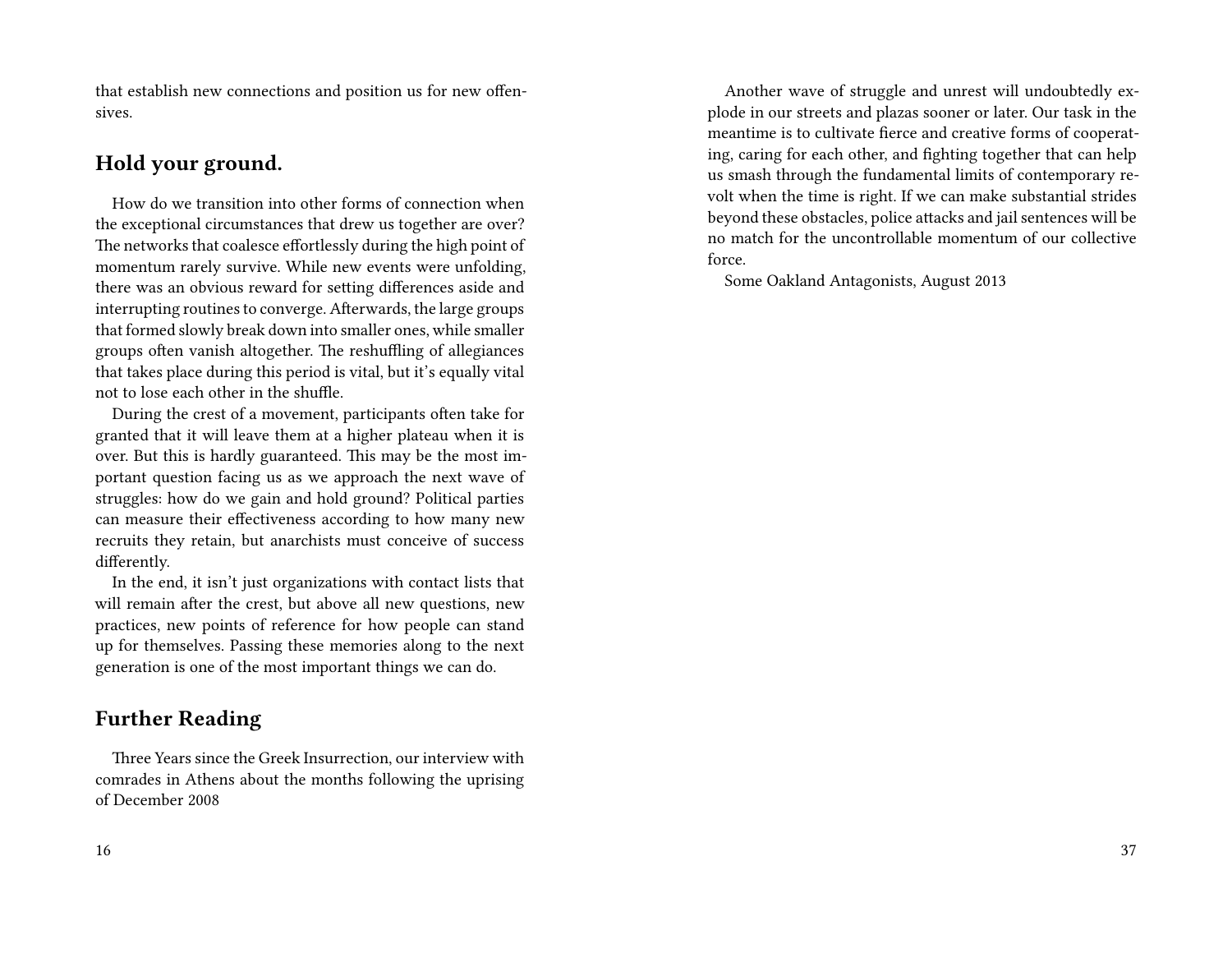underlying limits that led the Commune away from the reclamation of space that had provided the basis for its initial rapid ascent, and ushered in its six month decline, passing the point of no return as the horizons of struggle that led away from the camp hit dead ends in January 2012.

This is the double bind we found ourselves in: the camp was both inadequate and essential. A potential solution to this bind is contained in the concept of the Commune, by which we mean the projected translation of the principles of the camp onto a new, more expansive footing. Occupy Oakland became the Oakland Commune once it took the camp as the model for a project (barely realized) of reclamation, autonomy, and the disruption of capital on a much wider basis: neighborhood assemblies reclaiming abandoned buildings for their needs; social centers that could serve as hubs for organizing offensives and sustain all kinds of self-organization and care; occupations of schools and workplaces. These were the horizons that the Oakland Commune illuminated, in the positive sense, despite its limits. We believe it is likely that future struggles in the US will follow this trajectory in some way, using Occupy's attempted offensives and space reclamations as the foundation upon which something much larger, more beautiful and more ferocious can begin to take shape.

But the questions still remain: what would it mean to actually take care of each other and to collectively sustain and nurture an unstoppable insurrectionary struggle? How can we dismantle and negate the oppressive power relationships and toxic interpersonal dynamics we carry with us into liberated spaces? How can we make room for the myriad of revolts within the revolt that are necessary to upend all forms of domination? The effectiveness of any future antagonistic projects in the U.S. will be determined by our ability to answer these questions and thus transcend the limits that were so debilitating within Oscar Grant Plaza, forcing the Commune away from the very source of its power.

Occupy Oakland Is Dead; Long Live the Oakland Commune Cracking under Pressure: Narrating the Decline of the Amsterdam Squatters' Movement, by Lynn Owens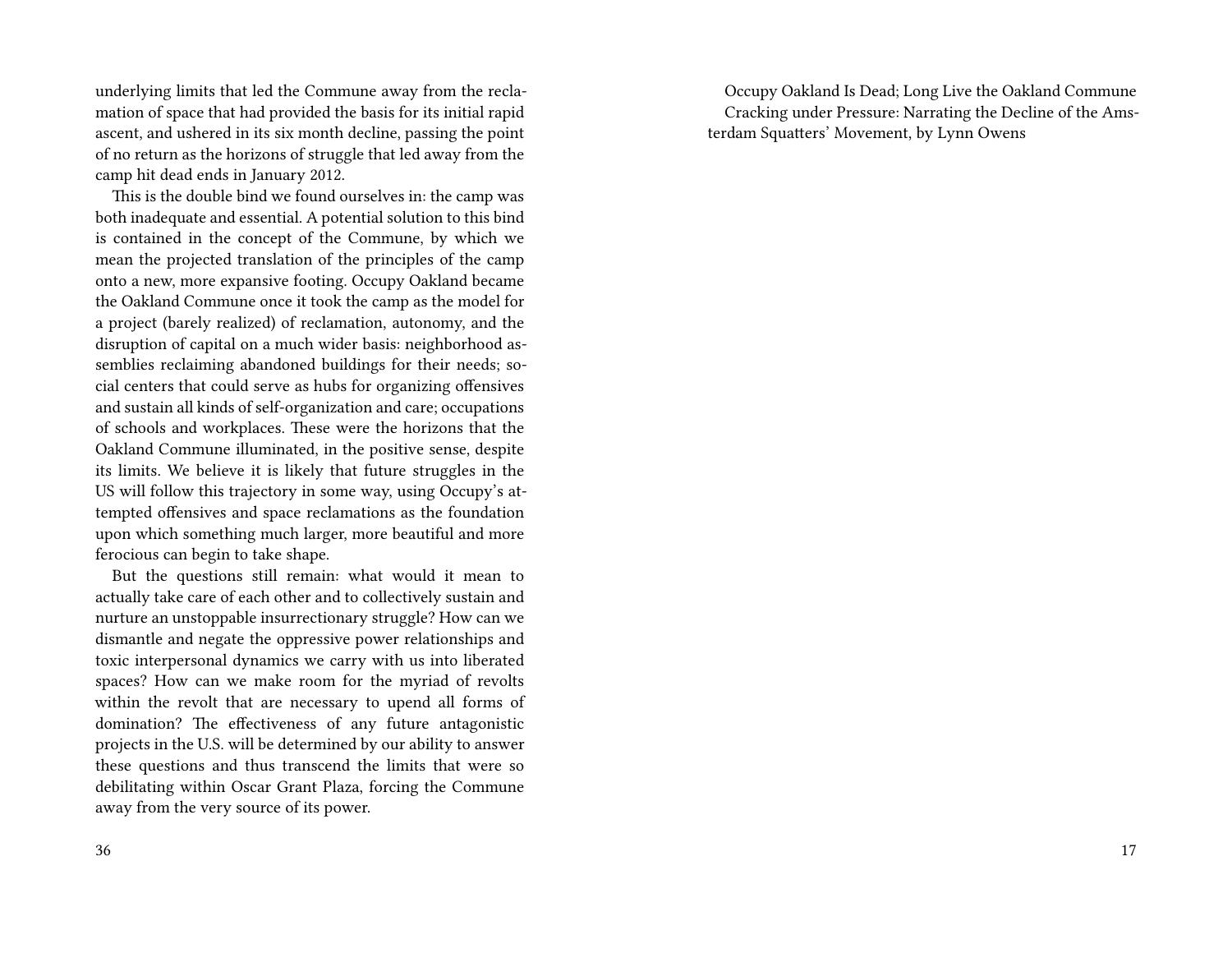# **The Rise and Fall of the Oakland Commune**

This is the second part in our "After the Crest" series, studying what we can learn from the waning phase of social movements. In this installment, participants in Occupy Oakland trace its trajectory from origins to conclusion, exploring why it reached certain limits and what it will take for future movements to surpass them.

#### **The Rapid Ascent**

In setting ourselves the sobering task of narrating the decline of Occupy Oakland, we are at least spared any argument about when the high point took place. There might be disagreement about whether the "general strike" of November 2, 2011 deserved that title, but no one would dispute that it was the high-water mark of the local movement and a turning point in the Occupy sequence unfolding across the country.

At that moment, describing Occupy Oakland as the Oakland Commune was not just an exaggeration. For a short time, we really were a collective force with the ambition and capacity to transform the whole city and radicalize the national movement. The experience of that day has stayed with many of us, a brief and chaotic glimpse of insurrectionary horizons that closed as quickly as they opened. Remembering this as we go about our daily lives under capitalism has been enormously painful; for many of us in the Bay Area, the last year and a half has been a process of grieving the loss of that moment. This grief was

power came from the proliferation and reproduction of these oppositional zones, not from its political sway.

But if the camp was the source of our strength, it was also the source of the limits we reached, and not only because without it there was no real future for Occupy. At root, the camp was inadequate to the project of finding ways to live together beyond the specious forms of community that capitalism provides. In fact, the Oakland camp was already in a state of degeneration by the time it was cleared, and probably would have broken down on its own eventually.

The camp was no more violent or miserable then the city of Oakland is on any given day. Yet the level of everyday misery, alienation, and abuse that makes up the mundane reality of capitalist society is truly staggering, especially when concentrated in a plot of grass in the middle of an impoverished city. When we liberate urban space in 21<sup>st</sup> century America, we have no choice but to confront the devastation produced by centuries of capitalism, conquest, and domination.

Inside the reclaimed space opened up by the Commune, rampant interpersonal conflicts and forms of structural violence could not be contained or managed in the ways that capitalism normally does, through the violence of the police, the institutions of the state, or the ready-to-hand hierarchies provided by money and commodities. We had to confront these problems collectively and directly. But to do so adequately would have required the expropriation of resources and space far beyond what was within the grasp of the nascent movement. It also would have required the audacious dedication of participants to transcend their atomized lives and constructed identities under capitalism, going past the point of no return. The failure to overcome these fundamental obstacles enabled power relationships built on patriarchy, white supremacy, and heteronormativity to reassert their dominance within the movement while undermining and repressing the vital new relationships that had emerged through the process of struggle. These were the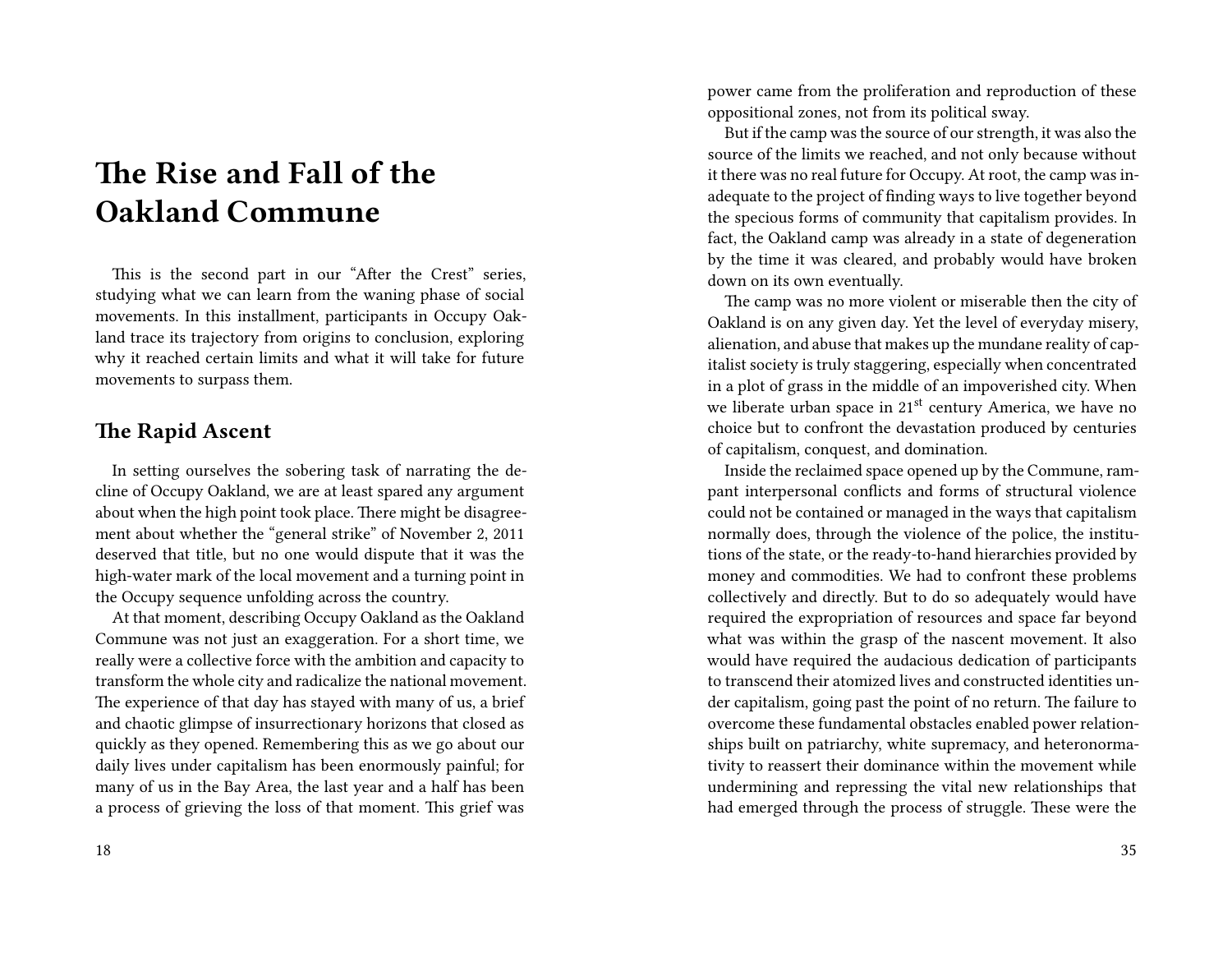camps in Oakland and everywhere else, using as much force as necessary to prevent reoccupation.

Once the camp was cleared, the Oakland Commune became a husk deprived of its central tactic and, arguably, its reason for being. This was the reason why the vigil clung mournfully to the plaza despite repeated battering by OPD. It was the reason why the decision was made to claim a building for the movement on January 28. It was why the planning for an autonomous occupation provided the initial impetus for the convergence of feminist and queer comrades in what would later become Occupy Patriarchy. Without something to take the place of what had been lost with the camp, there was little chance that we would regain the expansive prospects of the fall.

The strength of "the camp form" was its ability to carve out material zones of political antagonism that were not organized around petitioning the authorities for concessions through symbolic demonstration but directly providing for our daily needs through the repurposing and reclamation of urban space. This was one of the most appealing aspects of the camp: it offered the opportunity to explore ways of relating and surviving together that did not rely on the usual mechanisms—money, the state, police, predefined social hierarchies and categories—though the banishment of those things was always partial and provisional at best. This enabled the participants to bypass some of the more tedious ways in which activists develop political projects, equipping people to organize around their own survival, in their own cities, on the basis of their personal experience of oppression and need, rather than according to essentially moral objections to this or that injustice. In the context of this contagious form of revolt spreading through the communal liberation of space, the movement's rejection of the need to issue any specific demands to authorities made perfect sense. Occupy's

present in all the successive stages of that political sequence. Although the movement continued for months, bringing out thousands of people for explosive days of action, none of the later moments—December 12, January 28, or May 1—even remotely compare to November 2.

Before we can analyze the Oakland Commune's decline, we have to understand its rise and the various projects in the Bay that helped to foster it. The following narrative is not meant as a total account of all of the elements that combined to form the Oakland Commune, but rather the ones we experienced firsthand.

During the spring of 2011, with a backdrop including the Arab Spring, the European "movement of the squares," and its faint echo in the Wisconsin capitol occupation, comrades in the Bay Area began a slow process of reconstituting themselves as a force in the streets. This followed an extended period of decomposition and aimlessness. Many of us expected that the wave of unrest sweeping the globe would reach the US eventually, and we wanted to be prepared. That summer, the Bay Area witnessed a series of small but fierce and creative demonstrations. From the native encampment protecting Glen Cove against suburban development in Vallejo to the riotous protests in San Francisco after police gunned down Kenneth Harding when he avoided a transit fare check, the summer provided several opportunities for radicals from a range of communities to work together.

During June and July, a mix of anti-state communists and insurrectionary anarchists organized a series of anti-austerity actions dubbed Anticuts that got people into the streets to experiment with new tactics and forms of social intervention. These were intended to map out the local terrain of struggle and the various antagonistic social constellations that might participate in future rebellions. Through these small and sometimes frustrating excursions, new march routes and ways to understand the geography of downtown Oakland emerged. For in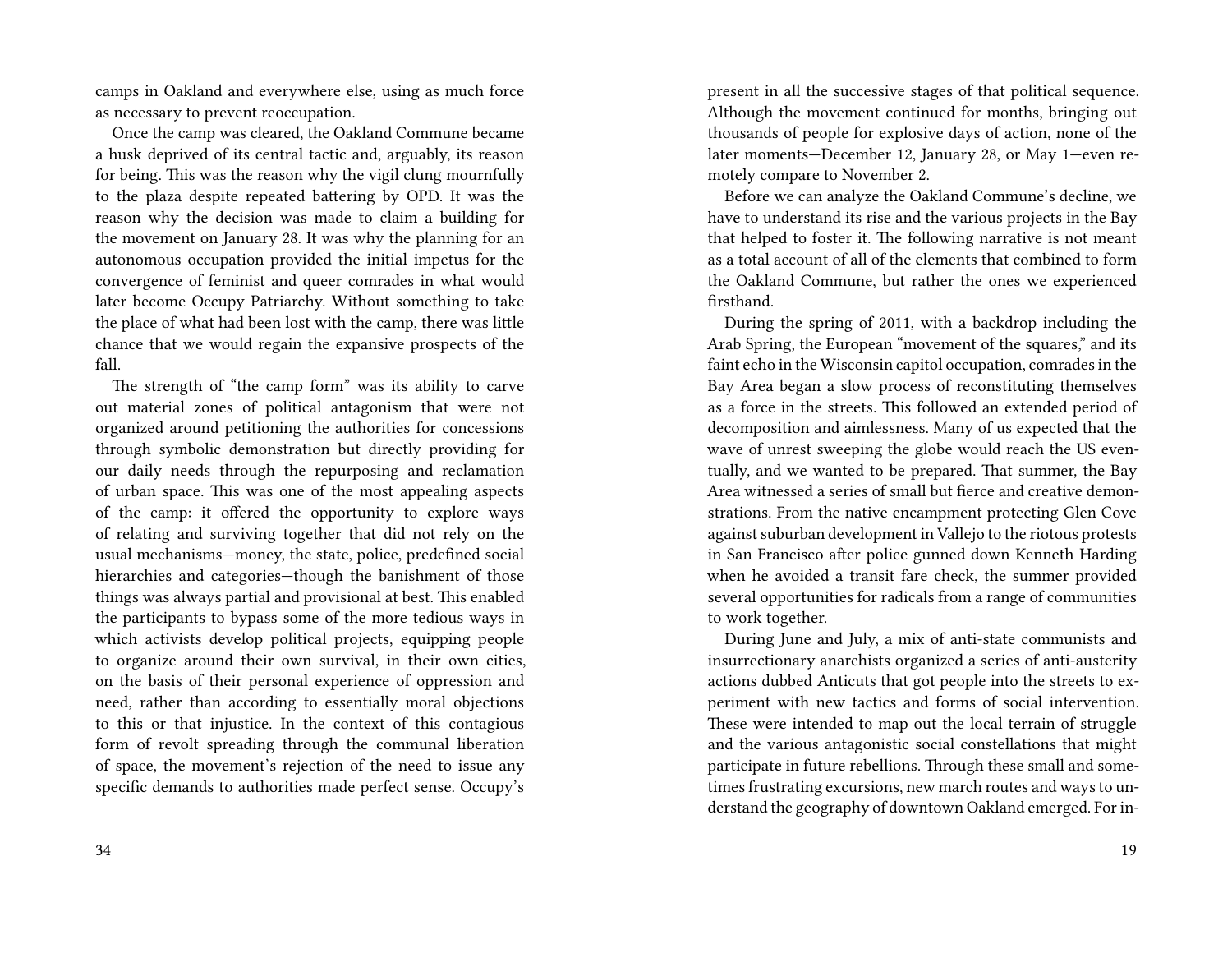stance, the third and final Anticut action—organized in solidarity with a hunger strike in California prisons—marched from the future home of Occupy Oakland in Frank Ogawa Plaza down Broadway past the police headquarters, courthouse, and jail, holding a noise demo there before circling back towards the plaza to disperse. This small demonstration marked the first time this loop was tried. Months later, during the high-tension moments of Occupy Oakland, that march route became intimately familiar to thousands of people, sometimes repeated multiple times per day.

The rhythm of small and medium-sized demonstrations such as the Anonymous actions against BART police and the one-day occupation of UC Berkeley's Tolman Hall continued throughout the summer and early fall. But it wasn't until momentum began to build nationally after the establishment of the Zucotti Park camp on Wall Street—September 17, 2011—that the full potential of the relationships built over the summer could blossom. Oakland joined the national movement late, on October 10, immediately establishing a sprawling camp in the plaza in front of City Hall—renamed Oscar Grant Plaza, after the young Black man murdered by BART police in 2009. This became a liberated zone, off-limits to police and politicians and organized according to principles of self-organization, free access to food and supplies, open participation in all aspects of camp life, and autonomous action.

In hindsight, it is striking how quickly Occupy Oakland emerged, matured, and reached its peak. Only two weeks separate the beginning of the camp from the first police raid in the early hours of October 25. After the Commune repeatedly resisted attempts by the city administration to assert control over the camp—staging public burnings of warning letters during general assemblies in the amphitheater on the steps of city hall—Mayor Jean Quan authorized the militarized police operation that left the camp in ruins and over 100 in jail.

to take care of arrestees and imprisoned comrades. The SF Commune temporarily held a building at 888 Turk. Insurgent feminist and queer comrades who had come together over the previous months continued a campaign of actions and interventions while writing and distributing propaganda and texts. Clashes and attacks temporarily erupted across the Bay around May Day, while a struggle over an occupied farm emerged in neighboring Albany. Foreclosure defense campaigns successfully held off a series of evictions. For a week, people occupied an Oakland public school that was being closed down.

Yet the chance to regain momentum had passed in January. All of these efforts were still riding on evaporating momentum from the previous fall. In their increasing detachment from each other, they represented the long process of dispersal and decomposition that began with the strike on November 2. Camp and Commune

At its core, Occupy was about occupying. In Oakland and elsewhere, it was about producing a form of life defined by mutual aid, self-organization, and autonomous action. It was about defending spaces free from police, politicians, and bosses, and the necessarily violent conflict between those zones and the surrounding capitalist world on which the camps nonetheless depended. Oakland took this about as far as it could go within the framework of Occupy, establishing a zone that fed and sheltered hundreds of people each day sometimes thousands—in brazen defiance of the city officials fifty yards away in City Hall and the cops leering from the periphery. For all the hype about social media, livestreaming, and other information technologies enabling this new wave of revolt, the grounding of the struggle in the face-to-face relationships that combined to form the occupation is clearly what gave Occupy its unique potential and created the material foundation for all the political possibilities of the movement. The authorities understood this. That's why they cleared the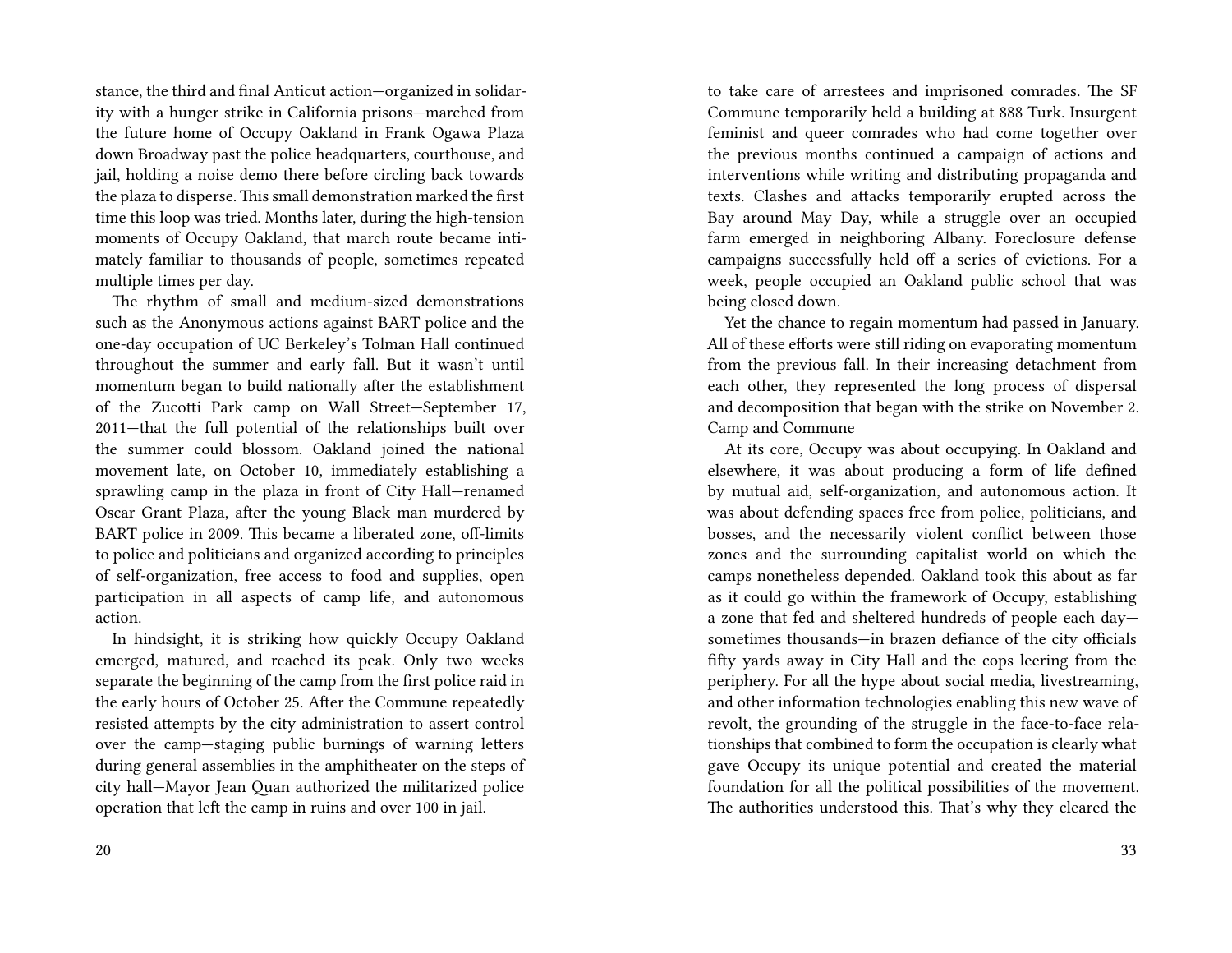outmaneuvered—the crowd dramatically escaped by tearing down the fences the city had recently rebuilt—the police finally succeeded in surrounding over 400 comrades outside the downtown YMCA. The arrestees spent the following days in filthy overcrowded cells at Santa Rita Jail.

Amazingly, those who remained on the streets remained undaunted. They broke into City Hall, burning the American flag and vandalizing the inside of the building in revenge for the police repression. Even after riot police with shotguns chased them off, the night was still not over. An FTP march was quickly organized. In keeping with tradition, participants took the familiar loop through downtown and unleashed rocks, bottles, and other objects at the police station and jail as they passed. The Commune was not going down without a fight.

Yet that was the end. The limits had emerged one by one over the course of January, and there was no new occupation or wave of mobilizations on the way. On January 29, as comrades scrambled to support the hundreds in jail while thousands across the country organized solidarity demonstrations with Oakland, over 300 gathered at the plaza in what turned out to be the last large general assembly. They voted enthusiastically to endorse calls emerging from New York and elsewhere for a May 1 global general strike—a strike that never materialized. Many still hoped that Occupy would reemerge with a spring offensive. But given the bitter defeat in the turf war over the plaza, the implosion of the port blockade campaign, and the failure to secure a new home for the Commune, this seemed unlikely. January was the end. Occupy's window of radical possibilities would soon be closed in Oakland and everywhere else.

Over the following months, people carried out many amazing and inspiring radical projects. Occupy Oakland organized a series of large neighborhood BBQs across the city. The anti-repression committee set an impressive standard for how

Later that same day, thousands of enraged people poured back into downtown, charging police barricades around the plaza and braving countless barrages of tear gas and projectiles until the early hours of the morning. Partly because of the near murder of Iraq War veteran Scott Olsen by a police projectile that night, and the dramatic footage of the entire downtown area covered in gas, the next day the police withdrew in a storm of controversy. Exultant crowds reoccupied the plaza, holding an assembly of 2000 people—the largest of the whole sequence—and agreed to go on the offensive with the November 2 strike. The fact that it seemed possible to organize a general strike in a single week indicates the degree to which normal calendar time warped and stretched in those first three weeks. During the Oakland Commune's incredibly rapid yet brief ascent, there seemed to be no limit on what could happen in a week, a day, an hour.

It all came to a head on November 2. Looking back, the scope of that day remains impressive. In less than 24 hours, the strike unleashed all the tactics explored during the entire Occupy Oakland sequence. Flying pickets, work actions, marches, blockades, occupations, and moments of riotous destruction brought as many as 50,000 people to downtown Oakland, many of whom were participating in disruptive acts for what must have been the first time.

People gathered in the early morning under a giant banner, stretched across the central intersection in downtown, reading "Death to Capitalism." From there, the crowds quickly fanned out across the center of the city, shutting down businesses that had refused to close for the day. The camp at the plaza became a crowded anti-capitalist carnival offering music and speeches from three different stages. By early afternoon, as tens of thousands filled the streets, an anti-capitalist march led by a large black bloc smashed its way through downtown, leaving broken windows and graffiti on banks and corporations in its wake. Within a few hours, tens of thousands of people marched on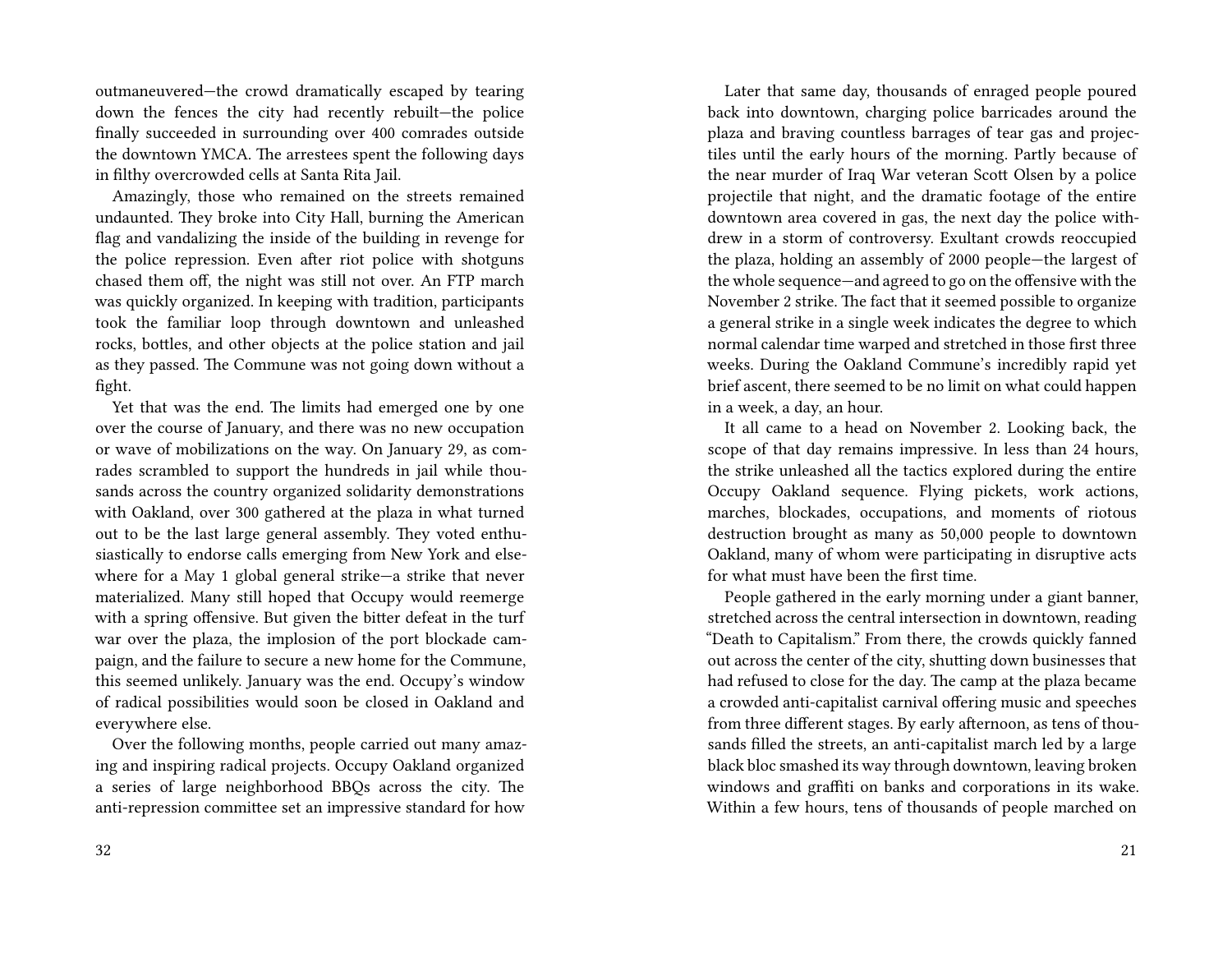the port of Oakland, shutting down all operations at its various terminals. Finally, as night fell, hundreds of people joyfully occupied the aptly-named Traveler's Aid building a few blocks from the plaza; long empty, it had formerly housed a nonprofit serving the homeless. Within an hour, however, riot police attacked and evicted the new occupation, provoking a night of rioting during which people wrecked most of the businesses and city offices around the plaza, including a police substation.

We were in the middle of something without recent precedent in the US. And yet the day was just a day. There was no continuation, no sense of what might come next. The following morning, after three weeks of great weather, the first rains of the season fell and the camp lay quiet, foreshadowing the dispirited mood of the months to come. The backlash from the previous day's anti-capitalist march and the more indiscriminate rioting later in the night was intense, as various liberal elements took the opportunity to demonize anarchists and the black bloc, calling for vigilante patrols by pacifists and initiating a reactionary backlash that caused many anarchists and radicals to steer clear of the camp for a few days. The mood shifted from elation to demoralization very quickly, especially given the failure of the occupation of the Traveler's Aid building, which might have opened up new horizons for the Oakland Commune. It was difficult to recognize this at the time, but we had already encountered the fundamental limits of this sequence of struggle. The slow decline had begun.

#### **Days of Action, Horizons of Struggle**

Arguably, the decline had been set in motion in the days immediately before the strike. Up until the raid on October 25, the power of the Oakland Commune lay in the camp itself: in collective activities that linked each day in the liberated plaza with the next, building momentum through consistent interaction

The next morning, the final offensive of January kicked into action. Though in many regards it was the most significant day since the general strike, the planned January 28 (J28) building occupation was fundamentally an arbitrarily chosen day of action with all the limits thereof. However, unlike the port actions, this was a massive attempt to return to what had made the Oakland Commune so powerful in the first place: liberating space from capital and the state, transforming it into a collective occupation where people could take care of each other and organize further actions. Even though many remember that spectacular day as one of the most important in their experience as part of the Oakland Commune, in relation to its stated goal, it was a disaster.

In response to criticism of the clandestinely organized occupation of the Traveler's Aid building on November 2, J28 was organized in a radically open structure. Regular "Move-In Assemblies" of over 100 met publicly in the plaza to plan the occupation, while giving a smaller closed group the mandate to pick a building in relative secrecy. This assembly spent countless days organizing infrastructure for the new occupation, setting up guidelines for accountability within the space and planning a multi-day festival of music, speakers, and films. As the day of action unfolded, this ambitious plan was blasted apart in the first spectacular clashes outside the target building—the massive Kaiser Center Auditorium—in what became known as The Battle of Oak Street. It was probably because people believed so strongly in the dream that a new liberated space could emerge from the Kaiser Center and resuscitate the Commune that they fought so hard and with such a collective spirit that day. But OPD had no qualms about transforming downtown into a warzone to insure that private property remained off-limits.

A backup plan later in the day also failed to seize a building. As night fell, OPD called in additional police forces from across the Bay Area. After their first attempt to kettle a march of nearly a thousand people at 19<sup>th</sup> and Telegraph was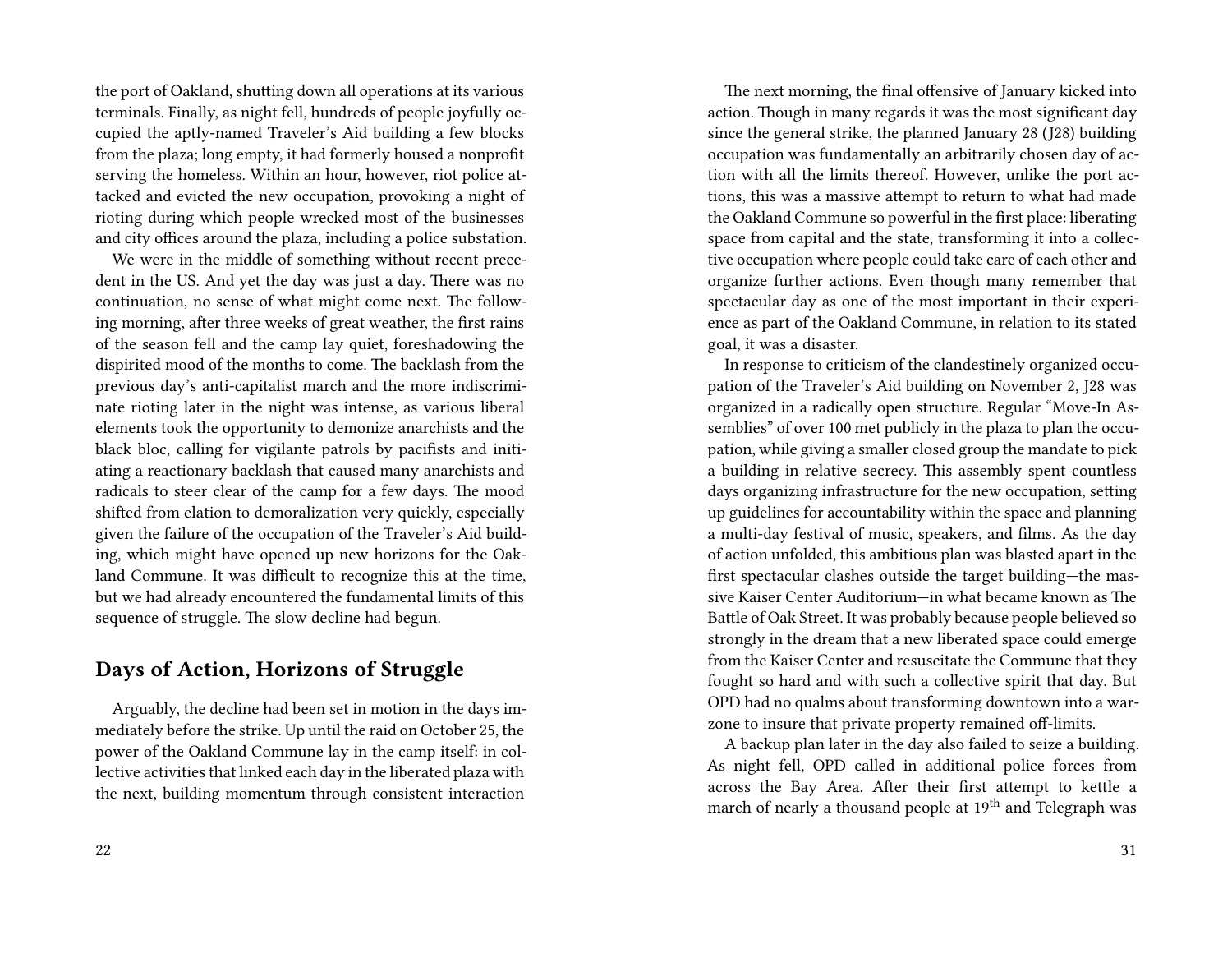imploded. Occupy caravans had been organized from Oakland, Portland, Seattle, and elsewhere, while the federal government announced it would defend the scab ship with a Coast Guard cutter. Comrades from across the West Coast were just waiting for word from those working directly with the Longview Longshoremen to initiate a confrontational showdown. But in their determination to reorient Occupy towards labor activism, the tendency that had coalesced during the November 2 port blockade constructed a framework that was completely disconnected from the streets and plazas from which they had emerged. With every step from the November 2 strike through the December West Coast port blockade and towards Longview, these actions ceased to be participatory disruptions in the international flows of capital as a projection of the occupation's power beyond the plaza. Instead, they became solidarity actions, organized only with supporting the union in mind. There was naïve talk about the actions sparking a wildcat strike in the ports, or prying the union away from the bureaucrats who were eager to diffuse the conflict and cooperate with EGT. But none of this came close to materializing.

In the end, the labor solidarity tendency within Occupy Oakland and the handful of radical Longshoremen allies were no match for the political machinations of those at the top of the ILWU, who coerced the rank and file of Longview to accept a compromise with EGT that kept them on the job while stripping them of many benefits and their job security. This was enough to ease the tension and avert the showdown. On January 27, as the last-minute plans for the following day's attempt to occupy a building were finalized, a confusing statement emerged from the caravan organizers, announcing that the Longview workers had accepted a contract and that this was—in some unspecified way—a victory. This was how the port campaign ended: not with a bang, but a whimper.

around questions of survival rather than activism. When over 600 riot police fired tear gas and flash-bang grenades as they broke through the barricades protecting Oscar Grant Plaza in the dark morning hours of October 25, they were not only attempting to evict the camp, but to break apart the continuity of the tenuous community that we had formed.

This first eviction backfired on them spectacularly. The crowds came back even bigger and called for the November 2 strike—a timely and effective decision. But it also marked the first moment when the energy of the Commune shifted from the daily process of holding liberated space to a strategy built around discrete "days of action." The day in question was only one week away, and the buildup to it ran parallel with the reconstitution of the camp. But with the historic decision to strike, there was a shift away from the reproduction and expansion of the original oppositional zone. Something was lost in this transition.

The consistent process of eating, sleeping, and organizing with many others in a liberated zone at the heart of a struggling North American city had proved to be a challenge for which few were prepared. At times, the Commune was a veritable inferno—a place of fistfights, constant emergencies, injury, illness, miscommunication, and stress. At other moments, it offered a kind of freedom and beauty unlike anything else. There were times when each person seemed full of limitless creativity, compassion, and dedication, matched by hatred of capitalism and the state. We could see the experience changing people day by day, hour by hour, and we could feel it changing us. The camp was a place of joy, laughter, and care, almost psychedelic in the confusion it provided to the senses. But mostly, it was a place that teetered on the edge of breakdown, a place in which none of the usual buffers and mediations that mask the daily violence of contemporary America were present. All the misogyny, homophobia, racism, and other poisonous dynamics that form the foundations of capitalist society rose to the surface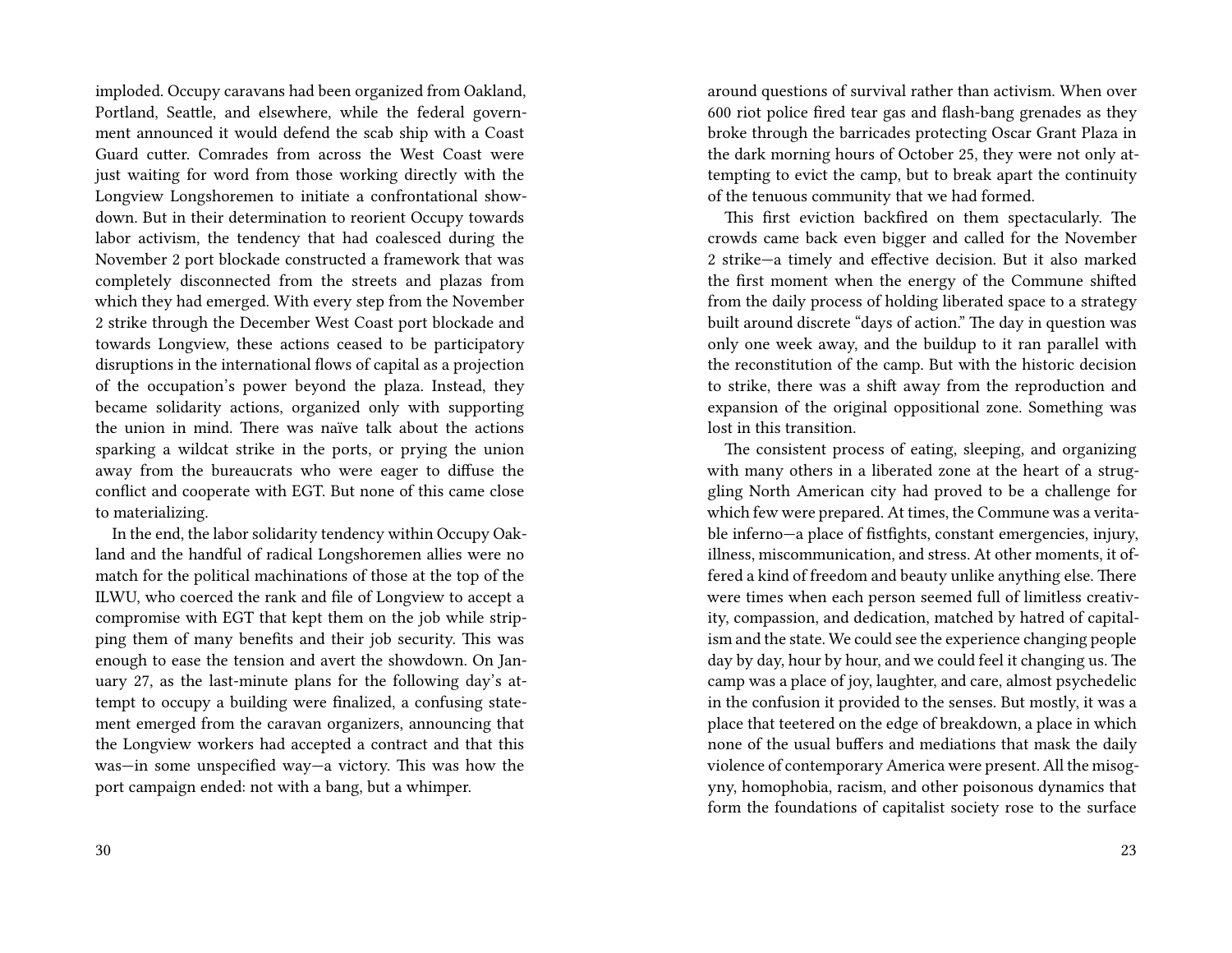in this liberated zone, challenging the Commune's ability to sustain itself. We were ill-prepared for the problems the camp raised, though people made heroic attempts to respond to each new emergency.

For this reason, many comrades welcomed the first police raid in hopes that direct conflict with the state would breathe new life into a struggle slowly dying of internal causes. After the raid, people could focus their attention outward in offensive actions like the general strike, away from the overwhelming difficulties of the camp.

The decision to strike was not a mistake. On the contrary, it was one of the better decisions collectively made during the entire sequence. But it inaugurated a half-year period defined increasingly by days of action called for by the general assembly rather than the rhythms of shared experience. This process accelerated after the second eviction of the camp on November 14 and reached its terminal point with the late January call for another general strike on May 1—a strike that never materialized. May Day 2012 ended up being an exciting day of action, but it paled in comparison to the November 2 strike, which had been organized in only a week. The more that the Oakland Commune lost its footing, momentum, and sense of direction, the more it relied on arbitrarily chosen days of action that were increasingly few and far between.

In the shift away from the camp towards spectacular offensives, the actions of November 2 opened up three horizons of struggle, each of which hit a wall over the following months. In many regards, the limits of these approaches were already apparent during the strike.

First, there were the tens of thousands who laid siege to the port. Most would agree that the high point of the day—the action that had the most impact on capitalism and the local power structure—was this blockade of the port of Oakland. However, the success of that action empowered one tendency within the movement to push the struggle away from reclaiming space

defense or coordinated crowd movement. As comrades scattered, leaving the plaza abandoned once again, another wave of arrests ensued with police units picking off isolated street fighters who had been identified by undercovers in the crowd. As with the wave of arrests around the plaza over the previous weeks, the people arrested at this first FTP march bore some of the heaviest penalties of the whole sequence, with some comrades eventually doing significant jail time.

The first FTP march failed to reverse the rapid decline of the Commune or reassert the movement's presence downtown. On the contrary, it accelerated this decline, signaling to the state that it was now clearly gaining the advantage. This was not the fault of TAC, who continued to hold weekly FTP marches over the following months that were usually less confrontational. Rather, it showed the limits of the uncoordinated and tactically ineffective displays of street militancy mustered by the black blocs of that period. At the time, this series of painful defeats failed to register to many comrades as a serious blow to the movement, even though the authorities had successfully swept the plaza clean and neutralized the attempt to mount a response. Many people were distracted, with their sights set on the upcoming days of action. In retrospect, the new year was clearly off to a bad start.

Planning continued for the convergence in Longview and the January 28 day of action. General assemblies decreased in size and regularity but continued to meet, increasingly retreating to the park at  $19<sup>th</sup>$  and Telegraph since an increasing number of comrades were prohibited from the Plaza by stay-away orders. The source of the Commune's power, the defiant public occupation of space, was quickly drying up, though the upcoming offensives gave many comrades the sense that another wave of momentum was imminent.

This delusion was shaken when the bureaucrats at the top of the ILWU outmaneuvered the planned blockade of the scab ship in Longview, and all plans for the convergence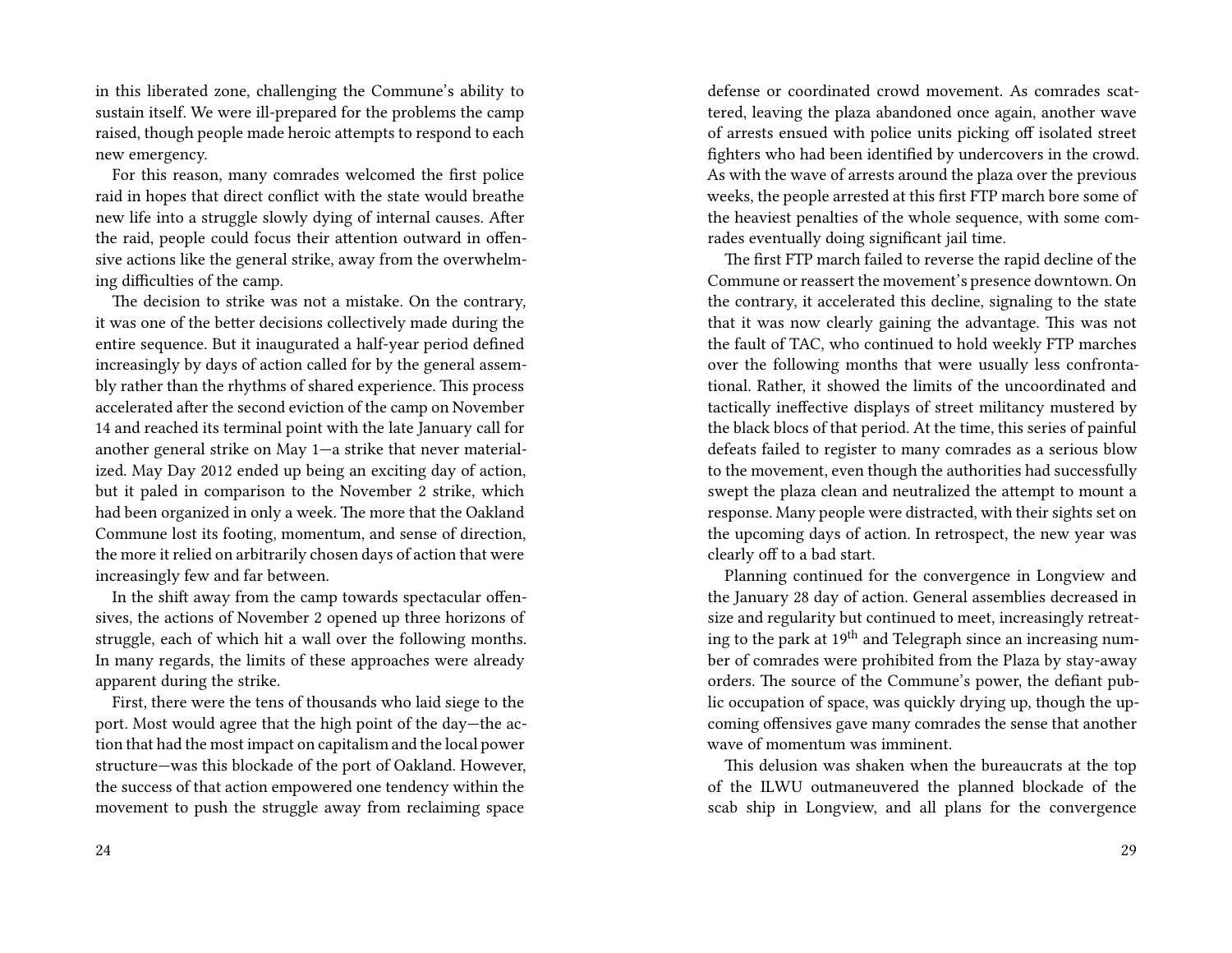brutal and effective repression of the whole Occupy Oakland sequence arguably occurred during the turf war over the plaza at the turn of the year. Because so many comrades were focused on organizing for the upcoming days of action, those facing the cops and courts in the plaza were isolated, without the support they needed.

Inspired by the success of the New Year's Eve noise demo and hoping to respond to the escalating repression, the Tactical Action Committee—a militant group composed primarily of young Black men from Oakland who had been busy defending the plaza and organizing other actions—called for the first FTP (Fuck the Police) march one week later, on January 7. On January 4, after a general assembly in the plaza ended and the majority of people went home, a militarized raid involving dozens of riot police successfully evicted the vigil. This was the third and final raid of Oscar Grant Plaza. A member of TAC was among those arrested in the operation. The rebel presence in the plaza had been successfully removed, and the upcoming FTP march took on increasing significance.

Nearly three hundred gathered at the corner of the Plaza at 14<sup>th</sup> and Broadway on the evening of January 7. Many were masked up and ready for a fight, feeling that this was the moment to present a coordinated militant response to the successive evictions of the Commune. Led by a massive "Fuck the Police" banner, the march took off once again down Broadway on the loop past police headquarters and the jail. Clashes erupted near the headquarters as a police cruiser was attacked, bottles were thrown, a small fire was lit in the street, and lines of riot police repeatedly charged the crowd. Yet once again, the displays of militancy were just that, displays—ineffective when it came to defending comrades. Fighters were able to get in a few hits on police, but quickly retreated and fled out of downtown in the face of the OPD offensive. Arguing erupted among comrades, as it became clear that the eagerness with which many went on the attack was not matched by any kind of organized

and disrupting the flows of capital toward a kind of trade union superactivism that later proved to be a dead end.

Secondly, there was the attempt, later in the evening, to occupy the Traveler's Aid building. But when riot police besieged the building, the participants failed to put up any meaningful defense. It was one thing to occupy public parks and plazas but another thing to breach the sacred barriers of private property. Comrades had been discussing that trajectory from the beginning, but the failure of the Traveler's Aid attempt indicated that it might remain an unsurpassable horizon.

Finally, there was street fighting and the black bloc. This represented the dream of continuous escalation, in which a proactive offensive of black-clad rioters would usher in a new phase of increasingly widespread militant rebellion, culminating in a full-on uprising. Certainly, November 2 saw some of the most intense street conflicts up to that point, epitomized by the appearance of a large black bloc during the afternoon anticapitalist march. Yet that night, when riot police were finally ordered to reassert control of downtown Oakland and evict the newly occupied building, this increased street militancy meant little. Police scattered the participants like a bowling ball plowing into a wedge of pins.

Few people were organized into affinity groups capable of acting intelligently and decisively in the face of the highly trained and physically intimidating Oakland police. Inexperienced rioters had the tendency to attack weakly and prematurely, then scatter when the police counter-attacked. In addition, the presence of vigilante pacifist members of Occupy—whose violent assertion of nonviolence underscored the paradox of their position—and amateur journalists too busy photographing the riot to help their ostensible comrades both produced confusion and dissension. As is often the case in the US, comrades were able to carry out attacks on property with relative ease, adopting an effective hit-and-run strategy. But when it came to standing ground or mounting an offensive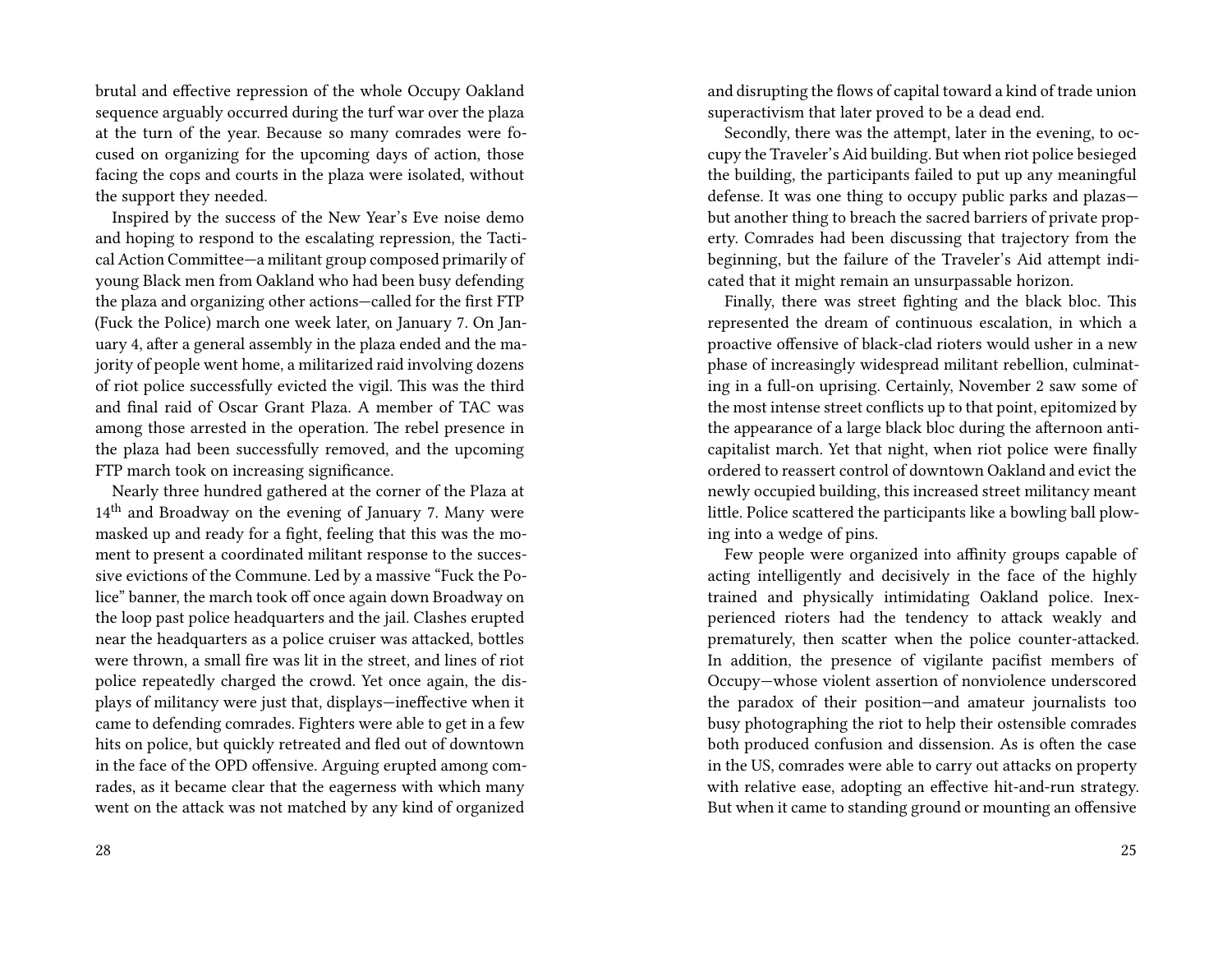against the police, the street fighters were rarely effective. The New Year

After the camp was cleared during the second police raid of the plaza on November 14, many comrades continued along each of these three trajectories, moving ever farther from the camp that had brought them together in the first place.

The labor solidarity wing of the movement, born during the November 2 port blockade, increasingly viewed Occupy as a vehicle for supporting unions and intervening in existing workers' disputes. On December 12, this faction led a day of action to shut down ports across the West Coast (as well as in other scattered locations such as a Walmart distribution center in Colorado). This had been called for in response to the wave of repression and camp evictions across the country in late November and early December, as well as in solidarity with the struggle of longshoremen in Longview, WA against the efforts of the multinational corporation EGT to break their union, the ILWU. While not entirely successful, the day was still impressive, demonstrating the continuing power of Occupy. As 2012 began, this labor solidarity wing of the movement was busy spearheading a regional mobilization to disrupt the first scab ship scheduled to dock at the EGT facilities in Longview. Many comrades from the Bay planned to converge on Longview in what looked to be an important showdown.

Elsewhere, an alliance of insurrectionaries and comrades from a wide range of working groups that had sustained the camp were organizing another offensive. Regrouping from the failure of the Traveler's Aid occupation, they had called for a massive day of action on January 28, 2012 to occupy a large undisclosed building. This was to become a new hub for the Oakland Commune.

Finally, there was the assortment of radicals and rebels who continuously struggled to hold down Oscar Grant Plaza itself. Some of them had slept on benches in the plaza long before Occupy; some were young locals politicized over the previous

months; others hailed from a range of eccentric Bay Area groupings including a contingent of juggalos. The plaza was still contested turf with regular general assemblies, events, and a 24-hour "vigil" that held space, served food, and provided a social venue. The park and empty lot a few blocks away in the gentrifying Uptown district at  $19<sup>th</sup>$  and Telegraph had also become a second front, following a brief occupation there on November 19 that ripped down the surrounding fences and established a camp before being quickly evicted.

This was the political climate in Oakland on New Year's Eve, as a spirited march left from the plaza for a noise demo. The crowd followed the now familiar loop from the plaza to the police headquarters, courthouse, and jail, where people unleashed a torrent of fireworks before returning to the plaza for a raucous dance party. With hundreds attending, it was powerful demonstration that even without the camp the Commune could still call the plaza home. It was also a celebration of the struggles to come and the next major wave of the Occupy movement, which many believed to be just around the corner. In those early celebratory hours of 2012, it was nearly impossible to grasp how quickly all of these possible trajectories would hit walls. But in January, the limits that first became apparent on November 2 became debilitating, ushering in the terminal phase of the movement.

Oscar Grant Plaza was first to go. Running scuffles between the ragtag rebels of the plaza and platoons of cops looking to scare them off had increased throughout December, becoming a daily occurrence by the final week of the year. Dozens were arrested. In contrast to previous mass arrest situations, the cops and DA were clearly looking to make examples of the arrestees, who were slapped with large bails, felony charges, and a new favorite tactic of repression: stay-away orders that threatened people with additional jail time if they returned to downtown Oakland. While not as spectacular as police indiscriminately tear-gassing and spraying crowds with projectiles, the most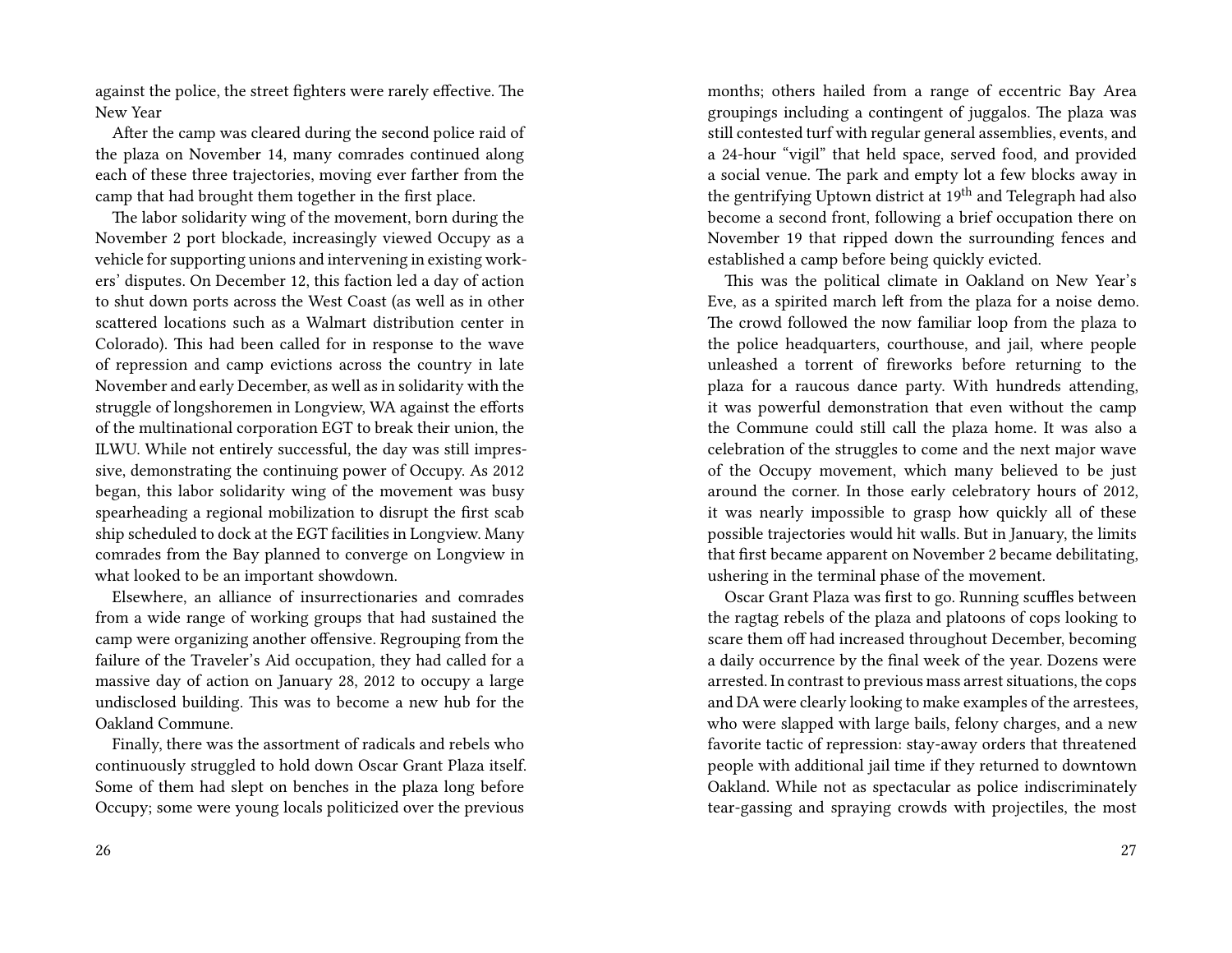The Anarchist Library Anti-Copyright



Anonymous, CrimethInc. After the Crest 2013

Retrieved on September 13<sup>th</sup>, 2013 from http://www.crimethinc.com/blog/2013/09/09/ after-the-crest-the-life-cycle-of-movements/

**theanarchistlibrary.org**

organized every few months out of the 15M phenomenon. But when the assemblies shrank and the protests did not bring the results they were looking for, there was nothing left to hold back the disappointment.

When people disappear, it turns out that their eyes go first, and their ears linger a while longer. We can react to their disappearance as a completed fact, concluding that the others were never really in the struggle to begin with and giving up on the conversation that had begun with them. Or we can recognize that the disappeared are really only half-disappeared, that they are still there, blind and invisible, listening. When we continue the conversation, banging on bank windows, taping open the gates of the metro, setting off fireworks at noise demos, the half-disappeared can hear this, and they understand it to be an invitation back into the streets. That invitation is first of all a demand that they rethink their vision of the struggle. Those who do come back, come back stronger.

And even those who never go away do not stay in the streets consistently. They are for ever coming and going, deciding whether to let their projects die or try once more to resuscitate them. We have to recognize that even those who dedicate their entire lives to the struggle must also have their seasons.

Earlier, I described the struggle in a time of social coalescence as a constantly expanding web of relationships. That expansion gave people a new pulse. It contradicted the unflagging march of alienation. But when it seemed to subside, people lost the collective heartbeat they had only just found.

They did not lose the pulse because it had disappeared, but because the expansion that gives it meaning is not quantitative. It is no mistake that the science of Capital teaches us to recognize only one form of expansion. Because we are blinded to the horizons towards which the social body expands, we lose hold of it and fall back to the flat reality of alienation. Sadly, the same magic that makes the social body stronger than the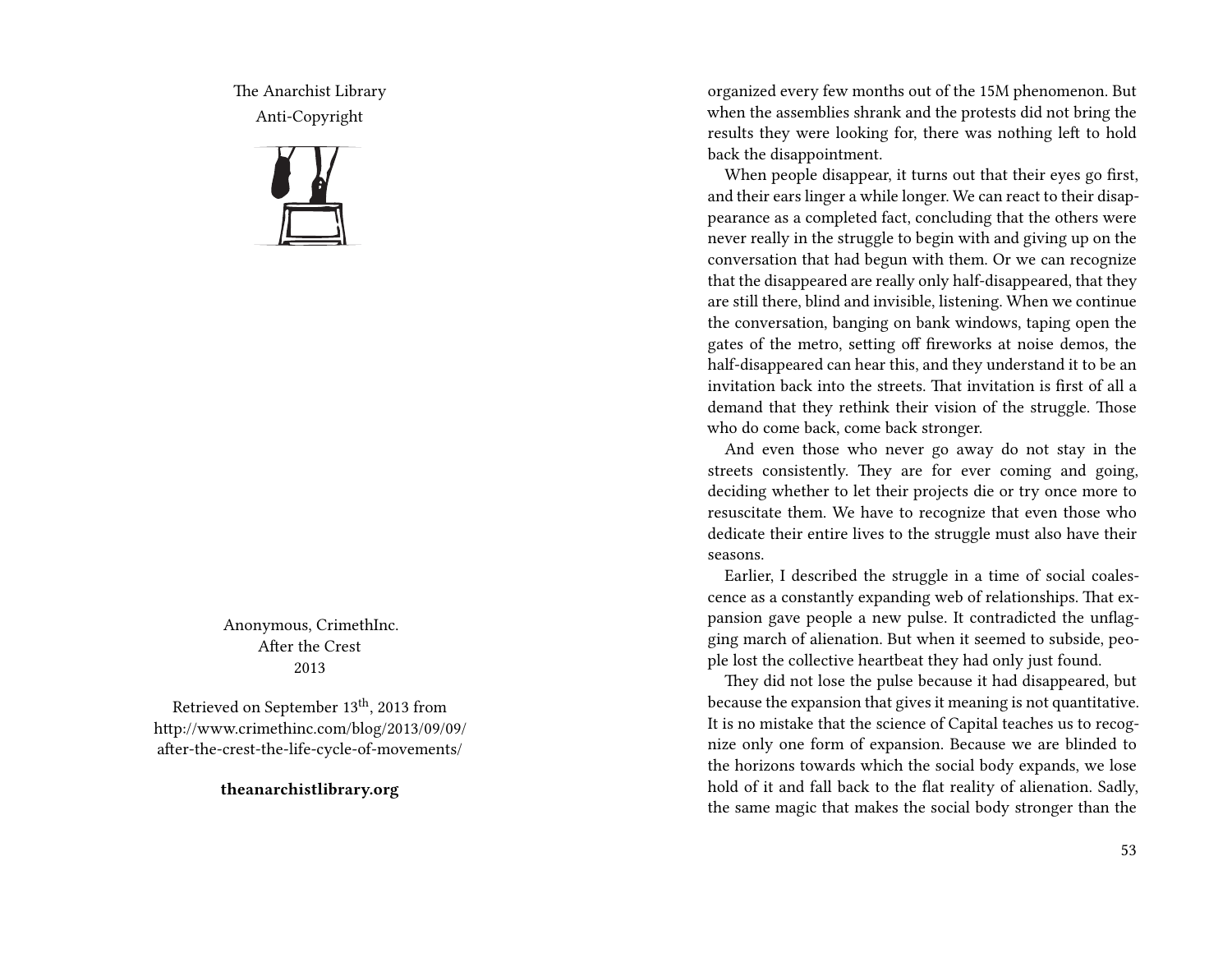chains of the State also shakes off those who have been trained to think geometrically, as much as they would like to remain in the presence of that new and growing collectivity.

### **When one catches a dragon by the tail, one must never expect a smooth ride.**

The intensification of relationships that goes hand in hand with the coalescence of society is never a quantitative growth. It occurs in multiple dimensions at once.The tendrils of the web surge forward, capturing new space, linking new bodies, and then contract, deepening the intensity of those links. Just as the visible growth of a tree needs the attendant growth of the roots, a social struggle needs moments of subterranean expansion.

In Mediterranean Barcelona, the heat of high summer makes it easy to recognize that the dog days are not moments for going on the attack or sitting through meetings, but for relaxing, exalting the body, and reflecting on recent struggles and the upcoming autumn. But the leftist obligation to produce motion often deprives us of winter. All people in struggle need a time to confront their despair, lick their wounds, and to fall back on the comforting bonds of friendship. Not realizing this animal necessity, many anarchists exhaust themselves by trying to maintain a constant rhythm, or they mistake a slowdown for a loss of strength, and they allow their gains to be washed away. But winter can be an important time to hunker down, to carry forward the projects that sustain us (and realize which those are), to test the strength of new relationships, and to sound the depth of one's community of struggle.

These rhythms are not uniform, just as one winter is never the same as the next. Some winters, people light fires in the open and stand by them until spring, as the Greek comrades did in 2008, which we tried to imitate, in a way, in 2010. Other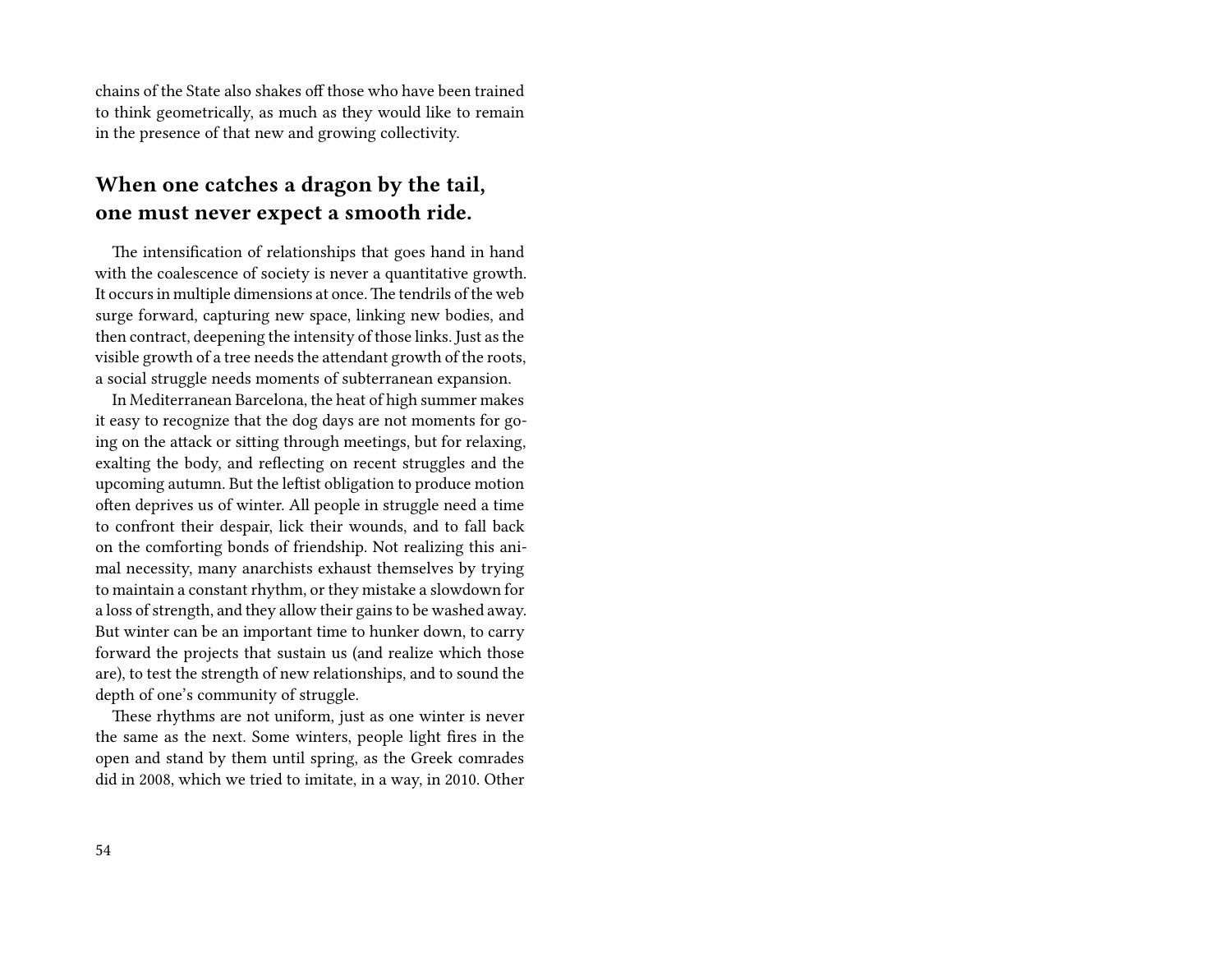Once we have infrastructure and networks of our own, as many anarchists in Montréal already do, we should be sure to use them.The thing that distinguishes revolutionary infrastructure from subcultural infrastructure—that is, an anarchist social center from a DIY punk space—is that, alongside its role as another space to live, socialize, and make ends meet, it should also serve to encourage people to throw themselves into anarchist struggle, and to spread the skills necessary for that task. The latter first.

There are many practical skills that some anarchists already have, and others need to learn: digital self-defense, trauma support, tactics for street action, proficiency in different languages, and so on. These are all useful for specific situations—but we also need to be prepared for general situations. We need to be able to recognize when momentum is picking up, when we are at a peak of opportunity, when things are slowly or rapidly coming to a halt, and what is strategic for anarchists to do in each of these situations. Studying history, not just because it is curious or inspiring but in order to identify patterns and apply lessons, is essential if we hope to orient ourselves in the trajectory of the next upheaval to come.

Finally, the next time we realize that total anarchist triumph is no longer in the cards, we should consider the advantages of going out with a bang.

Further Reading

Report: Convergence for the Rentrée

winters, everyone retreats to their private hearths, as at the end of 2012. But was that a defeat?

After the general strike of September 2010, anarchists discovered that there was tinder everywhere. They stayed busy in their burrows and prepared another great fire before the winter was out, and the general strike of January 2011 lit the way to May Day and the plaza occupation movement. With all the activity, that summer was short, and people were beginning to tire by autumn. The fall of 2011 was not the "otoño caliente" (hot autumn) everyone was expecting, informed by the logic of geometric growth. In their shrinking neighborhood assemblies, some new spaces of encounter, and the persisting spaces of coordination with the unions, people just managed to hold on through winter, riding the last of the wave that had begun in May. They kept their dreams and memories intense through lively debate, so that when the two major unions were finally forced to call a new general strike by an even greater round of austerity measures, people threw themselves into organizing it, and what was created exceeded everyone's expectations. Through force of will, people stayed on their feet despite heavy blows of repression. Striding forward, they made it through May Day, 2012, long enough to take the streets without being intimidated by the immense police presence, and to counteract the media narrative about the March 29 riots with an onslaught of flyers, posters, and graffiti.

After that, the social body fell asleep. The summer was long and pacific. In the fall people rallied to prepare a new round of strikes or to stop the growth of fascism, but could not see clearly how to carry those struggles forward. The next general strikes sputtered forward ineffectively, and in winter people holed up in small group projects they had created with friends, whether or not those projects had proven effective in the last months. These included specifically anarchist assemblies that organized debate and propaganda, neighborhood social centers, distros, free stores, or mutual aid networks intended to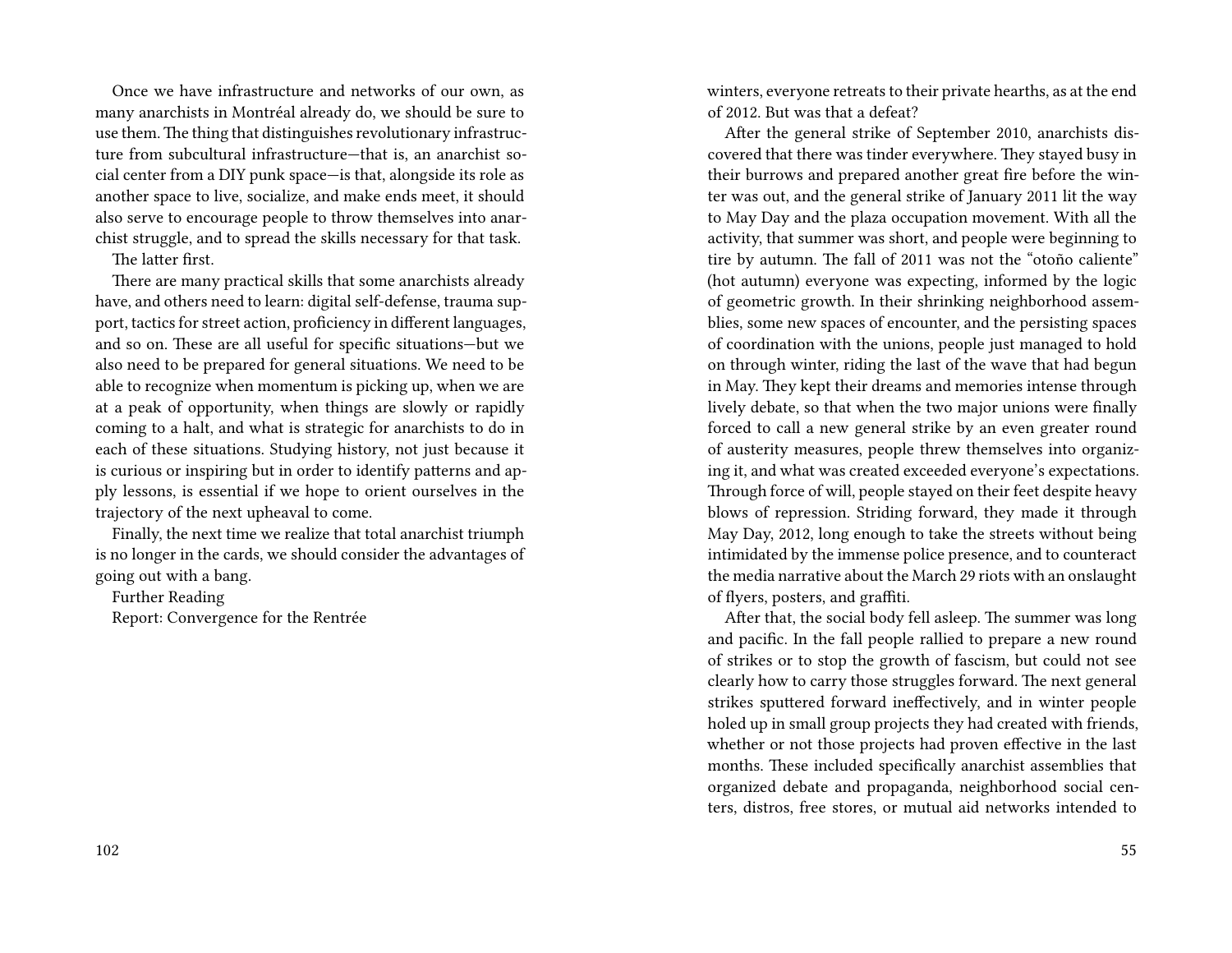encourage anarchist responses to problems of job precarity or home foreclosures.

Narrated as the movements of a great social body, this rhythm of rise and fall makes perfect sense. After such gigantic efforts, the collectivity needs to sleep, and that sleep is not a form of weakness but a necessary activity in which gains can be solidified. Yet many people experienced the exhaustion of the social body as defeat, as loss. In accepting this as reality, they will learn all the wrong lessons, rather than identifying the activities most crucial to the moment.

To a slight extent, because conversations about a rhythmic rather than geometric resistance had already begun to take place, comrades in Barcelona were able to shift their focus, despite widespread feelings of defeat. Anarchists gave priority to groups of a newly expanded affinity, in which they worked together with comrades whom they had gotten to know in the recent upheavals. They debated, they recovered their energy, and they strengthened friendships new and old. If the recognition that a slowdown was inevitable and healthy had been generalized, they might have carried out these activities with a sense of triumph and innovation. Instead, most comrades had the attitude that they had to be content with an inferior kind of activity, because it was the only activity that seemed possible in the moment. Thus, they correctly took advantage of the lull to debate the hot moments of struggle of the previous months, but they failed to recognize the particular value of that moment of social slumber.

The moment also demanded that anarchists strengthen their relationships of difference, seeking out the sincere neighbors, coworkers, and other people they had gotten to know in heterogeneous spaces such as the neighborhood assemblies. These were the people with whom they were losing contact due to social disintegration. It is of the utmost importance to resist that social disintegration, to seek out recent acquaintances and continue solidifying relationships. Obviously, it is much easier to

56

precisely the kind of people that social-democratic politicos usually want to silence.

At the same time, ASSÉ is now disorganized and largely dysfunctional. The members who possessed revolutionary aspirations and the strategic ideas to match have largely abandoned the organization. There is good reason to think that, just as after the 2005 strike, it will take years before the organization is once again capable of mounting an effective challenge to the government. Whether or not anarchists choose to participate in that struggle (and some surely will, even if others don't), it shouldn't be taken for granted that the next social major upheaval in Québec will arise from the student movement.

Indeed, in the wake of 2012's uprising, we should reconsider the strategies that have worked for us in the past. This is certainly true for all those who, in one way or another, sought to defend "the Québec model" over the course of the strike: the most significant student strike in Québec's history, by just about any measure, didn't even realize its most basic demand. For anarchists fighting in this province—and anyone else who would willfully jeopardize the comforts of welfare capitalism for half a chance at revolution and real freedom—it is incumbent upon us to determine how we should proceed towards our objectives, or live our politics, or both, in what is now a very uncertain political environment.

I will conclude with just a few concrete suggestions. First off, however we pursue our struggles in the future, we should strive to build more infrastructure, more formal communications networks, and more informal social networks that are autonomous of movements comprised largely of people with whom we have serious political differences. Doing this could make it possible that, the next time a large portion of society is drawn into the streets, we will be able to participate in the conflict without losing sight of our own values, building momentum that is not dependent on someone else's movement.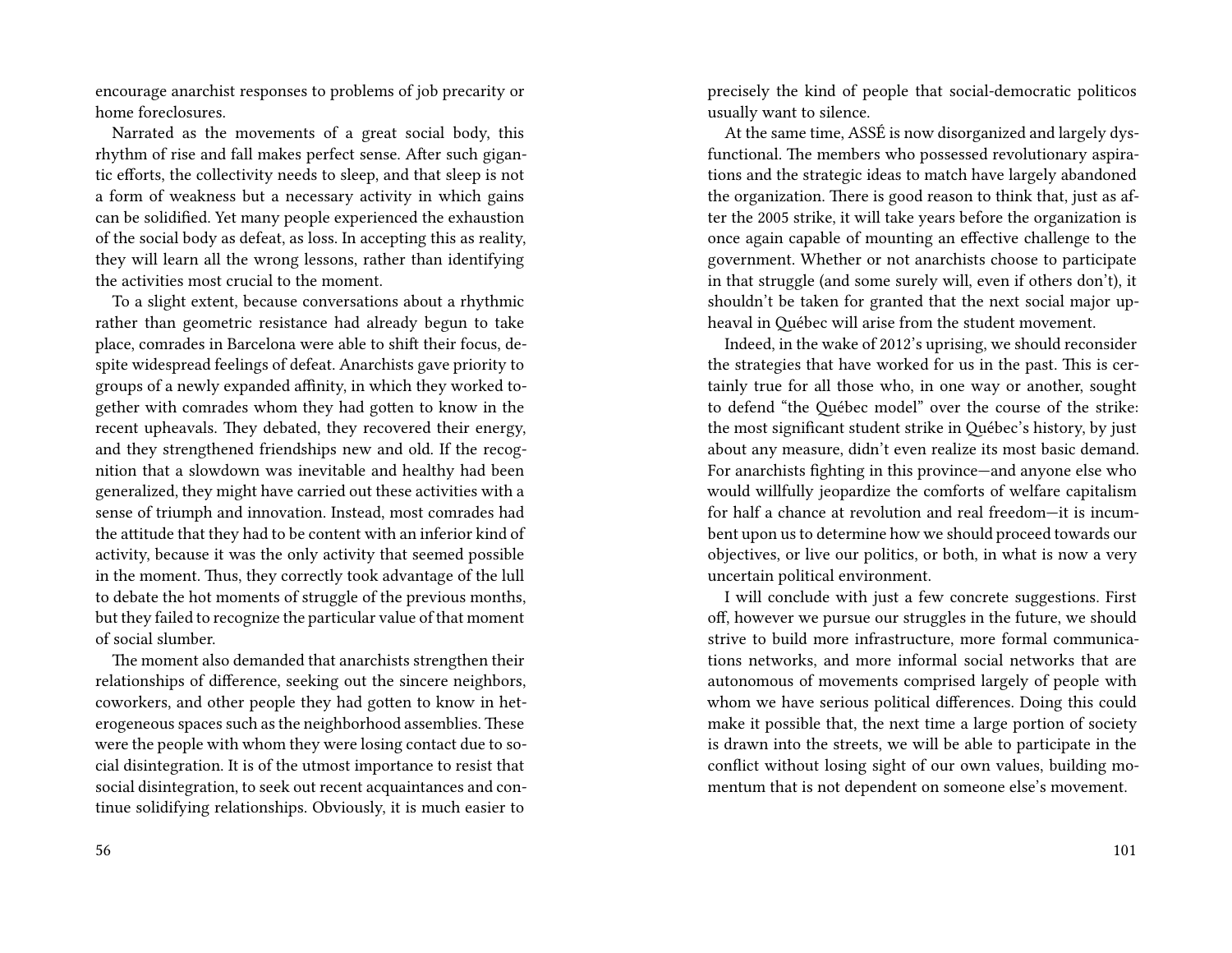albeit much smaller—was crushed before it even left Berri Square. On March 15, the SPVM, with the assistance of the SQ, crushed Montréal's annual anti-police demonstration decisively. From that point on, all but one of the unpermitted demonstrations<sup>6</sup> that marched through downtown during the spring of 2013 were kettled and dispersed before they could become disruptive.

On the municipal, the provincial, and the federal level, the state has taken measures to prevent any reprise of spring 2012, passing laws to restrict or criminalize the essential elements of militant protest. The most ominous of these measures is Bill C–309, which finally became law on June 19, 2013. Applicable across the entire territory of the Canadian federation, it gives courts the ability to issue a prison sentence of up to ten years if a person is convicted of wearing a mask in the course of criminal activity during a demonstration. The simple fact of being present in an illegal demonstration can be considered criminal in itself.

Of course, actual police tactics are ultimately more important than codes and ordinances. The SPVM have evidently taken time to analyze the events of last spring, identifying their errors, drawing lessons, updating their old techniques, learning new ones, upgrading their equipment, and training officers. The results are plain to see.

In Québécois student politics, the reformist federations FÉUQ and FÉCQ have seen their influence reduced significantly, whereas the more radical ASSÉ (the kernel around which the now defunct CLASSE was formed) has more student associations affiliated with it than ever before. This is good for us, if only because ASSÉ's direct democracy creates spaces in which it is harder to shut people up—and anarchists are

struggle together with comrades of affinity in moments of social peace or defeatism, especially because so many other people ceasing struggling in these moments. But we must not confine our method of struggle to the "hot" moments of upheaval and coalescence. We must also learn a long, abiding struggle, and this requires reaching out to those we met and learning what practical things we can share when they no longer continue to participate in assemblies, debates, and protests.

As noted earlier, it is also important to keep making noise, whether via protests or attacks, to invite the disappeared to return to the streets. In Barcelona, this has happened with continued student strikes and actions enabling people to ride the metro for free. However, if these actions are not undertaken as a conscious invitation, but as an attempt to maintain lost momentum, they will only contribute to the exhaustion and disillusionment of those in the struggle.

Finally, moments of defeatism and disintegration need to be seized as opportunities for propaganda. After a strong wave of struggle, people often fall away because they are exhausted and because they are disappointed at how little they have accomplished, how much farther they have to go. This is the time when anarchists have to unmask the false promises of the recuperators and reformists. This is the time to show that all the politicians, all the government, have to be thrown out, that the police and the media are our enemy, that revolution is not an easy affair. This is the time to celebrate our collective bravery in the streets, to remember what we were fighting for, and to point to promising directions that were revealed in the recent struggle, whether those include a practice of assemblies and self-organization, a defense of houses from eviction, the expropriation of food and clothes from capitalists, the occupation of land, or the burning of banks. It is rare that the death of a struggle does not leave behind some bones that can be fashioned into new tools. We should not leave them lying in the dust.

<sup>6</sup> The "Status for All" demonstration on May 18, 2013, which was chiefly organized by the migrant justice organization Solidarity Across Borders, is the single exception.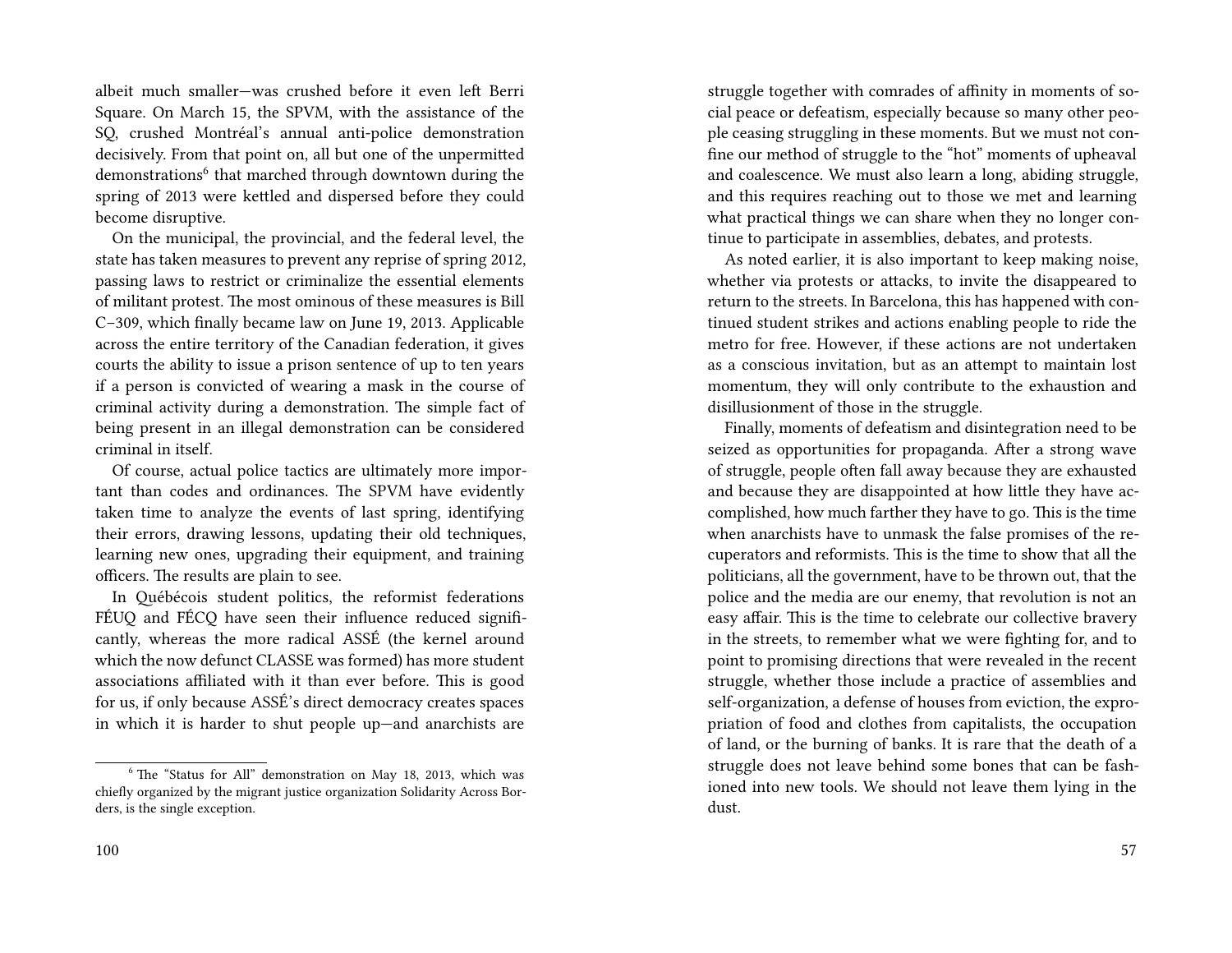On the whole, anarchists in Barcelona did not seize on the temporary collapse of the struggle to point out the false promises of the recuperators. In fact, the opposite happened. When one of the neighborhood assemblies that functioned on largely anarchic lines started to flag and disappear—as had all the neighborhood assemblies at that point—some Trotskyists who had been saving their energy for that moment, and who had not committed their time and energy to keeping the assembly alive in the prior months, swooped in like vultures to blame the weakness of the assembly on the informal structure that anarchists had won in debates more than a year earlier.

Healing ourselves, strengthening friendships, building consistent and practical relationships with people we met in the upheaval, inviting the disappeared back into the streets, showing that the disappointment only reflects the false promises of reformists and recuperators: these are the essential tasks in the moments of exhaustion, defeatism, and disintegration that nearly always follow social upheavals. These are the tasks that can set off a new wave of struggle after the inevitable low—that prepare the way for subsequent peaks and plateaus to reach ever higher. At the very least, they equip us to stay strong and be prepared for whatever comes next.

We also need a culture of lively debate to hone our social intuition so that we can keep up with changes in context. Struggle has its cycles, but these cycles are not repetitions, and not every metamorphosis in the social struggle is cyclical.

The context in Barcelona has shifted several times over the last couple years. At some points, anarchists cleaved to this shift like naturals, whereas they missed other shifts and had to spend months catching up—or simply lost in a terrain that suddenly behaved differently.

The struggle shifted after the first general strike. It shifted again with the plaza occupation movement. It shifted yet again when the plaza occupation dissolved and the neighborhood assemblies blossomed. That shift was recognized and to a certain

and made a reference to the sort of thing we should have been doing. I laughed, but I didn't keep talking—even though that was the last chance I'd see him. I should have introduced myself, tried to exchange contact information, and passed on an invitation to get together at La Belle Époque. It was my last chance to do that.

As for the people with whom I was closest during the strike—partners in the street, fellow writers of timely propaganda, and other co-conspirators—these were the people with whom I should have been discussing what would come after the strike. What did our experiences together during those months mean? As the larger movement fell apart, could that history of working together transform into something else?

But relationships between specific people were not prioritized at the end of the strike. Instead, we prioritized relationships to masses—which, it turns out, are much more easily seduced by politicians than by people like us.

#### **Legacy**

It took a few months after the election for things to pick up again—but they did. Struggle in Montréal can cycle quickly from highs to lows and back again. February of 2013 saw demonstrations first against the Salon des Ressources Naturelles, a reprise of the previous year's Salon Plan Nord, then a major mobilization to oppose the PQ's Summit on Higher Education, at which the new governing party confirmed that, rather than freezing tuition, they would index it to inflation and the cost of living. This was not a broken promise on their part; it had been part of their election platform.

The next month started off promisingly, with the night demonstration on Tuesday, March 5, getting a little rowdy near the Palais des congrès. Yet that was the end of this second cycle. On March 12, another night demonstration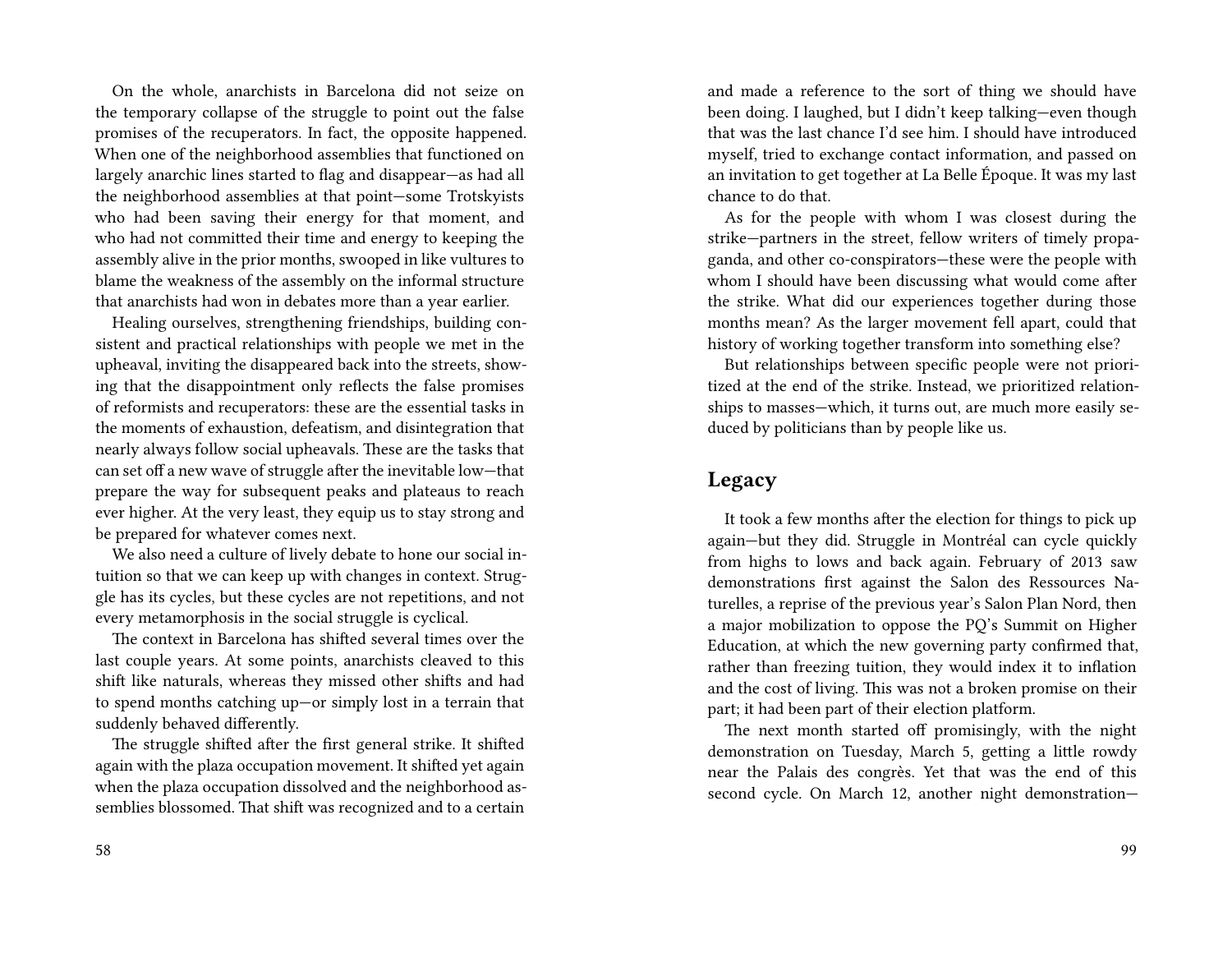fullest. It wasn't all good, but the parts that were good were really good. Over the summer, like many other people, I made the mistake of attributing all that to the strike, rather than to the specific people who were in the streets acting to create those moments. The strike created the context in which those people were able to act together: it brought large numbers into the streets, it facilitated us running into each other over and over again, it frustrated and overwhelmed the forces that defend the capitalist economy.

But the strike had no agency of its own. It was itself the product of human agency—and by no means only the agency of anarchists. Although we were an influential minority in some regards, such as determining how confrontational the demonstrations were, we were not actually that important. Another influential minority consisted of careerist student politicians who were able to influence other aspects of the strike, like which images and narratives of the strike were broadcast on television and blogspace, much more effectively than we could.

Anarchists needn't have been depressed by the end of the strike. This isn't a macho admonishment that people shouldn't let their feelings get the best of them; I don't think the answer is for us to become coldly rational revolutionaries who move in a Terminator-like linear fashion towards our objectives. We are emotional creatures, and that is for the best. My criticism is that we staked our morale, our passion to fight, on the wrong thing: not on the health of the relationships of people seeking to be dangerous together, but on the health of the strike as a force that could interrupt capitalist law and order—which many of the people who created the strike never saw as a goal in itself, but only as a temporary means to a reformist goal.

As the strike was winding down, I should have dedicated more time to making connections with all those potential friends. There was one demonstration in August that I knew would be boring, but I went anyway. I saw someone there I'd seen a dozen times since February. He recognized me, too, extent even precipitated by anarchists, whereas the activists and would-be politicians entirely missed the boat: they stayed on in Plaça Catalunya, trying to salvage their precious structures. After wasting a lot of effort, they partially succeeded saving those structures, but happily their absence meant they were not there to recuperate all of the neighborhood assemblies.

Some time in summer or fall 2011, there was another shift. Most anarchists missed it. I certainly did, as I can't even identify when it happened. The growing strength of the struggle was not matched by a growth of opportunities for waging it. The labor unions would not call another general strike, despite our attempts to pressure the minority unions to make it happen. The struggles against austerity in education and healthcare would not take a radical direction, even though they had moments of intense support and had moved towards building a practice of road blockades and occupations.

The strategic clarity of the previous months evaporated. It became necessary to identify what we needed to struggle. We were also forced to interrogate our relationships with others in struggle when a transportation strike was betrayed (by its leadership? by its own base? the argument continues) and a student strike unexpectedly cast off those who were managing it. Clarity returned when a general strike was finally announced for March 29, 2012. We knew how to organize for that. But the questions of the winter had not necessarily been answered.

If the growth of a struggle can only be traced geometrically, then we can only interpret it as defeat that the March 29 general strike was so strong, and the general strike of November 14 the same year was so weak. March 29 offered important lessons about organizing a strike and fighting in the streets. Given that the unions successfully pacified the November 14 general strike and the police dominated the streets, does that mean that our enemies learned their lessons, and we did not learn ours?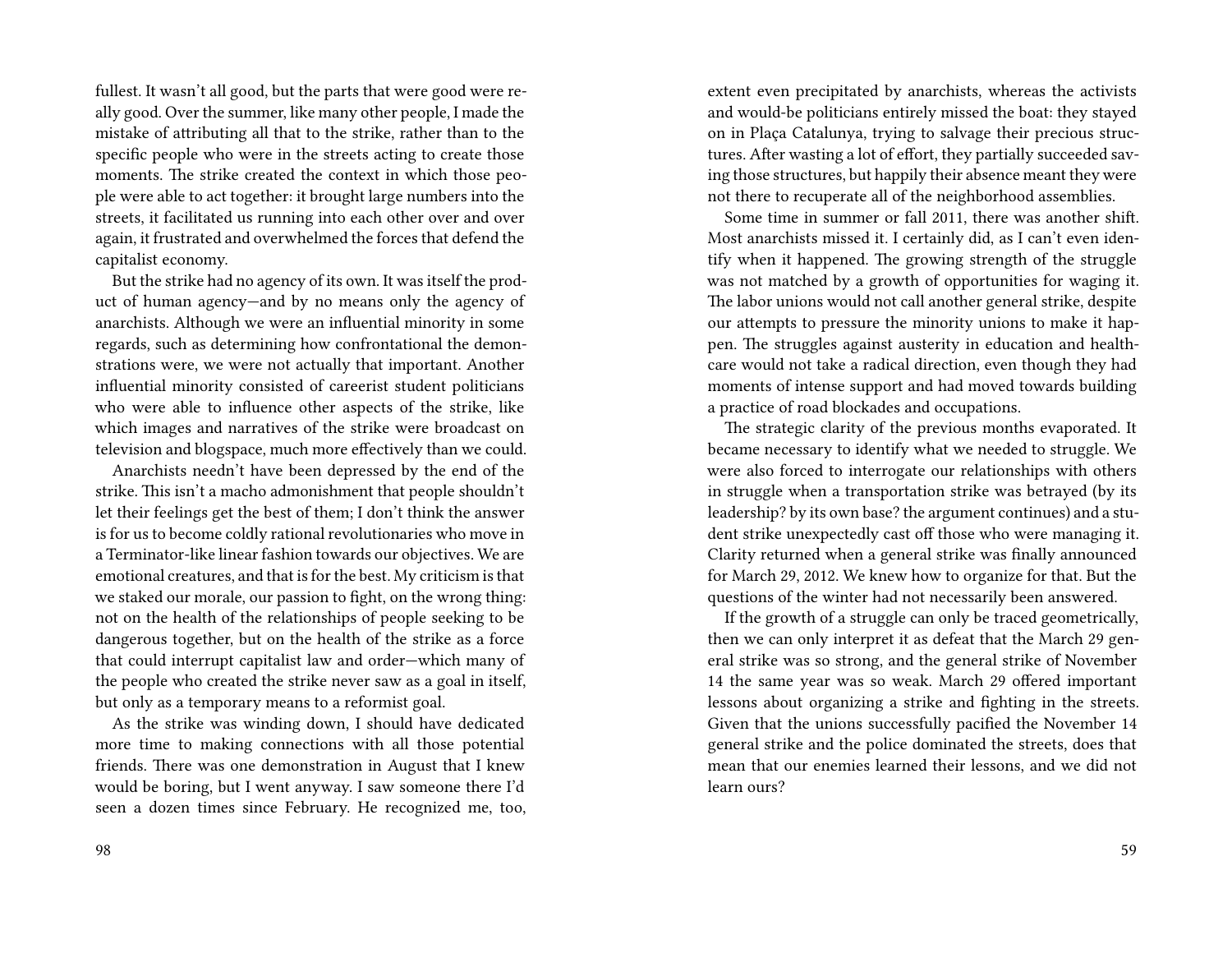Looking back on the March general strike, a friend succinctly identified the proper question, though his attitude only depressed and confounded me at the time. Three weeks of incredibly exhausting preparation went into making the March 29 strike and riots possible, and afterwards all that energy dissipated, rather than coming back to us. Was it worth it?

Our exhaustion, along with the fear that the riots had produced in the unions, precipitated another shift. The general strike called for October 31 by the small radical unions and the general strike called for November 14 by all the unions were not unfolding in the same context as the glorious 29M general strike. Most anarchists could not find the motivation to throw themselves into preparing for them. Fortunately, this pessimism arose from a lucid social intuition. For our part, we had still not answered the question of how to make the energy of the riot return to us rather than dissipating as a cathartic outburst. And the unions, for their part, were less concerned with getting a lot of people into the street and more concerned with proving to the police that they could keep things under control. The failure of the October and November strikes—the fact that they were boring, under-attended, and ultimately demoralizing—is a victory for the struggle as long as we follow up by exploring how to effectively create a visible, large-scale confrontation that cannot be pacified by the unions or the police.

Unfortunately, there is a time limit for finding the answer. If it takes too long to create another street confrontation, the collective lessons learned in the rioting of 29M will fade away. The answer may lie in convincing the radical unions to return to their previous combative stance, to agitate for confrontation from within the masses summoned by the major unions, or to return to large-scale occupations.

Of course, it's a stretch to speak of anarchists in Montréal doing anything in a coordinated way. There are simply too many organizations, nodes, social scenes, and affinity groups—each of which has its own distinct goals, outlook, and capacity. But none of these groups withdrew explicitly from the strike. Formal anarchist organizations in the city, except for a few propaganda outfits into heavy theory, had never fully engaged themselves in the strike as organizations. $^5$  It was individuals, usually working with others on the basis of friendship, who made the decision whether to drop out. The informal associations of people who worked closely together during the strike never met to discuss what people could do together as the strike was winding down. Consequently, these associations mostly evaporated with the strike.

There were many intentional discussions in June and July, announced ahead of time through social media and listservs, but most of these were focused on "the tasks at hand" blocking the upcoming rentrée and continuing the strike. In my own circles, there was never time or space to talk about how people felt about the situation as a whole, how they felt about their own personal situations, or what they hoped to get out of continuing to engage with the strike. Nor were there many discussions between people who felt political affinity with one another, or who cared about maintaining positive relationships with one another more than they cared about abstract political objectives.

During the spring, we shared some incredible moments together. We flipped over police cars, partied in the streets, forced cops to run for their lives, painted the halls of university buildings according to our tastes, made out with strangers during street parties that became riots, and generally lived life to the

<sup>5</sup> One exception is CLAC, which did make the conscious decision to organize demonstrations during the strike, and thereby did more than simply produce propaganda. CLAC's politics aren't explicitly anarchist, but anarchist ideas and principles are hegemonic within the organization.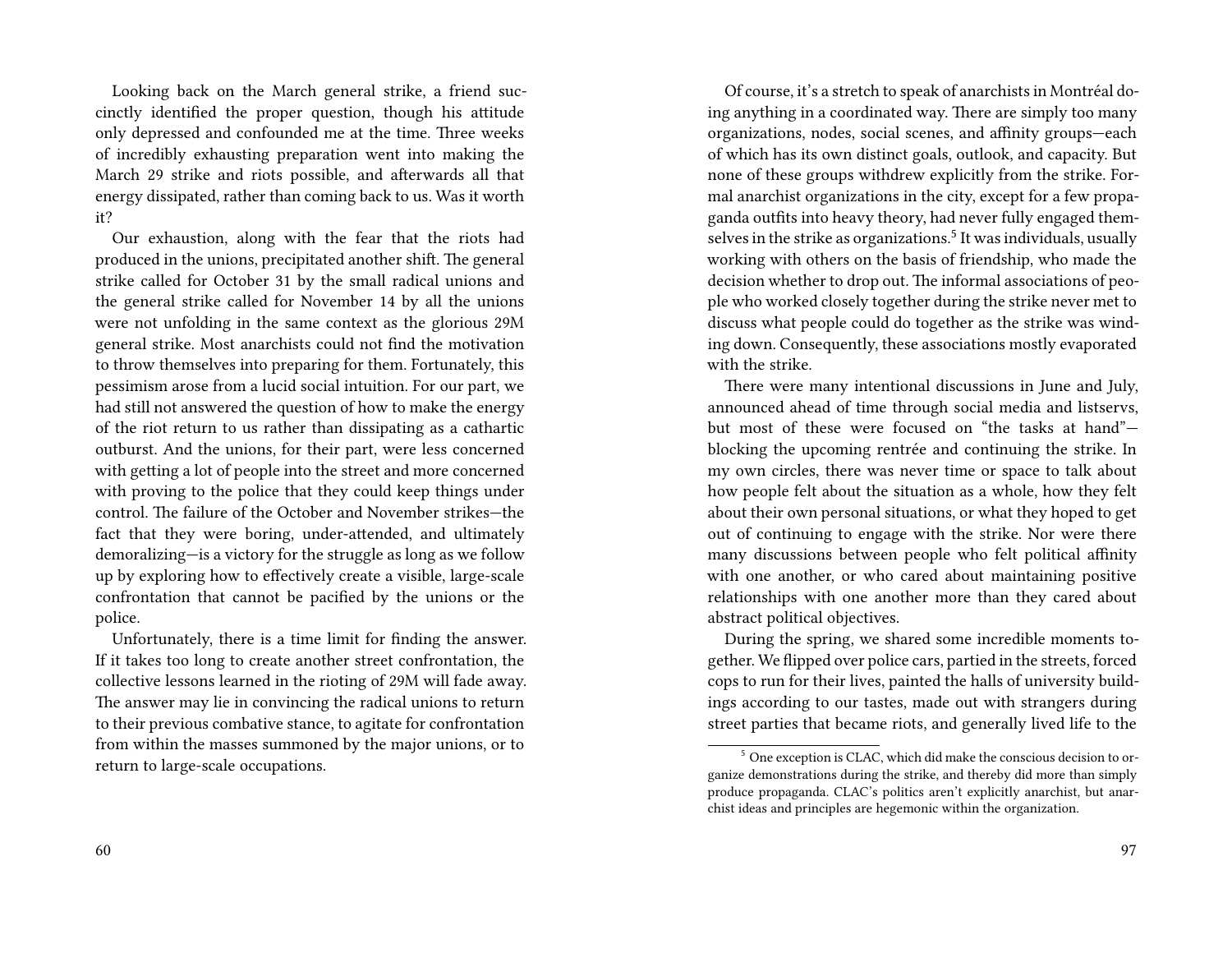tive, attack-oriented anarchist probably thrives on that sort of thing.

This is adventurism: the sin of actually enjoying the struggles we participate in. We may not all like the same things, or be capable of the same types of action, but our common thread—regardless of divergent physical ability, tactical preferences, skill sets, resources, and social privileges—is that we are fighters. The restoration of social peace deprives us of something we need. This peace is an illusion, and the social war continues, but it's harder to position ourselves offensively when it's no longer playing out in the streets every day and night when thousands of people no longer see themselves as participants, having returned to the old routines of work or school or skid life.

There are lots of different ways to cope with depression. Hedonism is one way; after the strike ended, there was a heavy turn in some circles towards alcohol consumption, drug use, and hardcore partying. Another way is to switch gears entirely: some left town or put all of their energy into single-issue organizing, while others threw themselves back into school or art or earning money. Some of these means of coping were healthier than others. But as a whole, they all contributed to isolating people from one another and atomizing the struggle.

It was worse for the sizeable number of anarchists who stuck it out longer, trying to do exactly what they had been doing a few months earlier: going to demonstrations, mobilizing people for them, trying to hype people up and "make things happen." After the electoral victory of the PQ, this simply didn't work anymore. The problem wasn't just that many anarchists had quit the strike by that time (although that certainly did have an impact). The problem was that anarchists in Montréal didn't quit collectively. Instead, we quit one at a time, and often only once we had reached a maximum of exhaustion, a low of misery, or both.

Whatever the outcome, anarchists were wise to save their energy rather than try to reproduce a previous victory in changed circumstances.

#### **Unsubstantiated Dreams**

One factor that has repeatedly made it possible to force struggles into dead ends is the refusal of anarchists to substantiate their dreams. While Barcelona's nihilists have frequently graced the ongoing discourse on strategy with caustically cautionary warnings against optimism or planning the future, they have insisted on including dreaming in the list of luxuries that true revolutionaries are not permitted.

Unsatisfied with the implications of a strategy of total destruction for the growing group of people who urgently need to figure out questions of access to food, shelter, and healthcare—a group that includes many comrades—most anarchists have differed with the nihilists to address the question of self-organization as a positive practice that might satisfy all life's needs.

Well into the rise of the movement for healthcare, some anarchists began to participate critically. Even though the dismantling of public healthcare affects them directly, they generally did not perceive the movement as relevant to them, as it was mobilizing primarily to preserve the welfare state and reinforce Western medicine.<sup>6</sup> Later on, some anarchists discarded this apathy and began to hold debates on the problem. A small minority took the lessons of those debates and intervened in the movement for healthcare. Unfortunately, that intervention

<sup>6</sup> By "Western medicine," we should not understand every European tradition of healing, but the proactively patriarchal and capitalist practice of medicine that was institutionalized in the Enlightenment and subsequently globalized.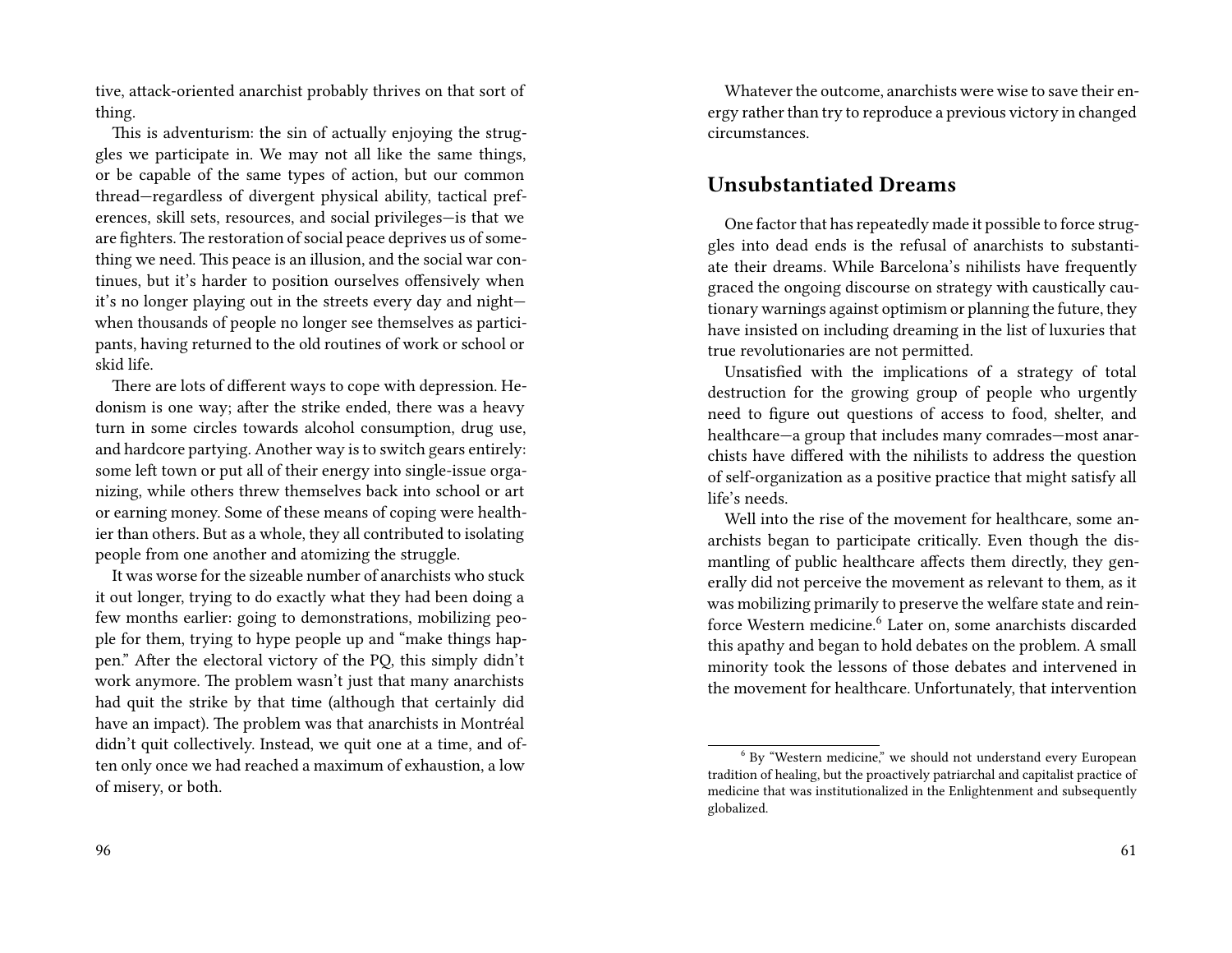took place after the movement had already broken apart on the rocks of its own impotence.

What some comrades discovered in the course of the intervention, nonetheless, is of great importance. Many of those active in the movement harbored strong criticisms of Western medicine and were amenable to critiques of the welfare state. Most of the movement seemed to agree that healthcare was not organized in our interests even before privatization. In group conversations, nearly everybody had stories to share about disrespectful or harmful treatment at the hands of doctors and hospitals. A few participants in these conversations had even created projects for self-organizing healthcare outside and against capitalism. What's more, many of them were friends of anarchists, or anarchists themselves—yet most of the anarchist space was characterized by an ignorance of their projects.

This ignorance proved not to be a coincidence. Even after the intervention made these projects better known, anarchists almost unanimously failed to make use of them. This was not a political decision, as not a single critique of these projects (at least, not the more anti-capitalist ones) ever appeared. Rather, it seemed to be entirely a question of habit and rhythm. Anarchist militants were simply too busy getting beaten up by cops—and skipping meals for meetings, and subjecting themselves to who knows how much stress to support prisoners or attend assemblies with syndicalists and socialists—to help support an anarchist healthcare project that at some points was even offering free massages and other forms of therapy to any participant in social struggles who would show up. Saint Durruti, martyr of our cause, may you smile in your grave.

These were not additions to a long list of projects that needed more labor power to keep from collapsing. They were projects that needed the encouragement of people walking through the door, projects that could give greater strength and wellbeing movement was on its way out; the events of June and July (or the lack thereof) confirmed this. Yet anarchists continued participating in general assemblies and committee meetings; to be precise, anarchists either returned to those spaces after having left them, or came to them for the very first time during the whole strike. This was done out of a mistaken belief that it was necessary to do so, that the struggle depended on the revival of the strike.

#### **Depression and Demobilization**

The end of the strike was marked by a pronounced failure to address the widespread phenomenon of post-strike depression. We might better identify this as post-uprising depression, common anywhere that has experienced sustained periods of social rupture.

Many windows opened during the strike, but now we find ourselves "between strikes," as some people say here, which is to say in a period of demobilization. Compared to the spring of 2012, it feels unusually difficult to pull off even the simplest things.

Depression is an understandable but unfortunate response to the end of the strike. It's useless, and a little cruel, to tell people that they shouldn't feel sad about something that is an objectively depressing turn of events from an anarchist adventurist's standpoint. Like any period of social rupture, the strike offered an exciting and dangerous context, presenting challenges to anyone caught up in it. To be sure, not everyone wants excitement, danger, or inconvenience. Many people would prefer to drive down rue Sainte-Catherine without worrying about giant demonstrations, or go to school without running into hard pickets, or take the métro without fear of a smoke bomb attack or bags of bricks on the rails. In contrast, the kind of person who's going to become—and remain—an ac-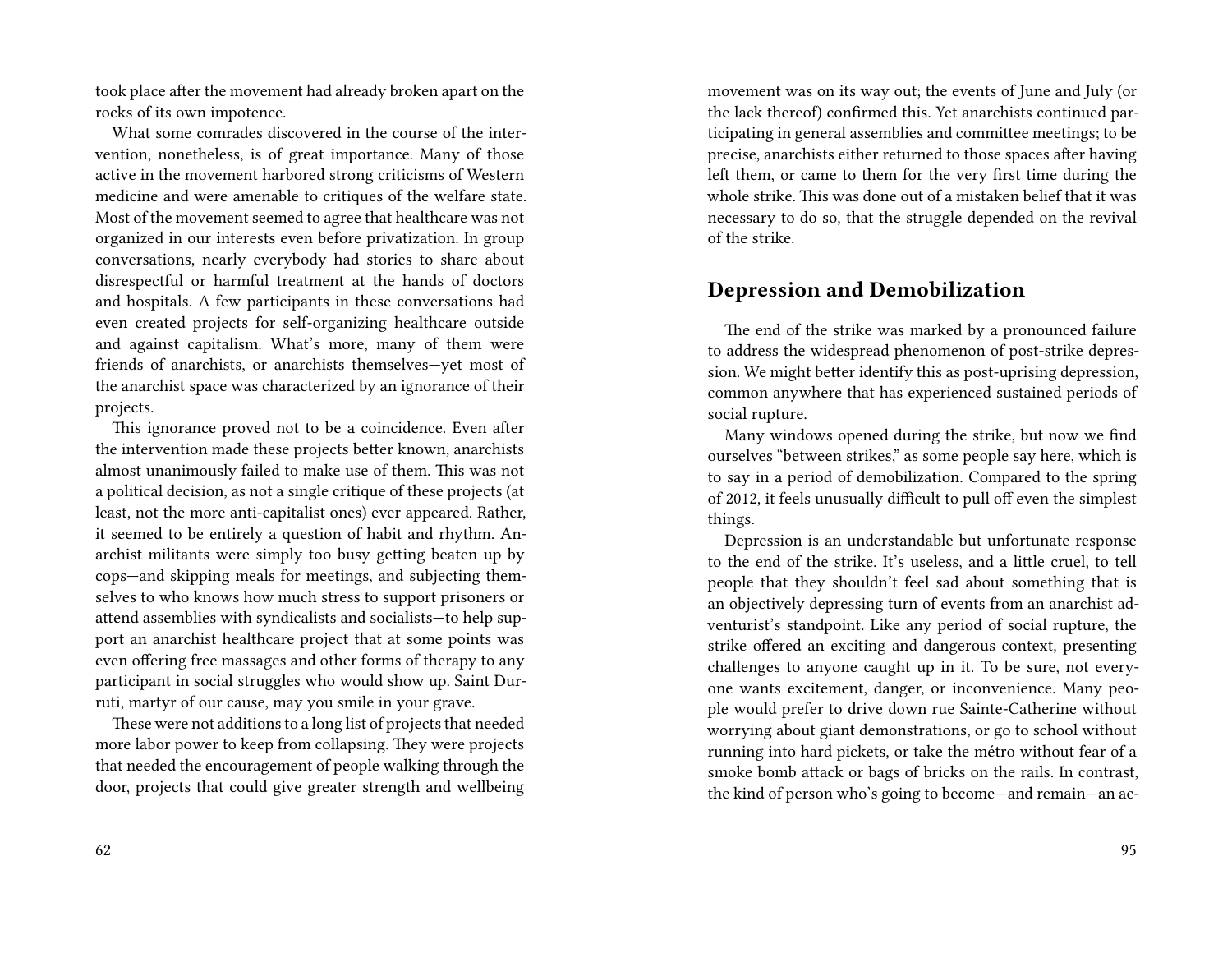Pursuing a hard line against nationalists and their discourse would also have divided and weakened the movement, but it would have publicized anarchists' position on the Parti Québécois in clear terms. It would have offered an opportunity to call out their racist Muslim baiting in pursuit of the xenophobe vote, and their noxious valorization of French colonization on this continent. Had harsh critiques of CLASSE and/or ASSÉ come out when the strike was still in motion, rather than months later, this would also have divided the movement, albeit instructively. But if the movement is going to lose anyway, why not divide it?

It was clear after a certain point in August, if not earlier, that things were rapidly coming to a close. This was an inevitable result of the efforts of nationalists, social democrats, and others who had always been pursuing a conflicting agenda. Revolutionary struggle can be an ugly business, and there are times when it makes sense for us to hold our noses and work with people whose politics we consider objectionable. We should never attack or alienate those we dislike for no good reason. But, at the end of the strike, the benefits of making an open break were clear.

This is particularly important in light of the student movement's unforgivable failure to support those who were facing judicially imposed conditions including exile from the Island of Montréal, non-association with friends or lovers, and the possibility of serious jail time in the future. It doesn't matter whether the accused did what the state charged them with; the point is that illegal activity was essential to whatever success the strike had, and letting anyone suffer because the state pinned some of that activity on them sets a bad precedent for strikes to come. That's the strategic argument, anyway—the ethical one should be obvious.

In short, anarchists could have done many things other than what we did do, which was to stay at the core of the movement. It was already clear by the weekend of the Grand Prix that the

to anyone willing to stop being a robot for the revolution and take a sick day every now and then.

To be clear, we are not talking about anarchists who do not know how to stop. The impossibility of holding a debate on a Sunday morning, because of the evident sacredness of the previous night's party, attests to the dependence of Barcelona anarchists on leisure. It is not a question of being unable to replenish themselves, but of replenishing themselves in the manner of workers or machines. Once again, we are faced with a contest between the imposed rhythms of capitalism and the rhythms our bodies and struggles demand.

But it is not only a question of rhythm. Across the board, anarchists have been hesitant to approach any question of material self-organization. A group of people centered around the Crisi newspaper and Enric Duran's white-collar bank robbery have formed la Cooperativa Integral Catalana, a Catalan cooperative complex that includes consumers, producers, healthcare workers, and eco-communes. Unlike the United States, where cooperatives have either been a rational business decision for farmers or an innovative form of self-managed exploitation for radicals, cooperatives in Catalunya have a radical history. From the 1860s to the 1936 revolution, cooperatives were explicitly anticapitalist, sometimes utopian and often revolutionary, and fully integrated into the anarchist movement—supporting prisoners, helping create a libertarian culture, and equipping proletarian families to take care of themselves in a way that set them at odds with the demands of capitalism. They also spread practical visions—dreams, if you will—of how society might feed itself after a revolution. The CIC is also anti-capitalist and entertains revolutionary pretensions. It is by no means immune to becoming a structure for recuperation, but that is all the more likely to happen if it is shunned by revolutionaries who have a critique of recuperation.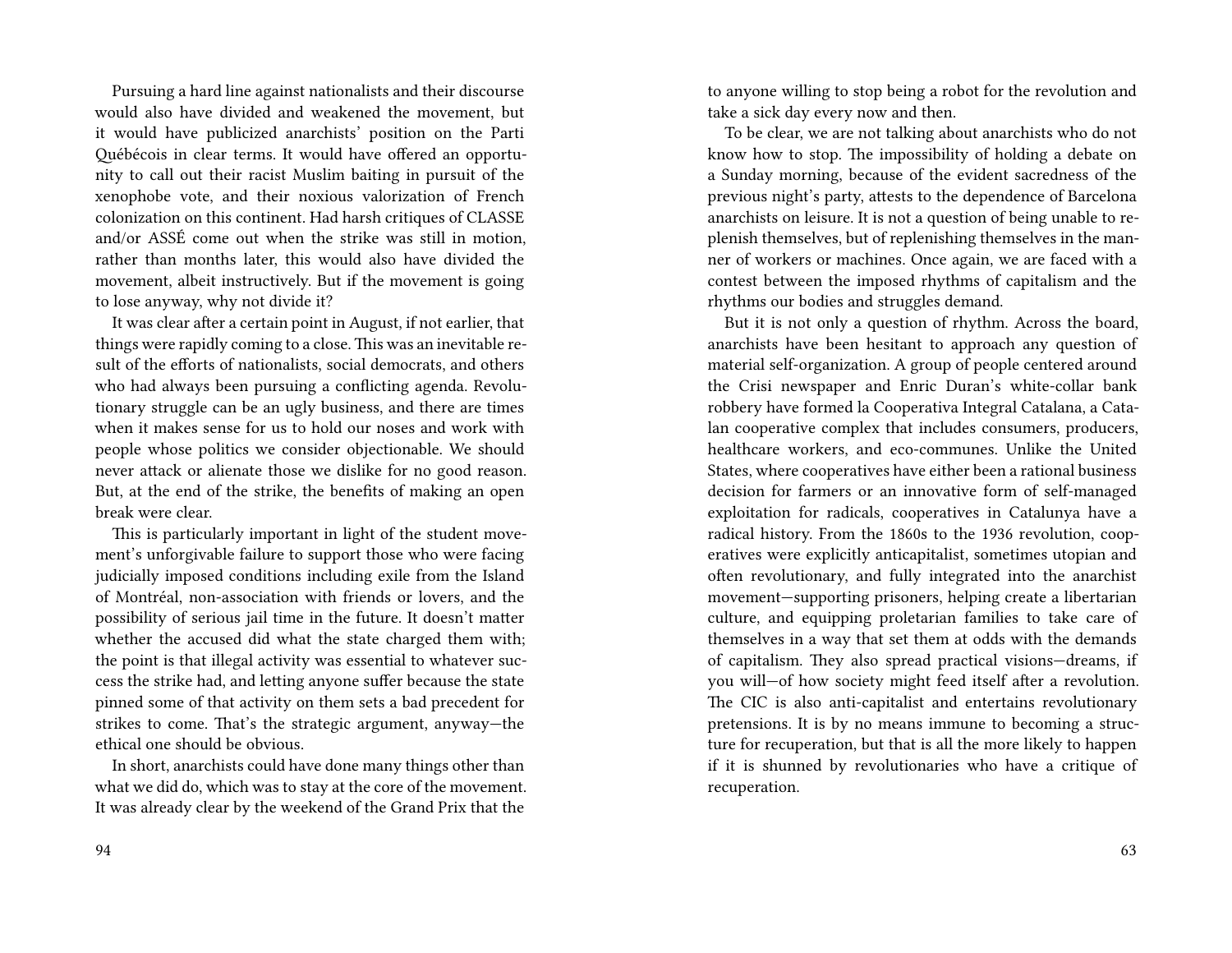While anarchists are quick to criticize or physically attack capitalist forms of housing, food production, and healthcare, they have generally not joined the CIC or any other project that puts anarchist social relations into practice on a material level. By staying away, they avoid conflict with those who would turn the cooperatives into reformist or anodyne structures, just as they avoided conflict with those who kept the healthcare movement in the dead end of pleading for mercy for the welfare state.

Capitalism is failing an increasing number of people in their simple desire to sustain themselves. This creates a ready opportunity to put other forms of sustenance into practice, but it also poses a problem. Other countries that suffer worse economic conditions than Spain have already shown that precarity can precipitate mass emigration that weakens social struggles. The same force that is beginning to oblige anarchists and their neighbors to take extended or even permanent trips to Scandinavia to work in kitchens or fish factories will also disintegrate the bonds that hold together a newly coalescing society.

Voline identified the anarchist failure to create structures in which new social relations could be put into practice on a material level as a key factor that allowed the Bolsheviks to hijack the Russian Revolution. The same weakness has prevented Barcelona anarchists from enabling the major social upheavals to become revolutionary.

Eventually, people get tired of just protesting. For a long time, anarchists have used the inevitable failure of protest movements as proof of the weakness of pacifism or any other practice of dissent and demands. But people also get tired of going on strike, attending assemblies, and burning dumpsters. If the principles of self-organization and mutual aid are constrained to mere slogans on posters or formulations in debates, they lose their force.

Yet these constraints derive from very real weaknesses. Something as complicated as the self-organization of health-

It's interesting to think about what other projects anarchists could have undertaken, unencumbered by the student movement. What if anarchists, in neighborhood assemblies or more informally, had pushed a struggle against gentrification and manifestations of capitalism in the areas where we actually live, while police resources were tied up watching night demonstrations and maintaining order downtown? In other words—what if we had taken advantage of the political situation to improve our own long-term material position, rather than improving the rapport de force between the government and the students?

We also could have done more to usurp the megaphone, both literally and figuratively. This happened earlier in the strike: on the night of March 7, after a demonstrator lost his eye to an SPVM grenade, anarchists shouted down a few self-appointed leaders' appeals for people to express their outrage peacefully, successfully convincing the majority of the crowd to stop standing around in Berri Square and either physically confront the police or at least defy their commands to disperse. There were attacks on two different police stations that night, the first such actions of the strike.

In August, as on March 7, there were crowds of outraged people, but this time, they weren't outraged about police violence. Instead, as an outvoted minority, they were upset by their fellow students' decision to abandon the strike. The situation was a bit different: to go the fighting route would have meant ignoring the final verdict of a directly democratic vote, not just a few people with megaphones. In retrospect, it's not clear how many people would ever have been willing to do that, given that the authority of such a vote is almost universally accepted in the galaxy of Québécois student politics. But alas, it seems that, in the aftermath of those disastrous student assemblies, there was no one even able to bring up the idea to the hardly insignificant number of militants (student and otherwise) suddenly bereft of previous months' democratic justification for continuing the fight.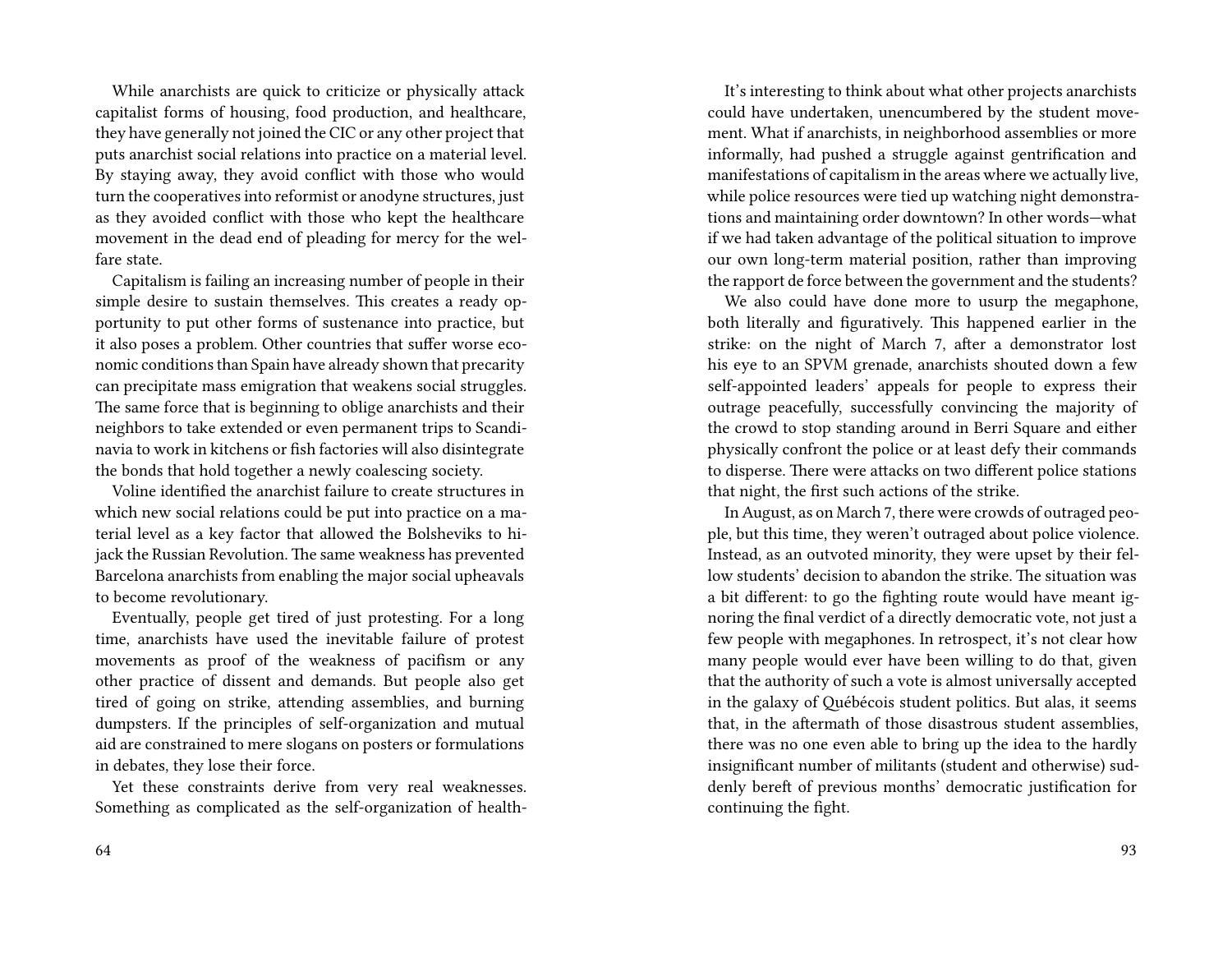Now, I'm not saying you need to take off your red square if you want to start talking to such people about the moral bankruptcy of democracy. But maybe the fact that the PQ is going to sell out the movement shouldn't be the center of your analysis if you want to address people who aren't particularly invested in the movement. All the adamant social democrats to whom anarchists' analysis of the situation might have been useful—given that they were legitimately seeking a freeze, not indexation—were completely unwilling to listen to anarchists during election time. That was their mistake. But our mistake was to keep trying to get through to the social democrats rather than reaching out to others who might have been a little more open had we been less alienating.

It's hard to imagine that the results could have been worse than what actually happened if, instead of trying to engage students and other participants or supporters of the movement with anti-electoral ideas, anarchists had used the same time and energy to advance a critique of Québécois democracy by other means. Sure, I'm skeptical that dropping a banner emblazoned with the words NEVER VOTE! NEVER SURRENDER! À BAS LA SOCIÉTÉ-PRISON «DÉMOCRATIQUE!» from a train bridge in a neighborhood full of francophone pensioners, then failing to publicize that this even happened, is the best use of anyone's time. But as confusing, poorly contextualized, and silly as that might be, at least it speaks for itself without centralizing the students' struggle to preserve their privileged position in society.

care could only become reality on the basis of a profound reskilling and widespread participation. It has to grow from simple words to detailed dreams, and from small-scale to larger projects. Nor will this growth be unilinear: like everything, it will have ebbs and flows, setbacks and disappointments. But if we are not open to this growth, if we do not start these projects or spread these dreams, nor take part when others do—then who will?

#### **The Problem of Nationalism**

Predictably, the State has deployed a new set of mechanisms to make up for the collapse of social peace. Nationalism has been foremost among these. In Catalunya, this has manifested in two very distinct ways: fascist political movements, and the movement for Catalan independence.

As early as 2009, there were some in Greece who identified xenophobia as perhaps the most important state strategy to enclose and counterattack the insurrection. But they were few. Anarchist responses to xenophobia and fascism were too little and too late to prevent the concerted flood of media propaganda from redirecting popular angst away from the owning class to the most marginalized.

In Catalunya, the situation is different. Solidarity with immigrants was already a priority among anarchists and leftist activists before the crisis. At the same time, the state contains powerful forces committed to a progressive strategy of social control. The media, therefore, have not been unanimous in encouraging xenophobia and building a base for fascist political parties.

struggles of women, queer people, and people of color mentioned in demonstration callouts and public statements. As a result of their efforts, the analysis presented in the manifesto that CLASSE released during the summer, Share Our Future, was less terrible than it might have been. Yet improved rhetoric never translated into meaningful action on the part of CLASSE in solidarity with indigenous people, Montréal's racialized youth, or any other marginalized category of people besides pro-strike students in Québec.

There is another factor that may have put fascists at a disadvantage. Events in Catalunya forced the fascists to reveal their hand several years earlier than might have behooved them. This deprived them of a period of invisibility in which to build a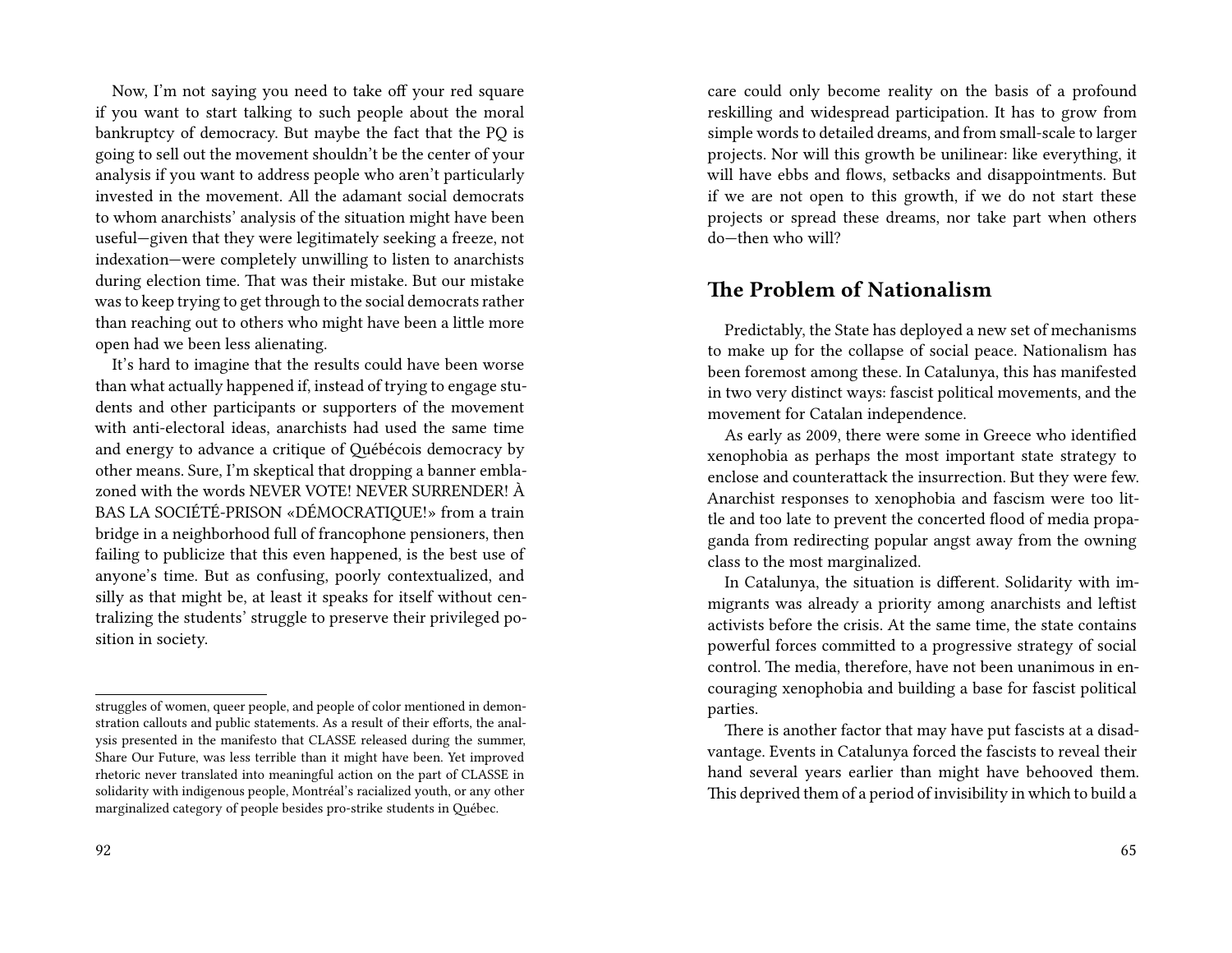base before going on the offensive. The factor that forced their hand was the expansion of the Catalan independence movement.

It could be argued that the movement for Catalan independence as such arose during the transition from dictatorship to democracy, in order to recuperate the struggle against the State and sap support for radical anti-capitalists. That argument is beyond the scope of this article. In any case, the independence movement predates the economic crisis and does not exist as a merely recuperative force, but rather as a struggle in its own right. However, in September 2012, the conservative political party in power in Catalunya jumped on the bandwagon and put their support behind a referendum for independence, which political parties in Madrid subsequently declared illegal. Spanish military officials and then fascist parties and street organizations have gone public declaring war on the movement for Catalan independence.

This creates a number of conflicts, none of which is easy to understand. Much of the Catalan elite has entered into conflict with the Spanish elite, which further erodes the illusion of social peace and political stability—even forcing the European Union to deal with the impossible question of national independence, a can of worms that appears on the menu of many member states aside from Spain. But the conflict revolves around a fictitious community of resistance that is easy for people to join and easy for politicians to control. Just as the fascists present the immigrant as a scapegoat to misdirect people's rage, the independence movement presents the bad government in Madrid, to be replaced by a good government in Barcelona.

A second conflict occurs within the independence movement itself, which has traditionally been socialist and has now been hijacked by conservatives. Who will seize the opportunity to take power? Who will remain true to the lurid dream of socialism, continuing the fight for a sort of Catalan Cuba?

its own most basic objective, with the PQ ultimately implementing indexation rather than a true tuition freeze.

As a side point, it's both facile and inaccurate to blame movement leaders and politicians for this turn of events. The strike was voted down in directly democratic assemblies. No matter how loud and influential certain individuals were, it was the students as a whole who chose to abandon the strike.

The hopeless attempt to save the student movement from itself took away from the effectiveness of anarchists' antidemocratic campaign. It was basically the same people doing everything, and they didn't have the energy to do everything; their energies were split between appealing to students to keep the strike going, and appealing to society at large not to vote.

Anarchists saw these as identical, which was a poor understanding of the social reality. For one thing, there was the statist, reformist, pro-voting stance of the majority of the student movement's participants—but do we really need to beat that particular dead horse any longer?

Meanwhile, a lot of people living in Montréal have a difficult time simply surviving because of the neighborhood they live in, the color of their skin, their lack of citizenship or status, or their accent in French—if they can speak it at all. There's no doubt that plenty of marginalized folks were down with at least certain aspects of the student movement. But neither is there any doubt that most of them had only limited interest in the selfcentered struggle of a bunch of privileged brats who, broadly speaking, did not reciprocate by concerning themselves with the more dire struggles of migrants, indigenous people, and others.<sup>4</sup>

<sup>4</sup> There were many people—including anarchists, but also others, particularly anarchism-skeptical feminists—who pushed to change the discourse of the student movement from within its formal structures, such as cégep associations, CLASSE congresses and committees, and formal and informal departmental associations at universities.The aim was often to see the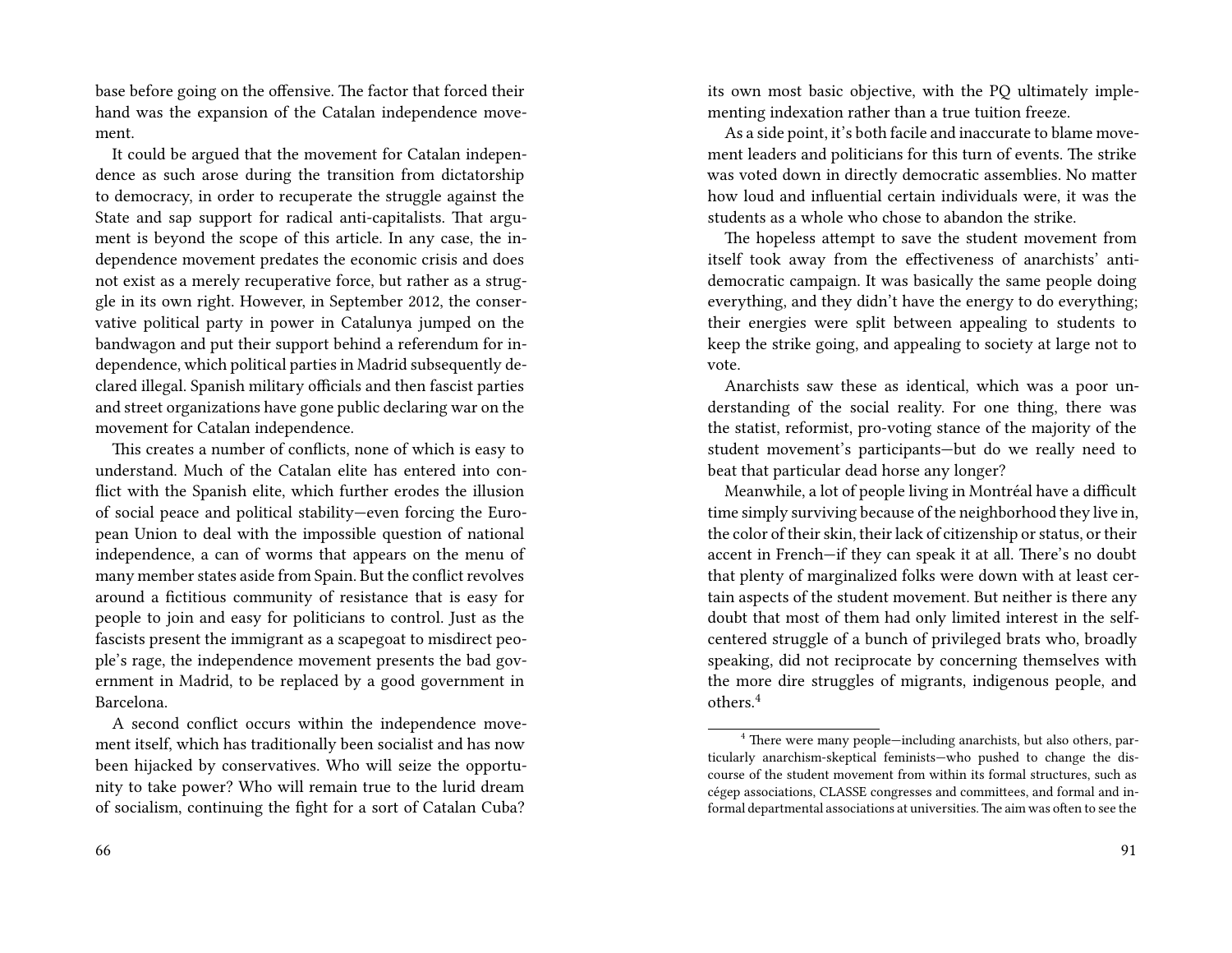#### **Missed Opportunities**

The worst thing about the decision to prioritize continuing the strike was that, at that point, there were plenty more interesting and worthwhile paths open. For example, we could have focused on resisting and counteracting state repression. Repression had affected anarchists the most severely, but it also affected revolutionaries from other tendencies—most significantly Maoists—as well as many people who had simply been caught up in the energy of the strike and received criminal charges as a result.

During the spring, anarchists organized some powerful noise demonstrations, and there were also actions at Montréal's courthouse, the Palais de justice. After the strike was over, in fall 2012, a large and spirited demonstration took to the streets in solidarity with everyone facing charges, living with restrictive conditions, or otherwise suffering as a result of things they had been accused of doing during the strike. Various texts appeared on this topic, as well. Yet at the end of the summer, during the period of the election and the rentrée, there was no organizing to speak of on that front.

The only thing anarchists did collectively in August, besides attempting to stop the rentrée, was to campaign against representative democracy itself. This could have been a promising terrain of struggle, but almost everyone involved was also wrapped up in the losing battle of continuing the strike. Things didn't turn out well on either front—but even more importantly, both undertakings were posited by the anarchists involved as being in solidarity with the student movement, when it was precisely the student movement that was facilitating the isolation and repression of anarchists by abandoning the strike.

In other words, the student movement was acting contrary to the principle of solidarity. And by buying into the PQ's proposal for an "electoral" truce, the student movement sabotaged

As the movement inevitably betrays itself, the principled part might radicalize, but as long as anarchists fail to address the forms of oppression faced by occupied linguistic-cultural groups (dare I say it; nations), the indepes are likely to adhere to a nationalist vision of revolution.

Some of them are sincere allies in the fight against repression, against austerity, and against fascism, but this is not without its own set of complications. As anarchists work alongside socialist indepes to fight the rising tide of fascism, they come face to face again with the question that was first highlighted by the 2010 general strike: how to position themselves in relation to events.

A functional component of fascism is its exceptionalism, not only in the juridical sense meant by Carl Schmitt, but also in how it is integrated into capitalist systems of governance. Even though fascism and democracy are fully integrated as complementing strategies of control—the unleashing of fascism by Capital is not exceptional, but systematic and functional—the structure of democracy predisposes us to experience the threat of fascism as exceptional.

Although Barcelona should be the first place on earth where anarchists would mistrust antifascist common fronts, this time as other times the threat of fascism has convinced anarchists to work together with political opportunists in uncritical alliances.

In a curious pattern, anarchists who knew very well in the plaza occupations how to deal critically with socialists suddenly started issuing common propaganda with them, working in the same organizational framework. They forgot that before the crisis broke, they were already engaging in the most effective form of organization against fascism—the work they were carrying out against xenophobia. It goes without saying that anarchists always have and always must stand against fascism. Sometimes, this requires us to occupy common spaces of struggle with leftists. If we can only defeat the rise of fascism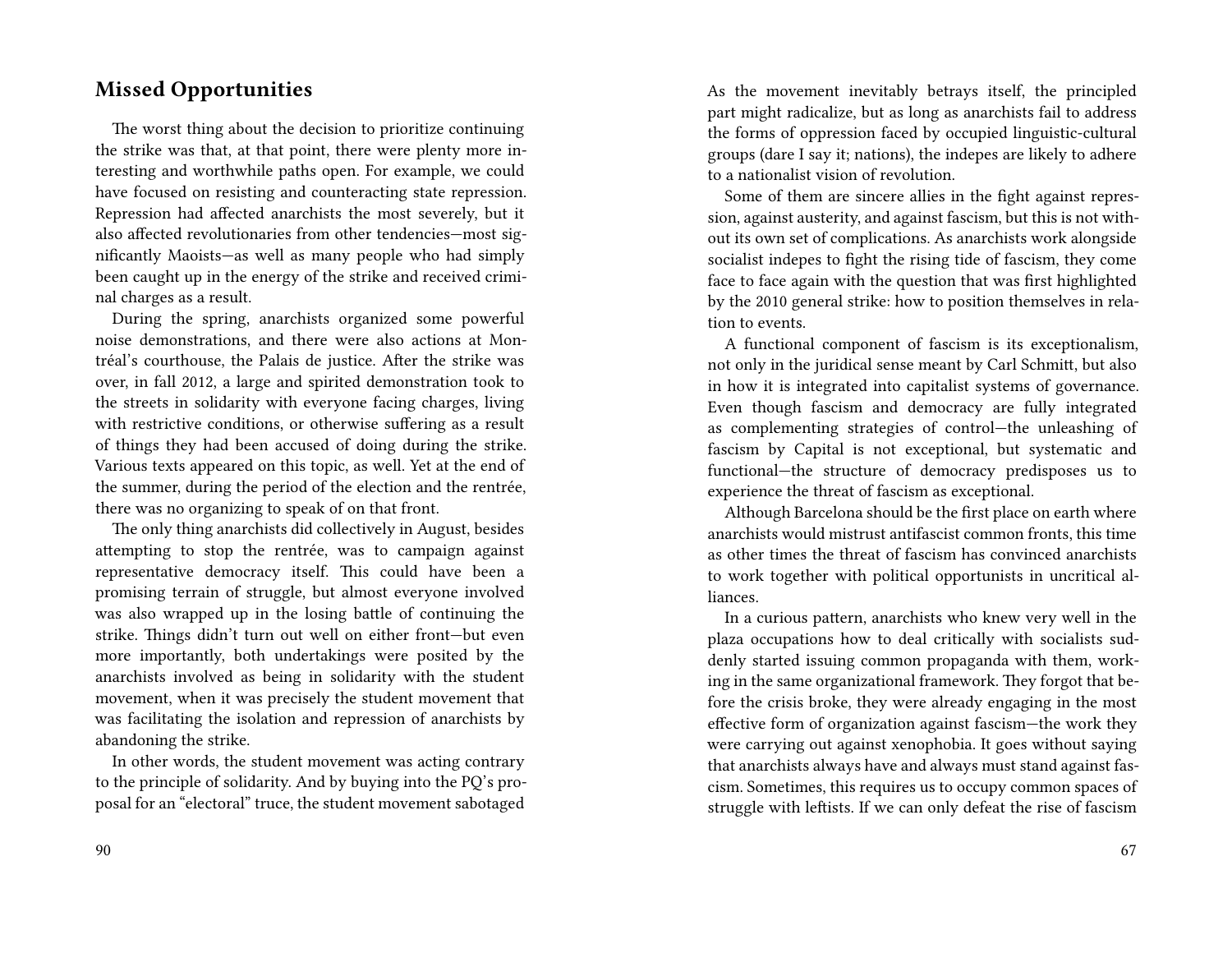by pooling our strength with leftists, it makes sense to do so. But just because we share a common problem—fascism spells the annihilation of both anarchists and leftists—does not mean we have a common destination. We should never stop prioritizing the communication of specifically anarchist reasons to oppose fascism, which include our arguments against capitalism, against the State in all its forms, and against borders. Once some of them got scared into a common front, anarchists in Barcelona as elsewhere put their forces behind discourses that were essentially social democratic—attacking fascism as a violation of human rights, thereby distinguishing it from democracy rather than revealing the many common projects that the two systems of governance share.

Not only is this dishonest, it is also stupid. Fascist parties and movements begin to flourish precisely because people are losing faith in democracy. That loss of faith is a good thing. In treating fascism as an exception, antifascist common fronts serve to reassert faith in democratic values. The people who are suffering the most from the crisis in capitalism have already lost faith in those values, which have already failed them. It is no coincidence that antifascist fronts typically exclude the most marginalized in order to present the face of the normal citizen. They want to hide the very real crisis of immigration, in order to pretend that democracy can still work. Anarchists should not be arguing that we could all just get along if we protect human rights, but rather that the crisis of immigration is a problem of capitalism rather than ethnicity.

Even if fascism is defeated or averted, if anarchists have to abandon their struggle against capitalism to stop it, then it will have succeeded insofar as fascism is a tool deployed by the State to defend capitalism in circumstances when democracy does not suffice.

it would have meant that anarchists ceased helping the student movement whenever it stumbled, talking confidence into it whenever it hesitated, and trying to knock some sense into it whenever it was about to go in a stupid direction. In many ways, anarchists related to the student movement the way you might relate to a partner—in this case, an overly dependent partner who was not very appreciative of the help we often offered him unconditionally, sometimes was downright emotionally abusive, and really, do we even like this guy that much?

But anarchists often lack self-confidence. Sometimes we don't know when it's time to cut our losses and move on. We were under the impression that we needed the strike to go on in order to continue building up our own power. Yes, we had invested a lot in the movement, and it would have felt wrong just to pull out and let it do its own thing—which, no doubt, would have left us shaking our heads in exasperation. But was it really a good idea to invest even more in it when things were evidently headed in an ugly direction?

Our efforts to revive the movement did a lot to hurt the momentum that anarchists in Montréal had been building, in stops and starts, for years—since long before the strike. This set us up for disappointment and depression, needlessly demoralizing and demobilizing us. The problem was that we were pursuing a grossly unrealistic objective. The option of continuing the strike, especially given the general decline in confrontational activity during the early part of the summer, simply could not compete with the option of electoral compromise with the PQ. Democratic ideas have significantly greater sway in the student movement and among the general population than anarchist ideas. As unfortunate as this is, we should recognize this and act accordingly.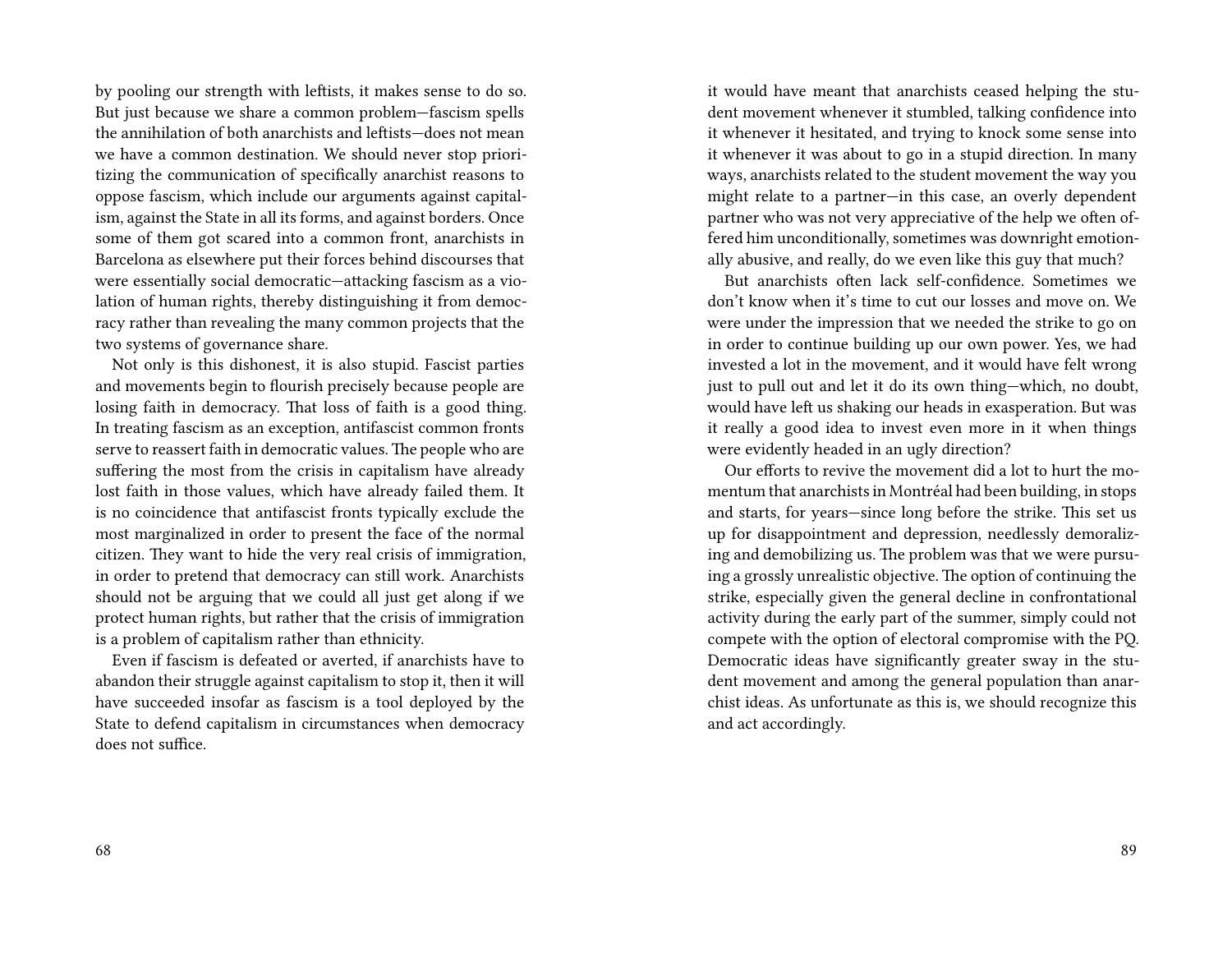But this line of critique may miss the mark. Perhaps we should step back and ask whether it was strategic for anarchists to try to revive the strike after militancy had withered over the summer. At the time, everyone embraced the "common sense" assumption that the top priority was to keep the strike alive. Hindsight is 20/20, but the negative consequences of that approach should have been predictable.

Maybe, instead, we should have just gotten out of there.

Now, I am not proposing that we should have withdrawn all support from the strike, but that we should have withdrawn some forms of support, especially the ones that involved considerable personal risk. Anarchists had previously proven capable of this. Many anarchists withdrew at the right time during the occupation of Cégep du Vieux Montréal and the night riot of March 15. In doing so, they left less experienced participants to face their fate alone—resulting in mass arrests in both cases. This was a little callous, no doubt; but during both events, anarchists made a point of offering advice to people who were making some pretty questionable decisions about how to conduct themselves. Anarchists eventually—and in my opinion, correctly—decided to take care of themselves once it was clear that things were about to get ugly and that their suggestions were falling on deaf ears. And in the aftermath, anarchists organized support for those arrested.

Regarding the strike as a whole, getting out wouldn't mean, for example, anarchists suddenly abandoning their critical support of the idea of free education. A common denominator position among anarchists in Québec, from syndicalists to anti-civ nihilist types, is that Québec's privileged proletariat deserves the nice things in life—like a useless liberal arts education—at least as much as Québec's even more privileged ruling class. To say it differently: "If capitalism, then at least welfare capitalism."

Making a strategic exit wouldn't have stopped anarchists from intervening where it made sense to do so, either—but

#### **When the Tide Rolls Out**

When the labor unions tried to abandon the growing social upheaval after the first general strike got out of their control, people organized a strike through the small, radical unions, and then created entirely new spaces of confrontation through the plaza occupations. When the plaza occupations disappeared, anarchists intentionally organized new assemblies conducive to debate via which we could refine our different strategies and take measure of our collective force, countering the dispersion that previously characterized the Barcelona anarchist space. Though there were some attempts to unify, on the whole we resisted the effort to create a new organization, a movement-coordinating body that would stave off the feelings of isolation or the appearance that the movement was disintegrating.

Such organizations tend to generate campaigns that exhaust our energies, rather than facilitating a collective process in which we find the struggles that rejuvenate us. They generate visibility for their own organizational existence rather than illuminating the fault lines that run between society and the governing apparatuses that interpenetrate it. These new assemblies did not attempt to create a social struggle for those who did not know how to find one, but to allow those already participating in struggle to sharpen their strategies. Although anarchist structures should support the participants, they should never encourage weakness, and the inability to find lines of conflict or to initiate a revolutionary project is a weakness anarchists cannot afford. Struggles are not started by activists, anarchist or otherwise. Those who seek an organization to compensate for their alienation or lack of initiative can only be a burden to assemblies oriented towards confrontation.

By adopting this approach before the economic crisis broke, anarchists were poised to radicalize struggles when larger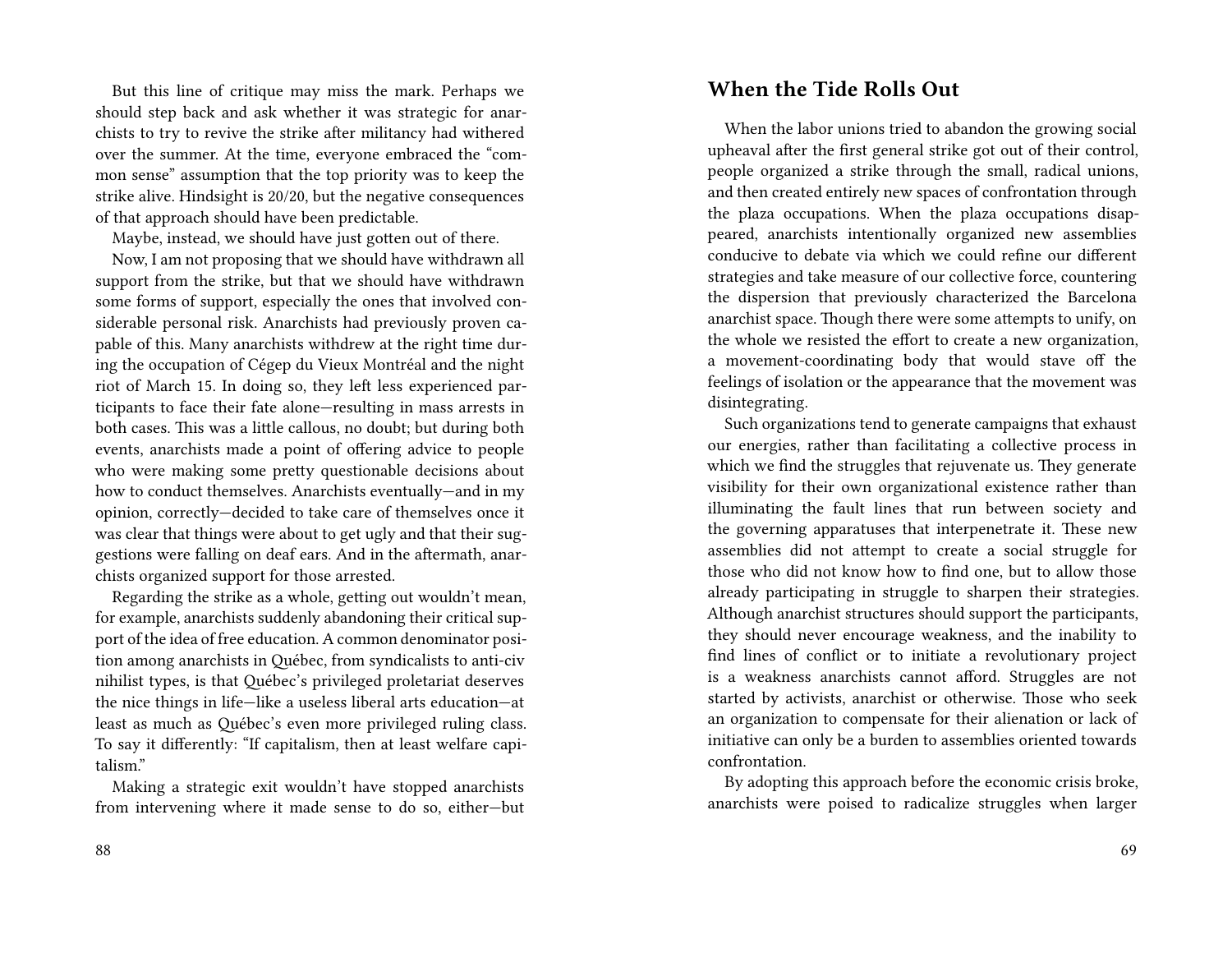numbers of people began taking to the streets. Carrying on isolated battles in the depths of social peace and capitalist prosperity makes perfect sense: it limits the options for capitalist accumulation, hastening the crisis, and puts rebels in a stronger position when the crisis breaks.<sup>7</sup> Anarchists betray that strength when they focus on the narrow economics of austerity as soon as the opportunity comes around. Those who tend towards populism will immediately tie their discourses to precarity and poverty, forgetting that capitalism is equally odious in its moments of peace and prosperity. They will lose all the strength they have built if capitalism passes into a new era of prosperity, or if fascism or some other political movement offers an apparent solution to the problem of precarity.

We are anarchists specifically because we do not water down our critique of social ills. We seek to strike the system at its roots. Positioning ourselves in conflict with both the dominant system and its potential recuperation also means not focusing on the conflicts that are the most visible, and sometimes illusory, like the conflict between workers and austerity measures. In fact, work and austerity exist in harmony. The true conflict is harder to elucidate, but it is our job to reveal it.

One way Capital has mediated this conflict is by imposing its rhythms on our lives, including our struggles. Social upheavals will always be followed by lulls of disappointment and apparent inactivity. Accepting these troughs and knowing how to take advantage of them is the key to preventing upheaval from being merely a flash in the pan.

To spark new upheavals, or at least be present at their beginnings, we need to hone our social intuition. When we firmed in the days immediately prior, but Jean Charest, the premier, made the official announcement on August 1.

The Parti Québécois offered a deal to the movement: settle down a bit, we'll win this election, and then we'll suspend the hike. It was argued, not unreasonably, that disruptive activity could hurt the PQ's chances of beating the incumbent Liberals. Consequently, pacifist vigilantes stepped up their efforts to interfere with confrontational tactics at the night demonstrations, and the cégeps unanimously voted against the continuation of the strike. The strike did continue in some departments at UQÀM, but the effect was marginal, and efforts to enforce a shutdown of classes were undermined by scabs, security, and police.

Anarchists had taken many risks and suffered severe consequences in their efforts to strengthen and embolden the movement as a whole. Many had already been beaten and arrested, and faced charges and uncertain futures. More than any other political tendency involved in the strike, anarchists were the ones who escalated the situation to the point that Jean Charest was forced to call an early election to end the crisis. Yet despite our best efforts, we had become foot soldiers for a movement that had always had a nationalist, social-democratic, and reformist character. Now this movement no longer needed us to win its unimaginative and ultimately shortsighted baseline objective: the cancellation of this specific tuition hike. It became difficult to avoid the conclusion that we had been used. Many of us felt, perhaps irrationally, that our efforts over the past few months had been utterly in vain. We told ourselves that we had gained experience, friends, and so on, that we had been part of something "historic," but this sort of positive rhetoric failed to improve morale. In some cases, it just made things worse.

Since the strike's end, many anarchists have argued that we failed to apply the right tactics to the situation. What could we have done differently? What would have produced a greater success for us in August?

 $7$  Given the worldwide recession that forms the backdrop of today's social struggles, this formulation only deals with the possibility of economic crisis. But struggling in times of social peace can also provoke a crisis in governance that is not directly caused by economic recession, as in the rebellions of 1968.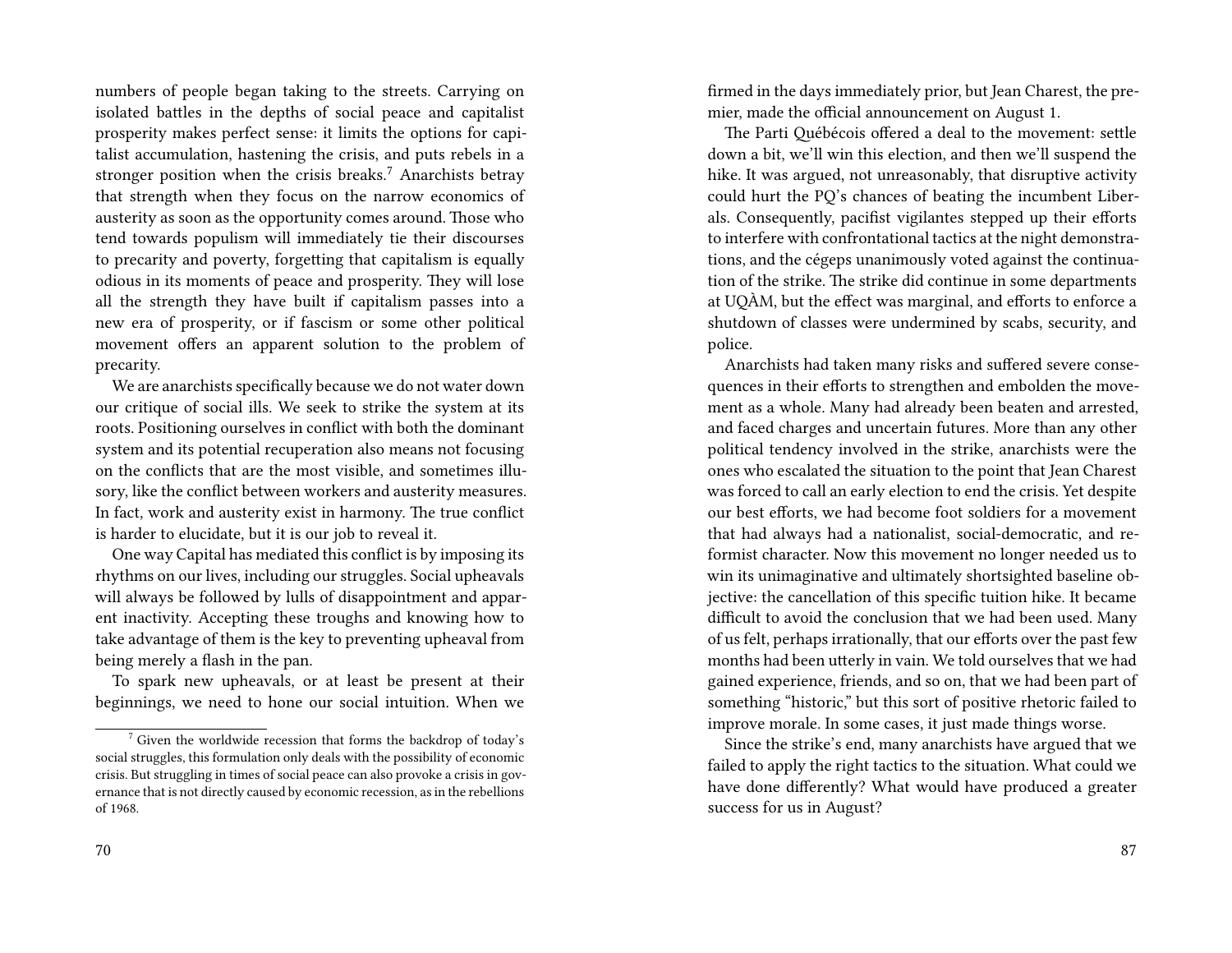the movement's rapport de force with the government. At that point, it was probably more feasible to broaden the disturbances than to escalate the ones already taking place.

Both peaks of opportunity, starting on April 20 and May 18 respectively, involved peak numbers of people engaging in particular activities—either the specific activity of fighting the police during the first peak, or the general activity of participating in the strike movement during the second. These were our chance to reach out to all the people whose political analyses, experiences, or backgrounds were different from ours. Most of them knew what they were there to do. If anarchists had articulated to others a method of how to do it while also encouraging people to go farther, it's possible that the movement could have reached still higher peaks.

#### **Quit While You're Ahead**

The strike didn't die over the course of the summer. It stagnated.

After the Grand Prix, the demonstrations and meetings continued—quite a lot, in fact, albeit less than during the spring. June 22 and July 22 saw tens of thousands of people come out; not a single night demonstration failed to take the streets. There was a bit of a ruckus in Burlington, Vermont, when premiers and governors in the northeastern part of the continent met there at the end of July. Plans were drawn up for a convergence for the rentrée (the return to classes and the recommencement of the suspended semester) in August, starting first at cégeps and then moving on to universities.

All of this happened, yet none of it materially improved the strike's prospects for defending itself, particularly in the face of an election campaign—one of the most effective tactics democratic states have at their disposal to shut down social movements. It had been suspected for weeks, then essentially conunderstand how other people perceive their problems, we will be able to make or at least recognize a call to arms that speaks to them. For these upheavals to push past stagnation, they must avail themselves of structures for the revolutionary selforganization of life. We may create some of these structures, but many more will arise independently. Anarchists should connect with those who create them, even and especially if they are not revolutionary. Recuperation is not inevitable in spontaneous structures; it is the successful institutionalization of the structures that do not succeed in connecting with a struggle for the destruction of the existing order. The tendency towards creation is an essentially liberating tendency that capitalism consistently harnesses. But it is the harness, and not the creation, that constitutes recuperation.

#### **What We Can Do after the Crest**

- Strengthen the new relationships that formed in moments of rebellion. Learn to care for one another in practical ways.
- Identify which obligations neither sustain us nor succeed in inspiring new bouts of struggle, and give up on them. In Barcelona, this has meant activist projects like the mutual aid networks that made sense in a certain moment: projects that in theory should put us in contact with others who want to struggle, but in practice rarely do.
- Create spaces of encounter, debate, and fun for anarchists and other radicals. The purpose of these spaces is not to generate action, but to encourage reflection on our ongoing practices. Such spaces also strengthen new relationships of camaraderie. If people have the energy to go back on the offensive, these spaces will provide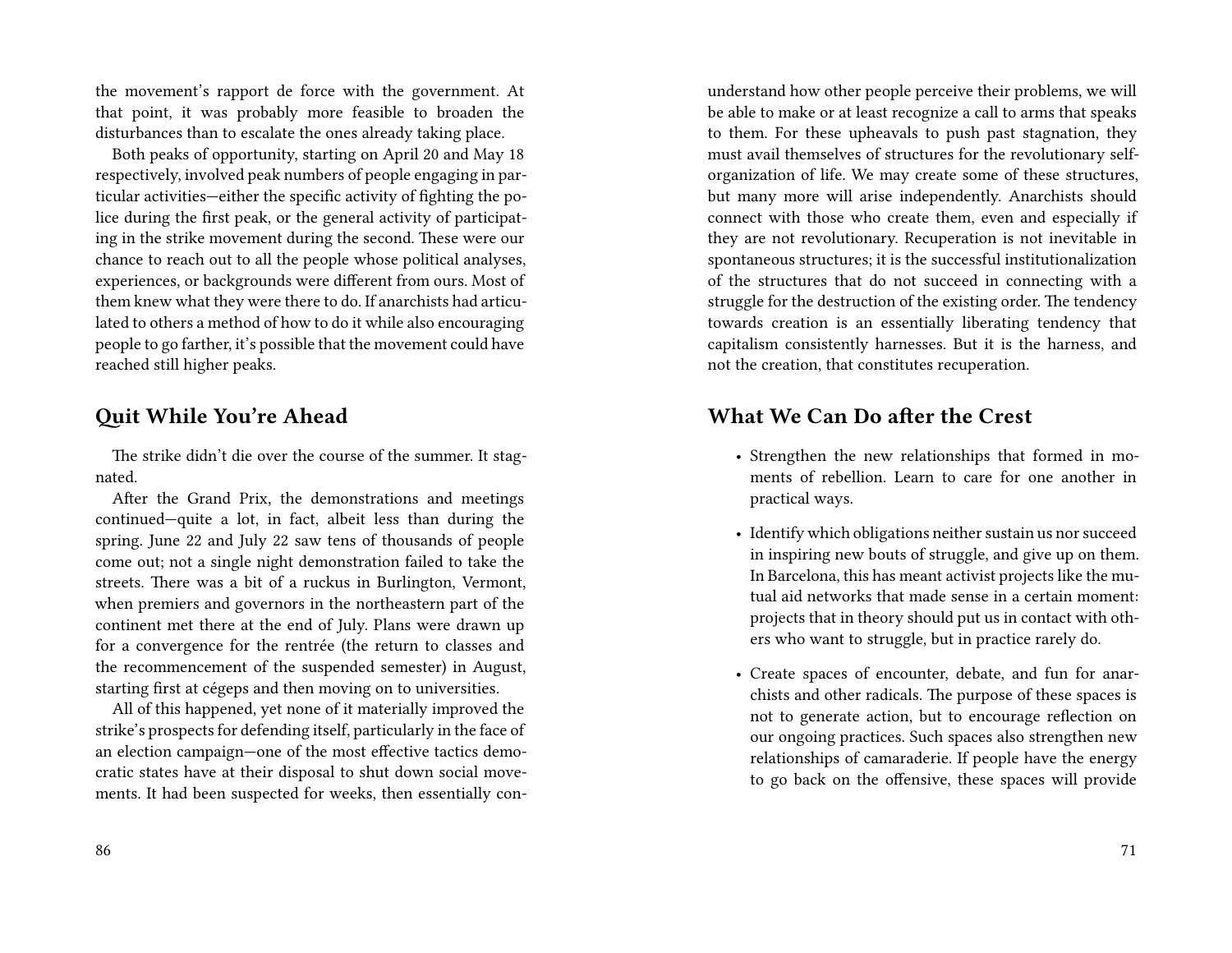the necessary density to avoid dispersion and inspire action.

- Carry out withering yet humble propaganda against populists and leftists.
- Continue to send signals of revolt to those who are listening. Consider the benefits of highly visible, daytime sabotage actions, or actions that serve as invitations to illegality while also making people's lives easier, like forcibly opening up the metro for free riders or raiding supermarkets to distribute groceries. Do not feel obliged to keep up a high rhythm of attacks.
- Organize visible low-key actions that don't demand much energy, that keep people seeing each other and remind neighbors that the struggle is ongoing. These might include noise demos in support of those facing repression, or setting up a literature table in a public place.
- Learn a material skill that would be useful to you if the State and capitalism were destroyed, like carpentry or dentistry. Encourage your friends to learn such skills. Discourage them from embarking on a life path that is premised on the persistence of capitalism.
- Join existing projects that potentially constitute a material intensification of relations of collective selforganization, like clinics, gardens, and workshops. If none exist that suit your talents, talk with friends about starting one. Begin the discussion with questions like these: How we do this in such a way that it sustains us rather than exhausting us? How can this serve as an invitation to our neighbors to begin to abandon capitalist ways of life? How can this support those on the front lines of the social war?

democratic" means of defending the capitalist economy and its monopoly on violence. The numbers also grew downtown; the demonstration on May 22 may have had as many as 400,000 people.

This opened up a moment akin to the Occupy moment in other places.<sup>3</sup> What happened is that people with radically different ideas were meeting in the streets, vaguely united by their opposition to how things were going in their society. Perhaps they were excited by the energy of the moment; perhaps they were open to challenging preconceived notions about how things should be, and how to get there.

This didn't happen on the scale that it could have. Many anarchists cited the shortcomings of the casserole demos and the neighborhood assemblies to justify not engaging with them. Of course, there were shortcomings; that's to be expected whenever people more familiar with obedience to authority suddenly opt for defiance. Their strategies, rhetoric, analysis, and even attitudes weren't always ideal from an ideologically purist anarchist perspective. But this was as true of those who fought in the streets—including those young and patriotic Québécois men who saw their combat with the police as a continuation of the FLQ's hypermasculine methodology—as it was of those who opted to bang pots and pans or to participate in the "popular neighborhood assemblies" that had, in many cases, devolved after a few weeks into hangout spaces for all the local weirdos interested in radical politics.

The important thing here is that the confrontations of the book fair weekend marked the point when street fighting downtown started to deliver diminishing returns, in terms of its ability to disrupt the capitalist economy and improve

<sup>&</sup>lt;sup>3</sup> There were Québécois manifestations of Occupy, including Occupy Montréal, but they didn't arouse nearly as much interest as the movement did south of the border and elsewhere in Canada. Even more importantly, they never put much effort into making themselves relevant by developing a street presence—even a pacifist one.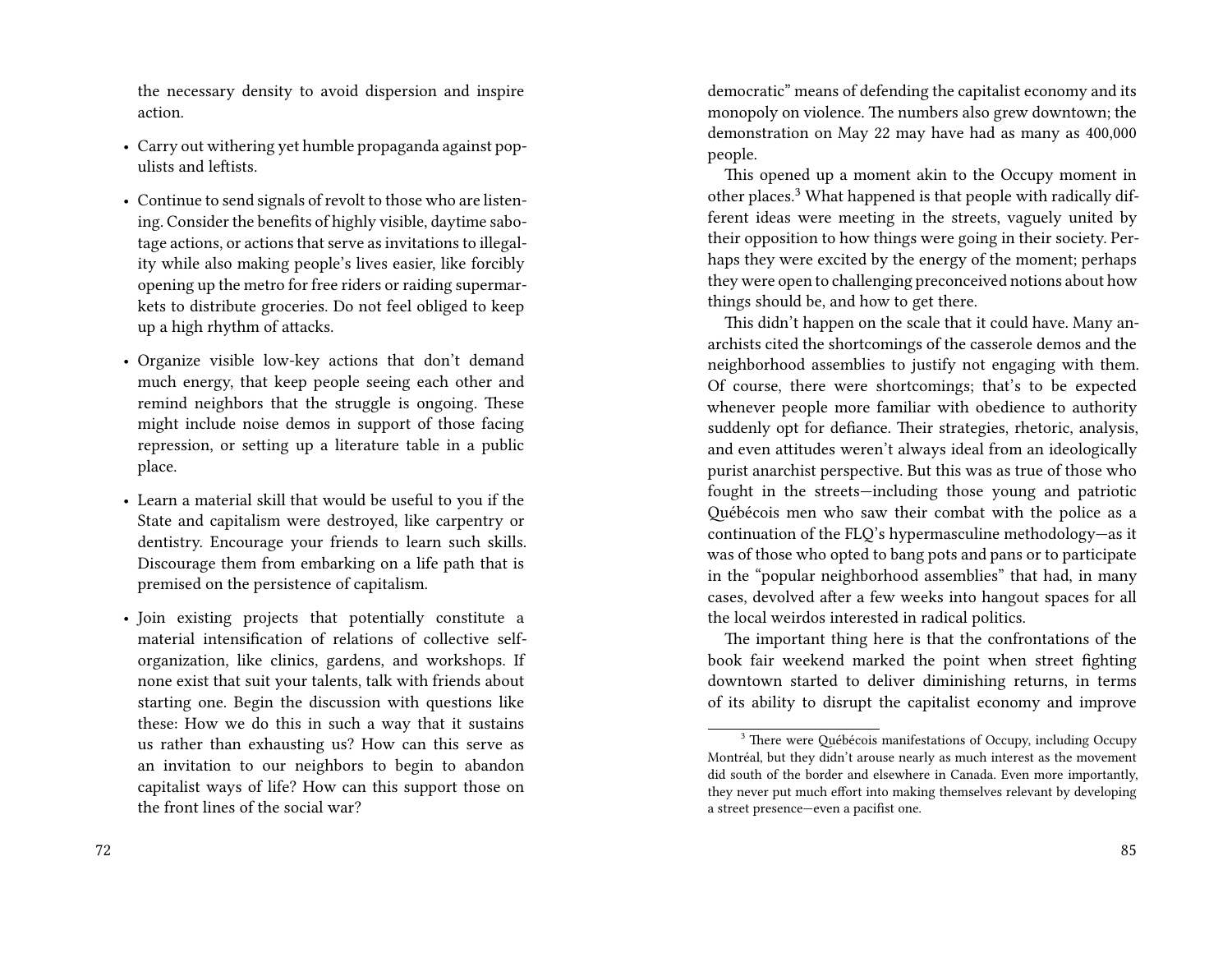The period that started on April 20 was not a revolutionary moment, but perhaps only because no one proposed, via words or action, to take the logical step from mass vandalism to the collective expropriation of goods and seizure of buildings—the kind of activity that would have quickly brought out even larger crowds than were already participating in the strike. Things might have gotten a little nasty after that, no doubt, especially given the lengths to which the state is willing to go to uphold the institution of private property. But had things escalated to this point, the revolutionary potential of the situation would have become apparent to everyone.

There was a second peak of opportunity a few weeks later, and it too was squandered.

To be clear, the opportunities that this second peak presented were not produced by militants' capacity to maintain a rapport de force with the police. On the nights immediately before and after the government passed its Special Law to crack down on the strike, there were major street battles that lasted long into the night, probably involving the largest numbers of any post-sundown street action and certainly producing the largest mass arrests. But while many experienced these clashes as inspiring, including many out-of-town anarchists who had shown up for the anarchist book fair, the battles proved ephemeral. They were the final and most spectacular clashes of a movement that was rapidly losing the capacity to go toe-to-toe with the police that it had gained in the early months of the strike, and particularly between March 22 and May 4.

New opportunities were produced, though, by the expansion of anti-government sentiment to parts of society that hadn't previously been involved in the strike. Suddenly, there were small roving demonstrations in neighborhoods across the city and in cities across the province. A sizeable number of these people were said to have supported the tuition hike, but fundamentally objected to the government's "anti-

- Challenge the legitimacy of all campaigns of repression. Cultivate awareness and outrage among your neighbors, coworkers, and other people you interact with. Organize visible events such as potlucks in a public place at which people can symbolically support those facing repression. Go door to door if you have to.
- Tell stories of resistance. Organize neighborhood anarchist history tours that weave together the heroic battles of the previous century with those of last year. We've been fighting this war for hundreds of years; we will be for hundreds of years to come. Every scarred revolutionary who resists burnout and holds true into old age, and every young anarchist who does not have to start from scratch, constitute a victory against oblivion.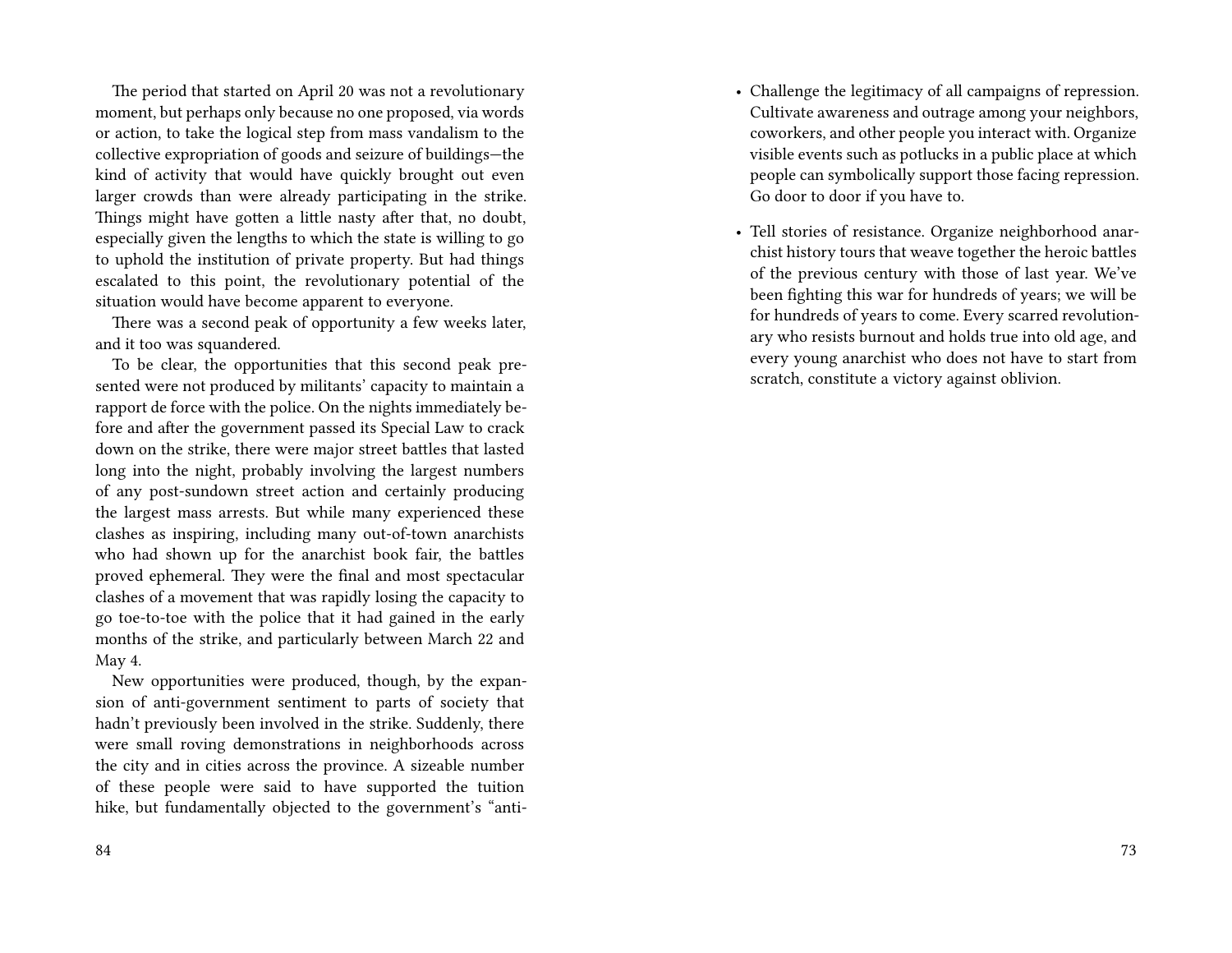# **Montreal — Peaks and Precipices**

This is the final installment in our "After the Crest" series exploring how to navigate the waning phase of social movements. It is a personal reflection on anarchist participation in the 2012 student strike in Montréal and the disruptions that accompanied it. The product of much collective discussion, this article explores the opportunities anarchists missed during the high point of the conflict by limiting themselves to the framework of the strike, and the risks they incurred by attempting to maintain it once it had entered a reformist endgame.

For a narrative account of many of the events discussed in this text, read While the Iron Is Hot: Student Strike and Social Revolt in Montréal, Spring 2012.

#### **Seizing the Peak of Opportunity**

Though some prepared for the strike itself, few did anything to prepare for the situation that arose from it: the peak of opportunity.

There were two such periods, actually. One started on April 20, 2012, with the protests against the Plan Nord conference, during which it became clear that the police were temporarily outmatched, and lasted until May 4, when it degenerated into more brutal and less inspiring violence at the Liberal Party convention in Victoriaville. This was a period when so much could have been done, and yet many insurrecto-hooligans contented themselves with mere rioting—as exciting as that may have been. Soon enough, it was no longer fun. It wasn't just random unfortunates with presumably little street experience who were getting arrested and injured, but ourselves and our friends as well. This is all the worse because almost anything could have happened in Montréal at that time if people had been able to step back from the whirlwind of events, gather their comrades, identify an objective, and act.

In point of fact, it seems this did happen, but perhaps too late. On May 10, the most effective sabotage of the Montréal métro to date took place, with smoke bombs going off at four different stations across the city. If such an act had occurred during a large demonstration or riot in downtown Montréal, it could have created an even more uncontrollable situation across the island—perhaps opening new windows of opportunity for anarchists and others to seize territory or go on the offensive. By May 10, however, an uneasy peace had taken hold in Québec with the pacification of the night demonstrations and the passing of the last spectacular clashes during daylight hours, May Day and the Battle of Victo. In this context, the smoke bombing incident appeared as a daring attempt to reignite conflict, not as a conscious effort to expand its scope at the height of things.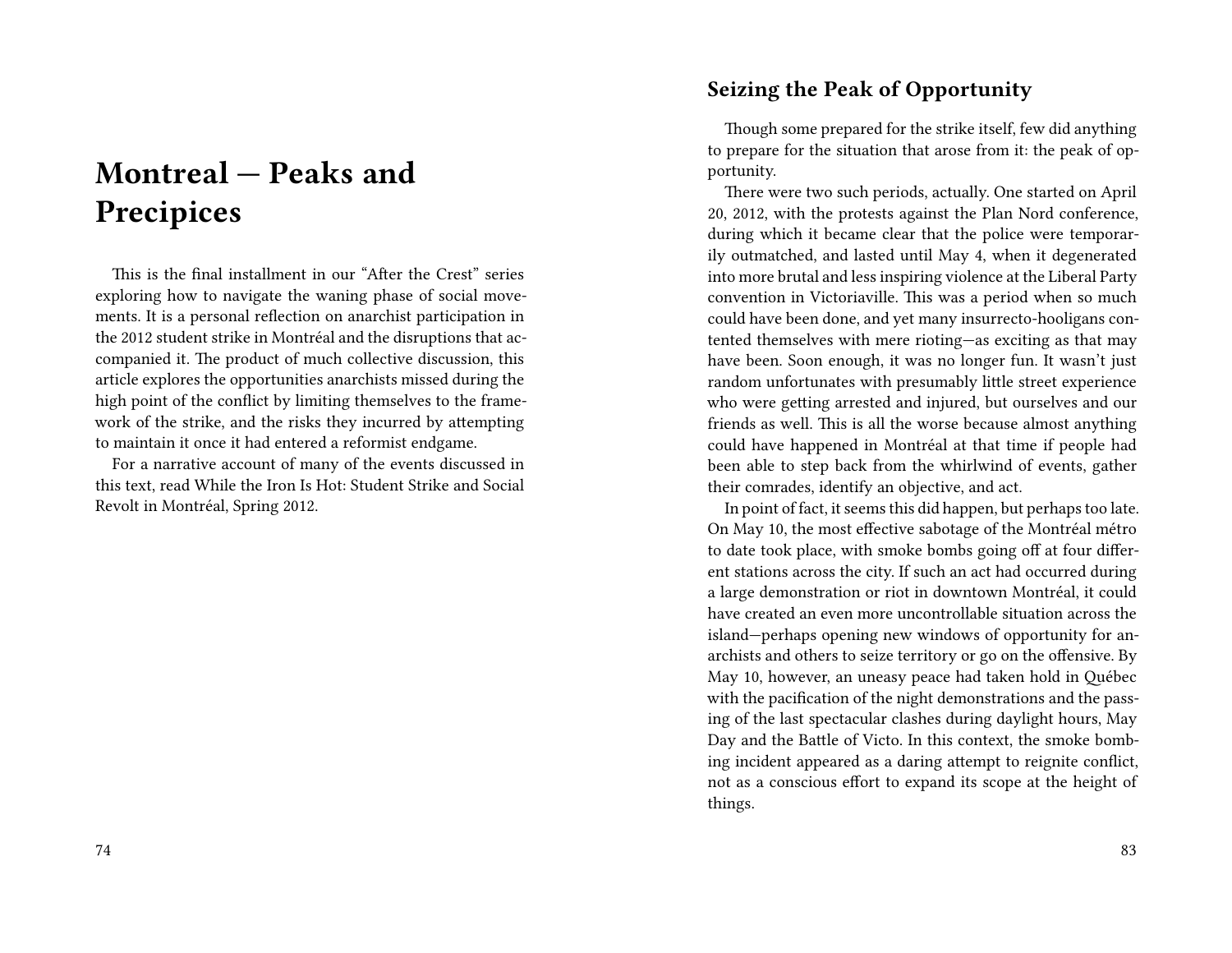Crises create opportunities. This is perhaps the most important maxim for anyone who wants to defend land, freedom, and dignity against the ravages of capitalism. In this context, it is problematic that many anarchists, in the years before the strike, were willfully ignorant of the political machinations that produced the flashpoint of the strike. It took a long time for anarchists who had been following the developments to convince their comrades of the importance of the impending events.

Of course, given the right circumstances and skill sets, we can generate crises ourselves. This is exactly what some anarchists, upon finding themselves as students at institutions with a tradition of direct democracy and a history of strike-making, proceeded to do in the years leading up to 2012—just as other anarchists had done in the years leading up to 2005 and earlier strikes.

Anglophone anarchists in Montréal—many of whom grew up in other provinces or in the US, whose French is marginal at best, often possessed of rather few francophone friends, frequently either university dropouts or enrolled at schools with less interesting political cultures—were usually not as disposed to help produce a crisis. This was also true of older anarchists, those with jobs, or those on welfare and genuinely poor; in essence, non-student anarchists of all language backgrounds. But, though anarchists from certain social positions may not have been able to contribute as much to making the strike happen, there was plenty for those people to do to improve their capacity to participate in the strike once it began.

The most important thing is consistency—doing what you can from where you are. It doesn't matter how limited your abilities or social position are. If you don't drop the ball, you'll eventually get a chance to shoot.

If you don't drop the ball, you'll eventually get a chance to shoot.

### **Timeline**

February 13, 2012. After many months of ultimatums to the government, mobilization on university and cégep campuses, and occasional actions and demonstrations, the student strike officially begins with a few departments at Université Laval in Québec City. From there, it spreads rapidly. Spring has come early.

February 16.The student association of Cégep du Vieux Montréal votes to go on strike; the school is occupied. Late in the night, police enter the school and break up the occupation.

March 15. After weeks of escalating violence on the part of the police, including an incident in which a cégep student lost his eye to a concussion grenade, the COBP's annual demonstration against police brutality begins at Berri Square; the crowd that gathers is significantly larger than at any other time in the history of the event, and a night riot ensues. Although many participants escape, over 226 are arrested.

March 22. The largest demonstration of the strike thus far is an ultimatum from the Coalition large de l'Association pour une solidarité syndicale étudiante (CLASSE) to the Liberal government in Québec City: repeal your planned tuition hike, or we will begin a campaign of economic disruption. Although actions to this effect had already been taking place in Montréal, from this point on, they to begin to occur more frequently and with more ambitious objectives.

April 20. The Salon Plan Nord, a job fair, takes place at the Palais des congrès. Jean Charest is there to deliver a speech about his government's plan for the accelerated development of Québec's portion of the Labrador Peninsula—land which is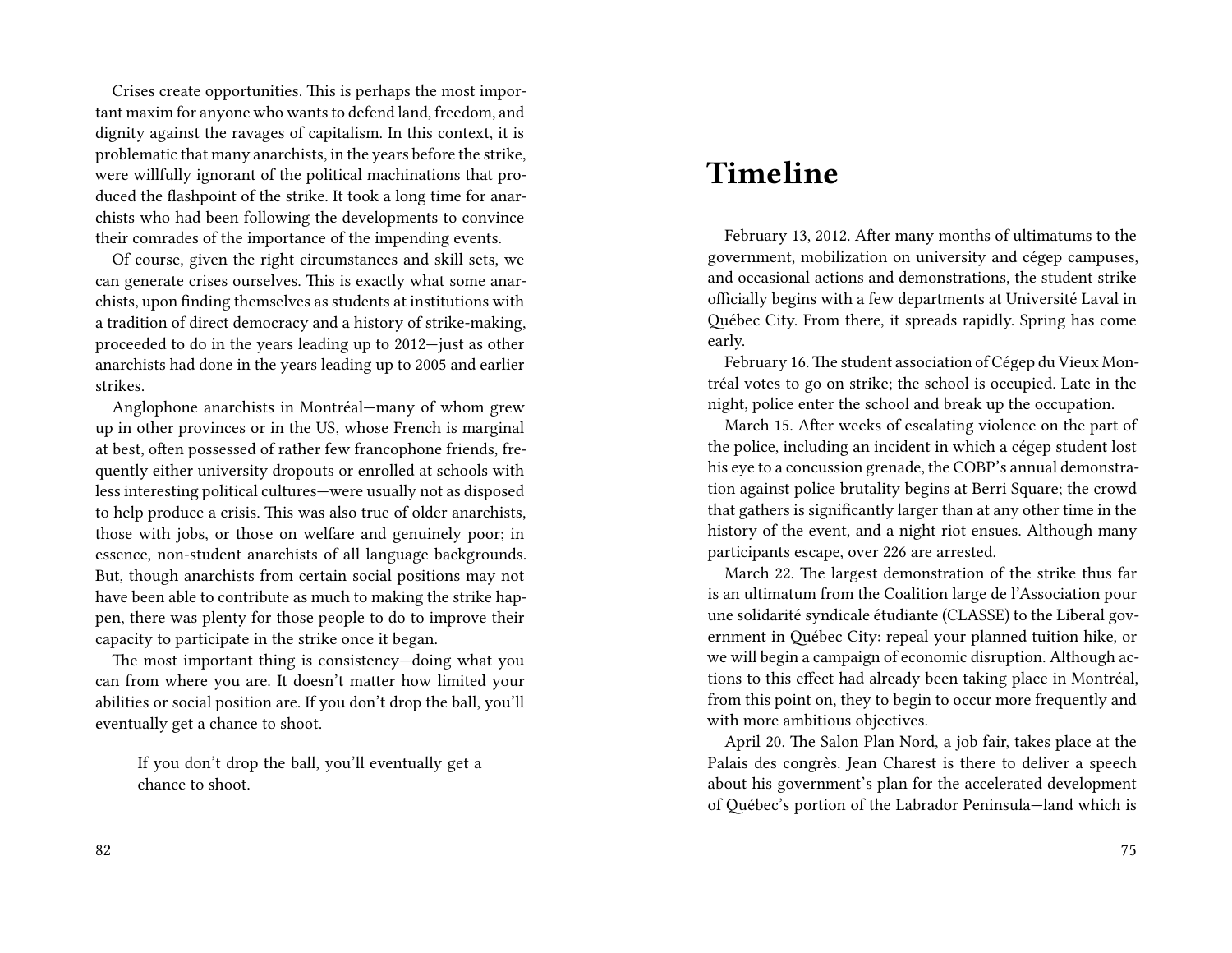still inhabited, for the most part, by indigenous people determined to live as sovereign, autonomous nations. The single largest street battle of the strike unfolds, paralyzing a large section of downtown for hours and capturing international headlines. For the first time in the strike, cops flee demonstrators. Its significance is immediately apparent to anarchists. Yet no one can predict how intense things will get.

May 4. A truce between the students and the government has come and gone. Angry night demonstrations have taken the streets, then been pacified; morning blockades of highways, skyscrapers, and other targets have ceased altogether. People have barely caught their breath from the largest anti-capitalist May Day demonstration in recent memory. And now buses from across the province are unloading militants of all sorts in the small town of Victoriaville; the goal is to disrupt the Liberal Party convention that was scheduled to take place at a Montréal hotel, then hastily transplanted to the countryside. The clash between demonstrators and the Sûreté du Québec police force is brutal; people on both sides are badly injured, but the red squares get the worst of it. Another person loses an eye; still another is put into a coma. Things don't feel as good as they did two weeks prior.

May 10. The streets of Montréal have been peaceful for a few days, but this morning, smoke bombs go off in four métro stations across the city; the whole system is shut down for hours. Thanks to a good citizen with a cellphone, the Service de police de la Ville de Montréal (SPVM) releases pictures of some suspects on its website the same day, and four people surrender at a police station soon thereafter.

May 18. Two new laws come into effect at midnight, both of which restrict the ability of participants in the strike movement to act. The night demonstrations turn confrontational again around this time, but despite heroic efforts against the police, the movement is unable to assert itself in the streets as effectively as it did a month earlier. That said, more people are par-

Student militants at the Université du Québec à Montréal (UQÀM) and Cégep du Vieux Montréal had been organizing for much longer. These two schools, from which other strikes had historically emerged, were also the source of most of the momentum for the 2012 strike. Although both schools already had a strong radical presence, political graffiti within certain buildings was ramped up in the years before the strike. Occupations and demonstrations were organized. In early 2011, Hydro-Québec's downtown headquarters was smoke-bombed by students from Vieux, forcing an evacuation. There was also a lot of work behind the scenes—distributing propaganda, organizing informative assemblies, and the like. Syndicalist anarchists participated actively in their student associations and in the Association pour une solidarité syndicale étudiante (ASSÉ); this meant office work, balancing finances, writing articles for ASSÉ's newspaper Ultimatum or for individual associations' broadsheets, and a lot of organizing limited by the discourse of the official student movement. Some anarchists have been critical of this approach, but there's no question that anarchists on the whole benefited from the fact that some people were doing this.

Syndicalist methods created the strike; it could be argued that they also created the limitations that would ultimately produce the movement's downfall. A point that is sometimes missed, however, is that every social upheaval will have builtin limitations, and there isn't even a chance to overcome those limitations until the upheaval exists as a material reality. Despite the tensions that existed between various anti-capitalist and pro-strike factions at Cégep du Vieux and UQÀM, it is clear that the lowest-common-denominator mobilization approach of creating opposition to the tuition hike complemented direct action, if only by fostering a political environment in which other students could understand why "the issues" were serious enough that some people would take such action.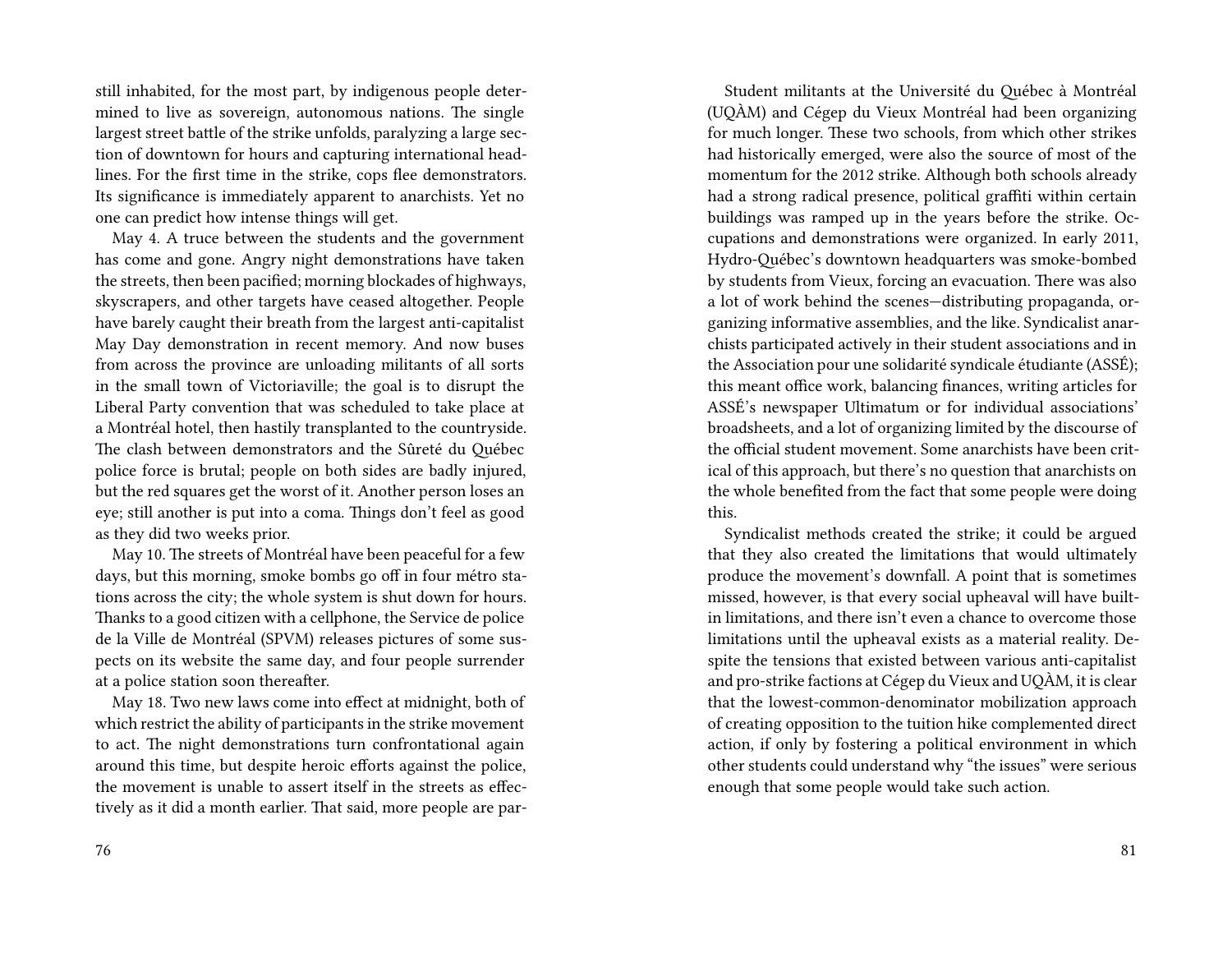ing, and even better if we disagree on some things and draw on different knowledge.

If anarchists don't improve our ability to foresee events, we will keep repeating two grievous mistakes. First, we won't know when it's time for us to throw ourselves into a struggle with everything we've got—when the risks are worth the possible consequences. Alas, many anarchists in Montréal waited until far later than would have been ideal to get involved in the student strike. Second, we won't recognize when we should withdraw because the movement is headed toward a catastrophe that will hurt us—as the events of August 2012 did, at the end of the strike.

Once the school year started, some anglophone anarchists from outside the university, or who were students but who mostly organized outside of student spaces, made a concerted effort to insert themselves and anarchist ideas in general into student organizing at McGill and Concordia. This was sometimes as sloppy and disorganized as the individual anarchists involved. But that didn't matter; what mattered was consistency. Local anarchists' distribution of certain texts at McGill, such as After the Fall and "Communiqué from an Absent Future," probably contributed significantly to the occupations that occurred on McGill campus during the 2011–12 school year, both before the strike even started.

Many of the texts distributed were written in inaccessible insurrectionist jargon; anarchists often came off as total wingnuts. But the point was not to appeal to the masses. It was to make connections with specific people who would be participating in the strike when it began— a process that was developed further by inviting people to events at La Belle Époque, the newly-opened anarchist social center in the Southwest, or just by hanging out. This, in turn, encouraged those people to expand the discourse of the strike to other areas: struggle in defense of the Earth, against the police, against racism and colonialism, and so on.

80

ticipating than ever before. Spontaneous demonstrations begin in neighborhoods across Montréal, helping new neighborhood assemblies to take off.

June 7. The Canadian Grand Prix begins with a rich bastards' gala. Militants fail to disrupt it, but over the next few days, despite a seriously compromised rapport de force with the police, they succeed in disrupting Montréal's most important tourist event of the summer. Many inspiring things happen; yet it is clear that the movement is on the decline.

August 1. Confirming what people have suspected for weeks, the premier calls a general election for September 4. The Parti Québécois asks the movement to agree to an "electoral truce."

August 13. Classes at some cégeps are scheduled to begin. School authorities, however, shut down classes so that antistrike students can attend general assemblies on the matter of continuing the strike. Of the four cégeps voting on this matter, three vote to end the strike; they join schools that had voted similarly in the days prior. Except for a few departments at UQÀM, the strike collapses almost entirely over the next few weeks—though demonstrations continue, sometimes turning confrontational.

September 4. When the votes are counted, the PQ has won a majority in the National Assembly. The tuition hike is canceled by decree a few days later. Some call it victory.